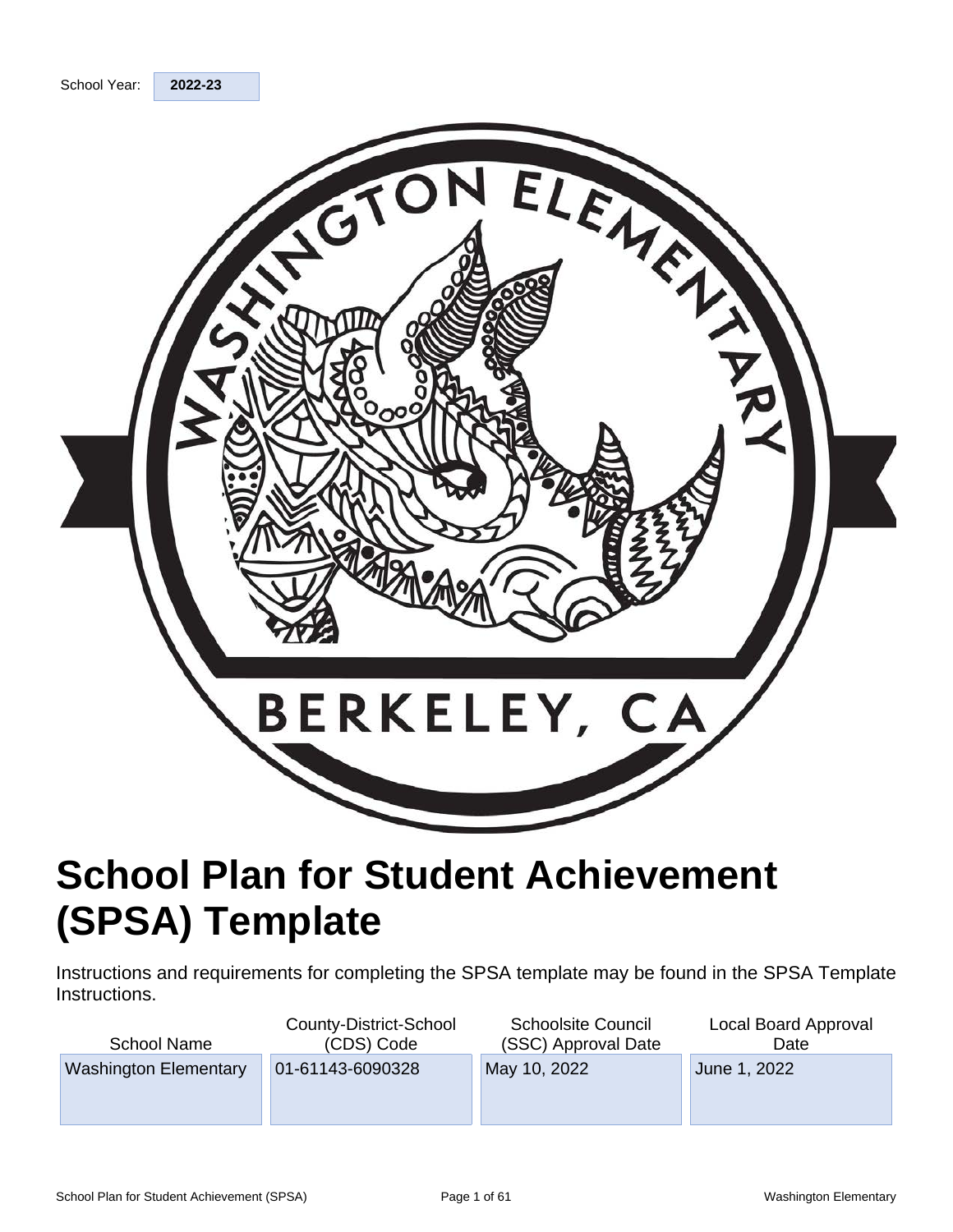# **Purpose and Description**

Briefly describe the purpose of this plan (Select from Schoolwide Program, Comprehensive Support and Improvement, Targeted Support and Improvement, or Additional Targeted Support and Improvement)

Schoolwide Program

Briefly describe the school's plan for effectively meeting the ESSA requirements in alignment with the Local Control and Accountability Plan and other federal, state, and local programs.

The purpose of this plan is to ensure that we are providing a robust school-wide program to support all students and to provide details of comprehensive and targeted support systems for focal students. The School Site Committee will review data and the plan to ensure alignment and effective implementation.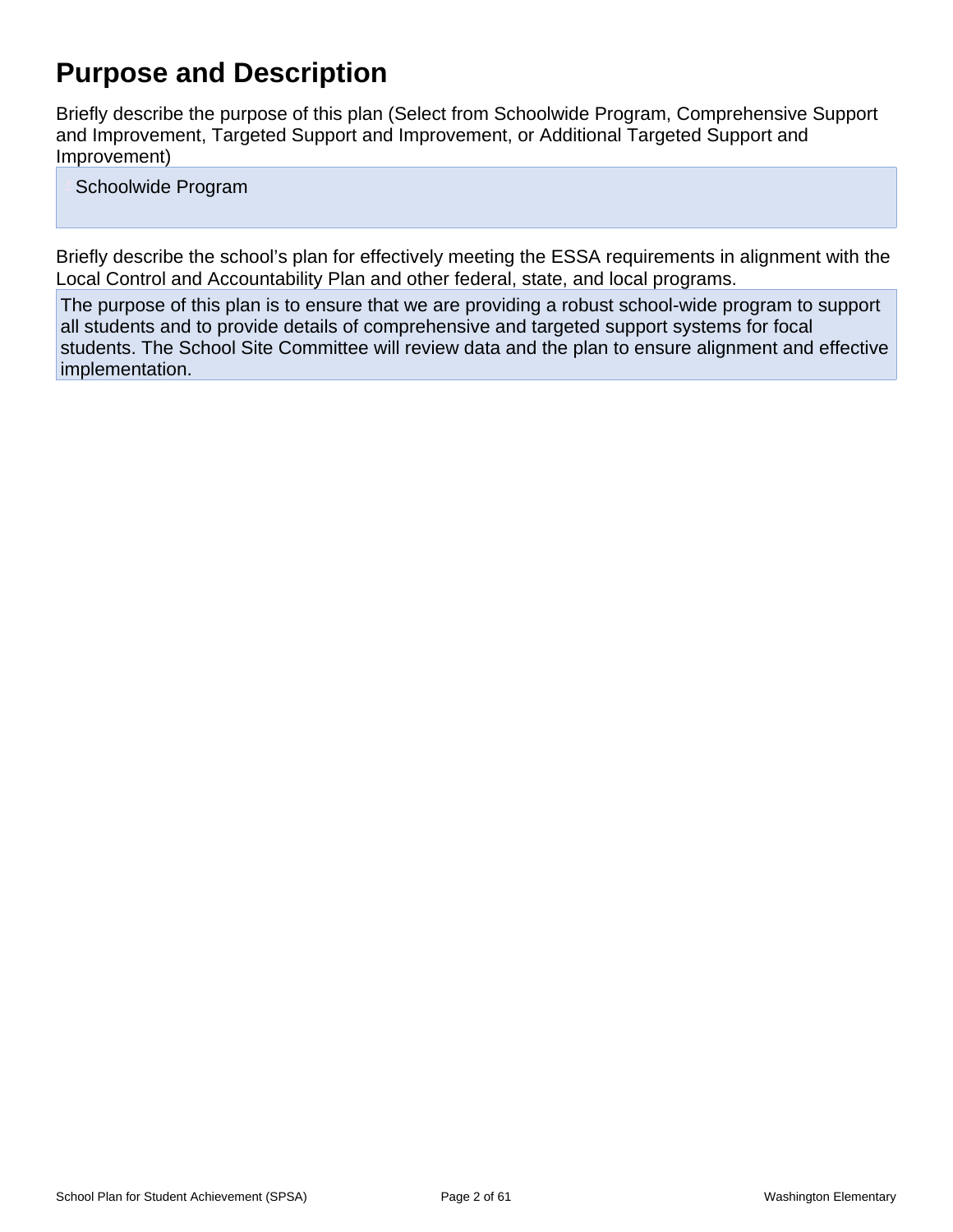# **Comprehensive Needs Assessment Components**

## **Data Analysis**

Please refer to the School and Student Performance Data section where an analysis is provided.

## **Surveys**

This section provides a description of surveys (i.e., Student, Parent, Teacher) used during the school-year, and a summary of results from the survey(s).

The SSC, the PTA, and the faculty held a series of meetings throughout the school year to both share and collect information and feedback about our current program.

Staff also identified areas of priority for professional development. This year also featured additional work in the development of a plan for the Comprehensive Coordinated Early Intervention Services (CCEIS), to address the over identification of Black and Latinx students for Special Education.

## **Classroom Observations**

This section provides a description of types and frequency of classroom observations conducted during the school-year and a summary of findings.

The school principal observes classrooms daily. The biennial teacher observation process involves teacher goalsetting/plans and principal observation, collaboration, and evaluation. The Leadership Team, composed of classroom teachers and subject area coaches, also analyzes student level data and student work.

In the classroom, all students are taught with specific District-mandated curriculum, including A Story of Units Mathematics Curriculum from Engage NY, and TCRWP (Teachers' College Reading and Writing Project) for reading and writing and English Learner curriculum. All students engage in standards-based Science curriculum, with a Science Release teacher, classroom teacher using FOSS kits, and gardening.

In addition, all students are taught with the school-site CARE plan. (Collaborative Active Research for Equity). This plan integrates equity trait teaching, teacher action research, engagement protocols, student assessment, thematic integration, differentiation, and enhanced practices for language development into a comprehensive plan. Teachers are released from the classroom twice a year to plan an equity-focused lesson, observe each other teaching and give each other specific feedback on the 4 engagement protocols: High Help/High Perfectionism; Opt In-Creating Scholars; Bringing Home Cultures into the Classroom and Including Multiple Perspectives

All teachers plan and integrate discipline/school climate protocols. These include PBIS practices (Positive Behavior Intervention & Supports) and Coordination of Services Team (COST)/Response to Instruction and Intervention (RTI2) supported, teacher-led individual and whole-class plans. In addition, all classrooms teach Welcoming Schools and Toolbox curriculum, learning how to treat everyone with respect, resolve interpersonal conflicts, and self-regulate emotions and behavior.

## **Analysis of Current Instructional Program**

The following statements are derived from the Elementary and Secondary Education Act (ESEA) of 1965 and Essential Program Components (EPCs). In conjunction with the needs assessments, these categories may be used to discuss and develop critical findings that characterize current instructional practice for numerically significant subgroups as well as individual students who are:

- Not meeting performance goals
- Meeting performance goals
- Exceeding performance goals

Discussion of each of these statements should result in succinct and focused findings based on verifiable facts. Avoid vague or general descriptions. Each successive school plan should examine the status of these findings and note progress made. Special consideration should be given to any practices, policies, or procedures found to be noncompliant through ongoing monitoring of categorical programs.

## **Standards, Assessment, and Accountability**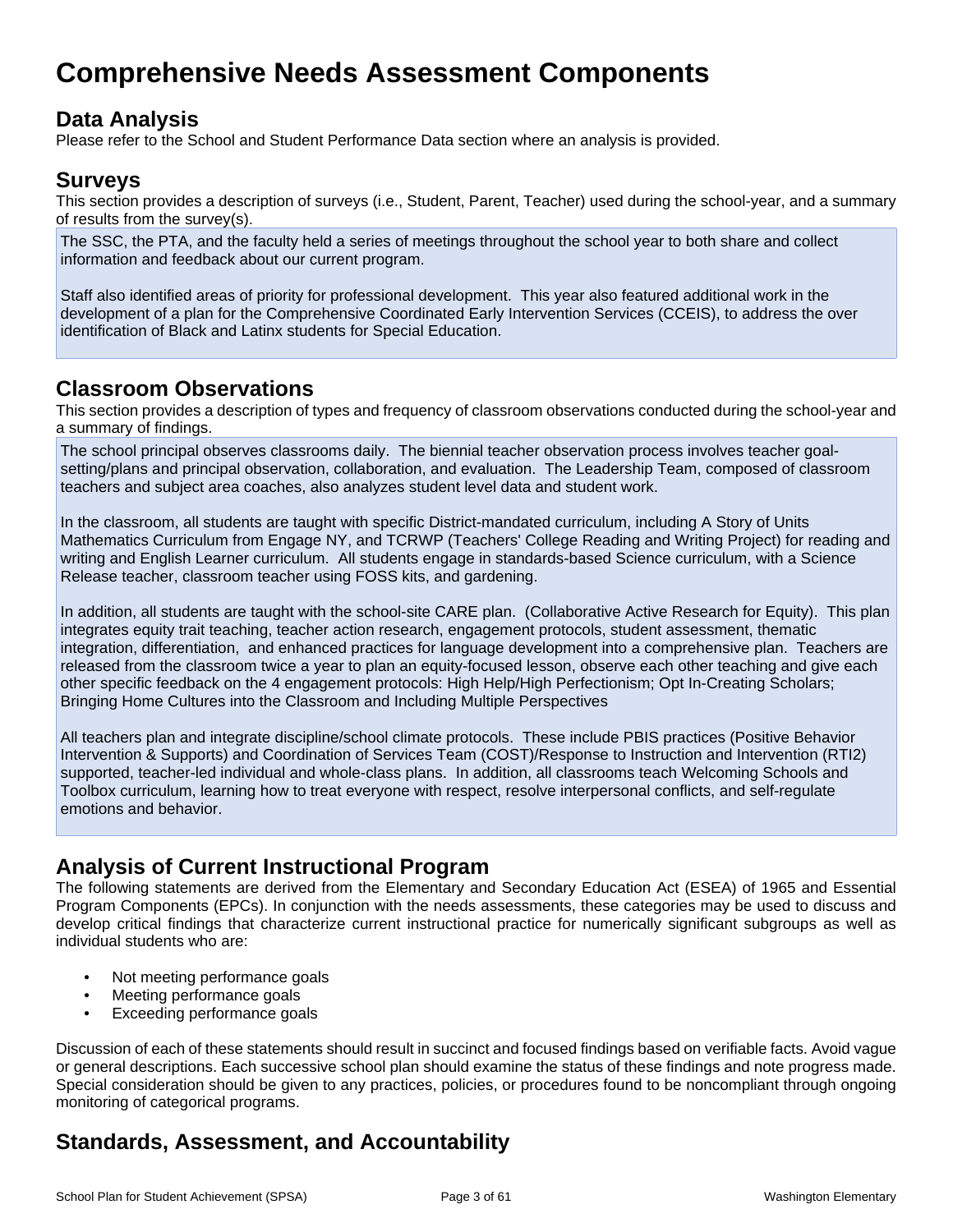#### Use of state and local assessments to modify instruction and improve student achievement (ESEA)

Each fall, winter and spring BUSD K-5 teachers give a battery of assessments to monitor the development of the core areas of literacy including reading, writing and spelling. These assessments provide classroom teachers and intervention teachers a window into a child's literacy and math development so that the teachers can use the information to modify instruction based on student needs during the course of the year. STAR 360 online reading and math assessment was administered 3 times per year (Fall, Winter and Spring) for grades 3-5. K-2 teachers administered DIBELS 8 as a dyslexia screener twice a year.

Local assessments in reading, math, and writing guide instruction. Assessments for spelling (BEAR, DOLCH), and reading (Running Records), and math (end of unit assessments) are also used to assess student performance. They are administered on an ongoing basis, and the results are used to provide teachers with data to revise lesson goals and individualize learning.

State assessments identify student proficiency and provide data for analysis of effective instructional practice. The ELPAC is administered to all EL students each fall to provide information on their academic progress. Student assessments guide the individualized development of curriculum units, instruction, and strategies. Staff meetings are provided for teachers to study assessments, develop backwards planning, and work on specific plans for targeting low achieving students.

Each teacher has been trained on using the model to support/increase student learning for gifted students. This approach is supported by legislation passed in California in 2001 that shifts the focus of GATE programming from "pull out" classes to teaching strategies and content that are integrated into all classrooms. Many of these strategies are integral parts of most Berkeley schools including GLAD, Math Assessment Collaborative (MAC), differentiated instruction, Reading and Writing Workshop, enrichment through art, music, gardening, and after school programs.

In addition teachers formally plan and assess their own teaching plans and delivery (CARE/equity curriculum/ RTI2 Team mentoring and teaching) Each teacher is formally observed, coached and mentored for equity strategies by at least two other staff members.

Use of data to monitor student progress on curriculum-embedded assessments and modify instruction (EPC)

Student assessments guide the individualized development of curriculum units, instruction, and strategies. Staff meetings and snapshot grade-level meetings are provided for teachers to study assessments, develop backwards planning, and work on specific plans for targeting low achieving students.

Weekly gathered data, running records and BEAR spelling assessments guide the development of literacy and spelling groups and designate just-right book levels for guided reading instruction and specific spelling lessons. Kindergarten through second grade students have regular assessments embedded in the Fast Track Phonics curriculum, though with the advent of DIBELS these assessments have no become optional.

The Coordination of Services Team and RTI2 team uses Illuminate software information management systems and teacher records to select students for specific intervention services.

## **Staffing and Professional Development**

Status of meeting requirements for highly qualified staff (ESEA)

All the teachers at Washington hold a full credential. None of the faculty holds a trainee credential, which is reserved for those teachers who are in the process of completing their teacher training. In comparison, two percent of elementary school teachers throughout the state hold trainee credentials. None of our staff holds an emergency permit.

Sufficiency of credentialed teachers and teacher professional development (e.g., access to instructional materials training on SBE-adopted instructional materials) (EPC)

Teachers receive whole group Literacy and Math training on Wednesday afternoons. This training is conducted either at the school site or at a district -designated site for grade level teachers in the school district. All teachers have access to AB 466 training.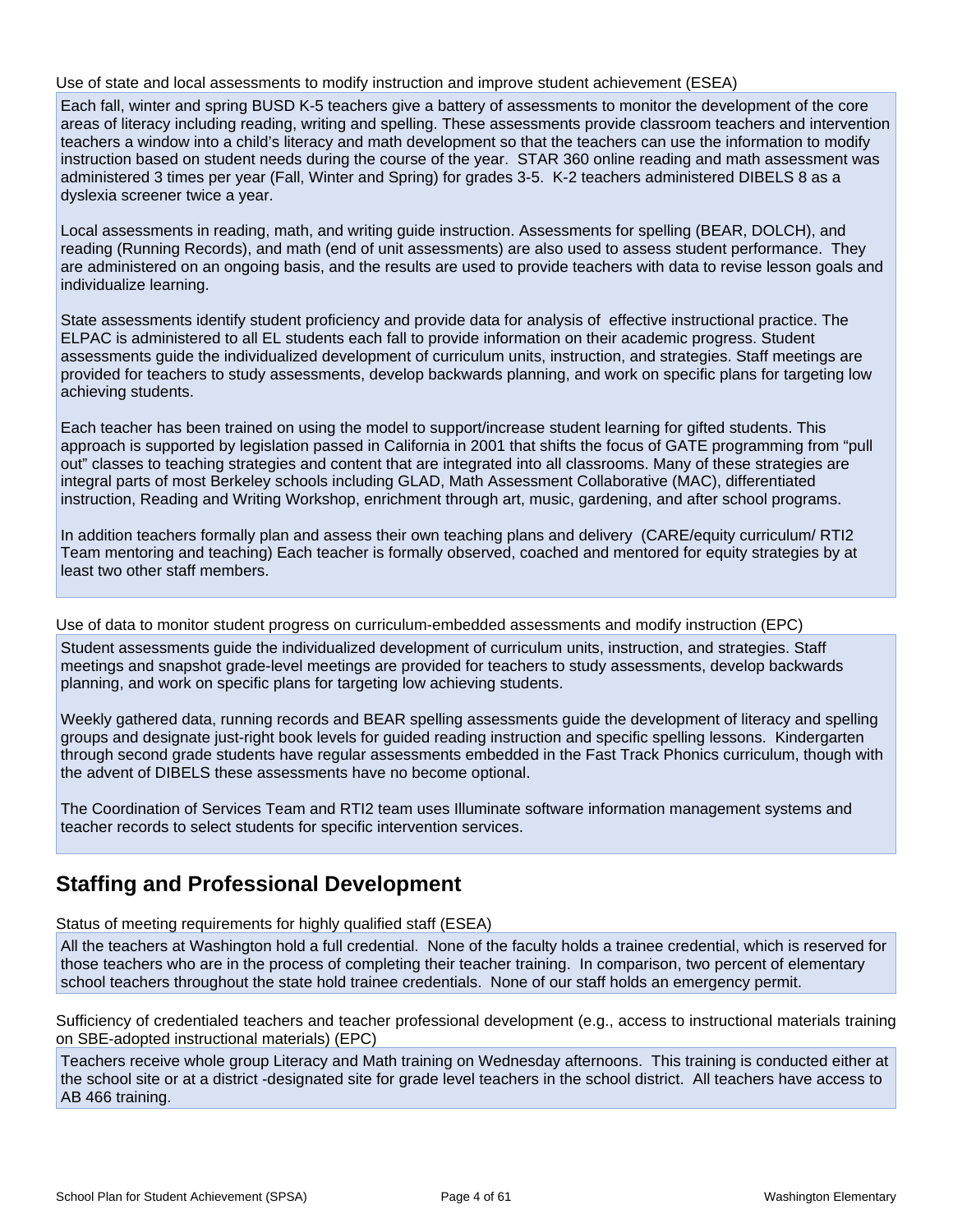Alignment of staff development to content standards, assessed student performance, and professional needs (ESEA)

Staff, Principal, Math and Literacy Lead Teachers collaborate to align all curriculum with the content standards. Teachers build standards based thematic units for the entire year. Content standards are woven into these major social studies and science themes. By grade level, teachers map out an entire year's curriculum, matching the core standards to specific content areas and themes.

All curriculum areas adhere to the standards and teachers meet Wednesdays to collaboratively plan standards' based units, assess effectiveness, and share teaching strategies. Our Leadership Team guides staff development for every teacher to observe and coach each other's standards' based curriculum as it is implemented with CARE/Literacy strategies. Washington's four reading and learning specialists work every day in teachers' classrooms during the Literacy block of time. During this daily literacy block:

The classroom teacher--- observes how the specialists set up learning groups, craft lessons for each child, teach the lessons, and assess students.

The specialists---organize students for optimal learning, bring in the best materials, demonstrate specific teaching methods, coach teachers, and continually assess for moving students ahead.

Students also attend differentiated Intervention and Enrichment Time. During this time, the EL students meet for instruction and students may be pulled out for reading or math intervention.

The arts program follows state standards for each grade level and is integrated into the math, literacy, science, and social studies curriculum. The standards' based P.E. program is taught by classroom teachers with the help of an instructional specialist.

Staff development guides teachers in using the standards to instruct and assess students. Teachers meet in whole groups and grade-level teams for study and collaborative action in teaching, assessing, and using the best strategies of instruction. For the sixth year, staff development opportunities have been increased from twice monthly after school meetings to weekly meetings for the purpose of assessing and tracking student performance, ensuring consistency of standards and curriculum, sharing and implementing effective intervention strategies, and using school-wide data to guide instruction.

Staff development also focuses on closing the achievement gap and is guided by the lead CARE (Collaborative Action Research for Equity) project teachers. Each team develops specific goals, shares classroom data and strategies to increase the academic abilities of African American and Latino students. Three times yearly, cross-grade level and grade level teams of 3 teachers devise equity lessons, observe and coach each other. Teachers are the staff developers in areas of math, language arts, GATE strategies, and equity. In addition, staff has attended numerous outof-building staff development. Lead teachers research best practices for Latino/African American students. These CARE coaches lead seminars, observation and coaching of all Washington teachers in their work. Teachers meet with RTI and CARE leaders to assess and implement enhanced strategies for Target Students. Other areas of staff development attended by staff include writing and math.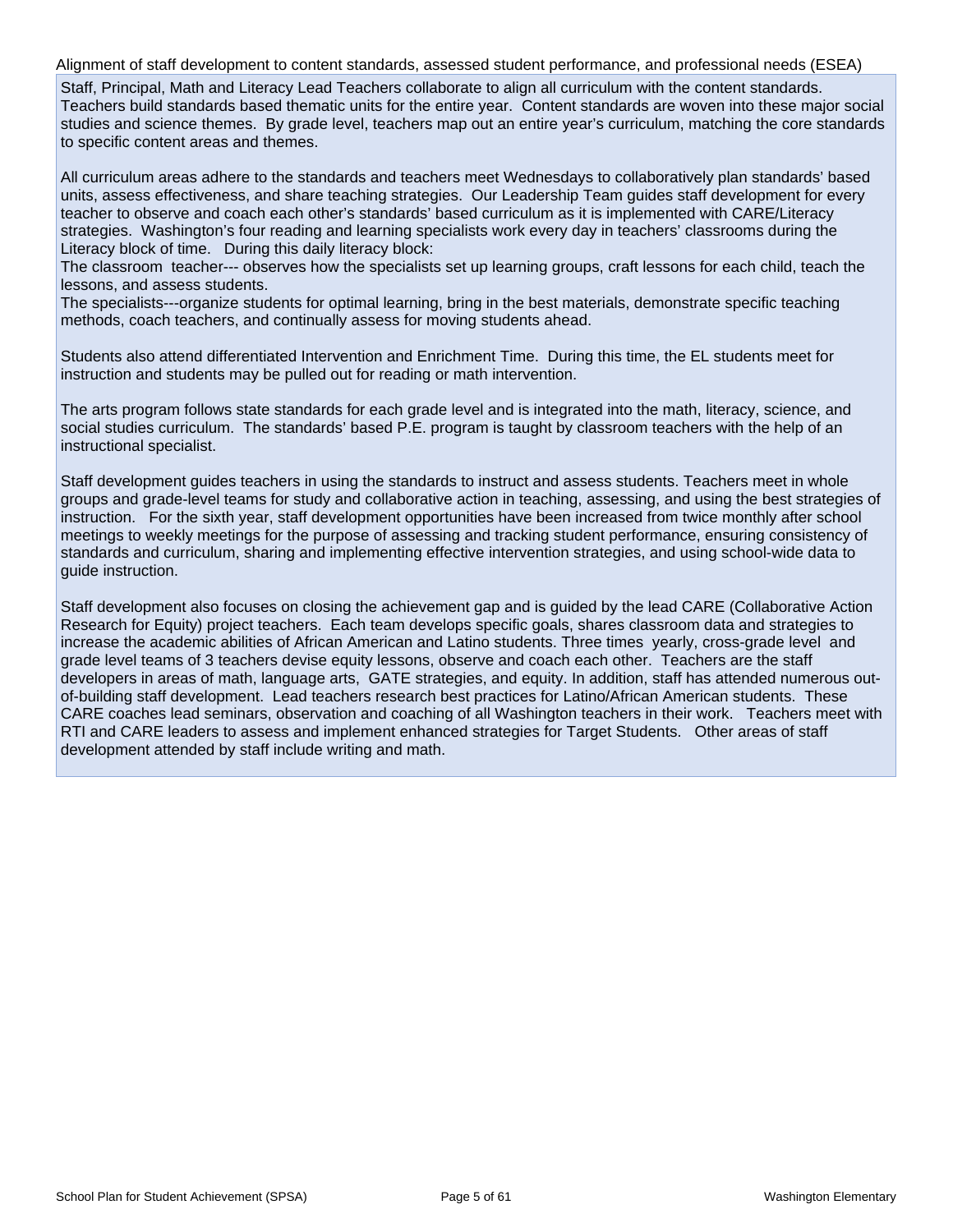Ongoing instructional assistance and support for teachers (e.g., use of content experts and instructional coaches) (EPC) Literacy instructional assistance is provided by the Response to Instruction and Intervention team (RTI2). The team is composed of one Literacy Coach, a part-time EL teacher, a part-time RtI teacher, and two Special Education teachers. This is in-classroom support that allows teachers to observe and learn best literacy practices and assessment techniques. After observing for specified lessons, teachers then are coached while they teach every leveled group.

RTI2 teachers also model writing and spelling lessons, then co-teach to build teacher skills.

CARE Leaders (Collaborative Active Research for Equity) plan monthly Courageous Conversations and facilitate teacher research/coaching activities.

District math leaders model lessons, help teachers build EveryDay Math curriculum, and set up yearly math teaching plans.

Coordination of Services Team meets weekly and assists teachers with specific services for students and in-classroom plans with behavior systems and specialized interventions.

All systems to support families, students, and teachers are integrated. For instance, Coordination of Services Team consists of RTI Team members as well as other in-school and city service providers. The RTI TEAM and CARE TEAM collaborate with Teacher Leadership Team to ensure cultural norms and best teaching strategies are integrated with the teaching of reading, writing, and spelling. Leadership Team guides teachers in using assessment data to further teacher expertise in differentiating the curriculum.

Teacher collaboration by grade level (kindergarten through grade eight [K–8]) and department (grades nine through twelve) (EPC)

Teachers collaborate a minimum of four hours each month. That collaboration includes curriculum planning, action research for equity, analysis of student work, and planning lesson strategies and materials in areas of literacy, math, science, social studies. In addition, teachers meet three whole-days to write equity lessons and assessment strategies, model lessons for peers, and observe partner-teachers' lessons. They all then serve as coaches to evaluate teaching effectiveness and brainstorm additional teaching practices and curriculum for others and themselves. They are supported in evaluation and implementation of strategies by CARE and RTI2 leaders.

## **Teaching and Learning**

Alignment of curriculum, instruction, and materials to content and performance standards (ESEA)

Teachers follow the designated grade-level state standards to build their curriculum units; and all teachers use state/district mandated materials to teach units in math, literacy, science, and social studies. Specific performance standards for each curriculum area is designated, and students are expected to make grade-level progress.

Adherence to recommended instructional minutes for reading/language arts and mathematics (K–8) (EPC)

1. Grades 4-5 minutes based on the average day of 305 instructional minutes, with no allowance for passing time or transitions. (Note that there are 315 minutes on MTThF and 265 minutes on Wednesday.) Daily minutes: 90 English Language Arts (some of the language arts' minutes can be combined with social studies and science curriculums)

30 English Learner Development 60 math

2. Grades 1-2-3, based on 285 daily instructional minutes, with no allowance for passing times. Daily minutes: 120 English Language Arts (with 45 for writing and 75 for reading, including reading in the content areas) 30 English Learner Development 60 math

3. Kindergarten, based on 260 daily instructional minutes with no allowance for passing times. Daily minutes: 60 English Language Arts 30 English Learner Developoment and other ELA interventions

50 math, including interventions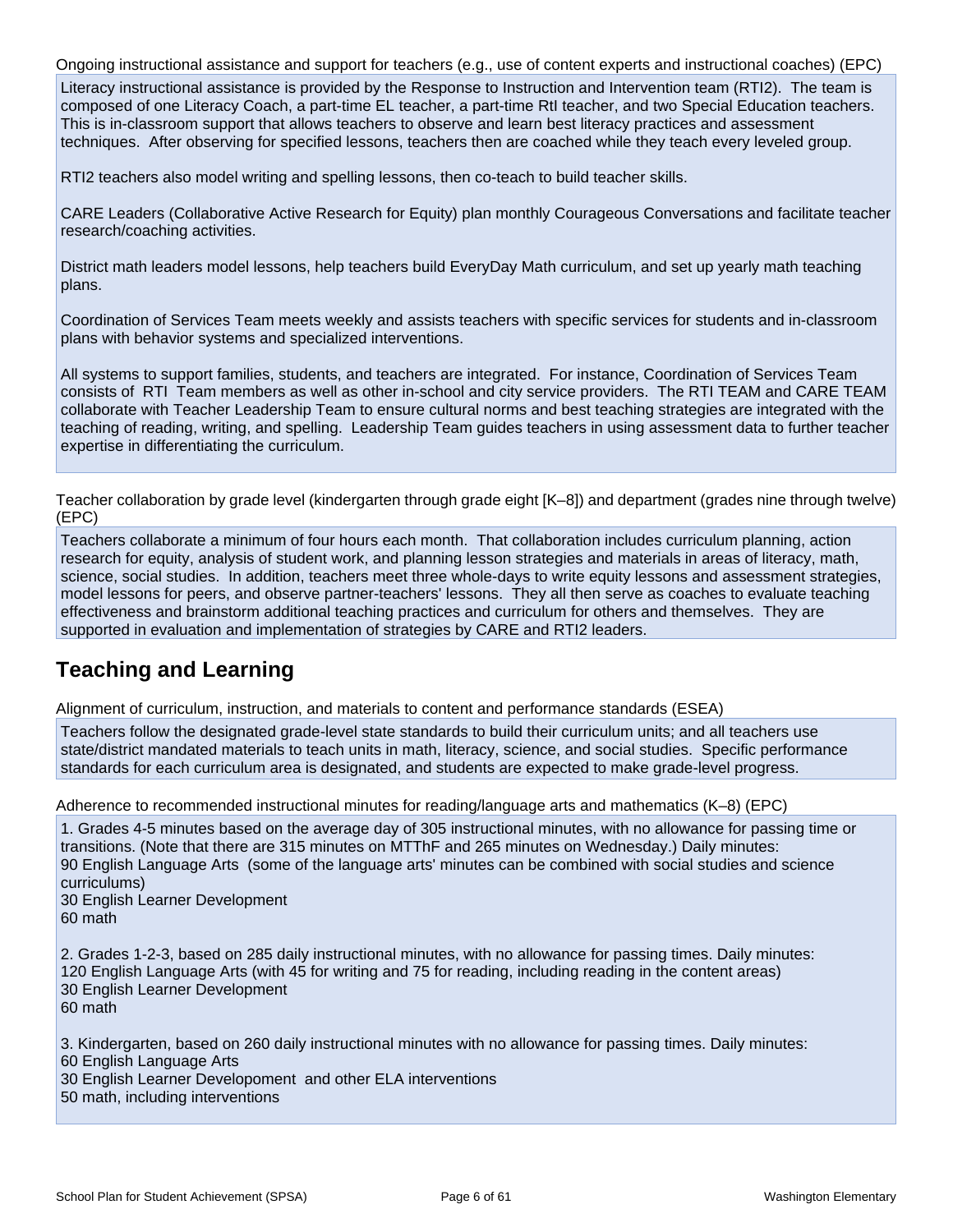Lesson pacing schedule (K–8) and master schedule flexibility for sufficient numbers of intervention courses (EPC)

To ensure that all students receive the complete standards-based curriculum, teachers meet regularly to build yearly pacing schedules for all curriculum areas. Teachers meet by grade levels in September and throughout the school year to design, then refine their pacing/teaching guides with their grade-level teams.

Availability of standards-based instructional materials appropriate to all student groups (ESEA)

Standards' based instructional materials are used at every grade level. If the major state mandated materials do not address the needs of sub-groups of students, such as English Learners or Title 1 students, additional state-acceptable materials are selected and used to ensure that every group is instructed in learning the standards. For example, Washington Teachers use the English Learner curriculum, EL-specific guided reading books, and the Lucy Calkins Units of Study reading and writing program to better meet the needs of English Learner students. The newly adopted EL materials are used by all teachers.

The RTI team assists the teachers by instructing small groups of students with the standards' based strategies that specifically address how the English Learner students learn best. Similar differentiated focus is used to meet the needs of Title I students, GATE students, and Special Education students. The additional materials have been purchased by funds provided by the Berkeley Schools Enrichment Project and the Berkeley Public Education Foundation. Science Curriculum is California standards' based for K-5. Teachers study all materials to determine if they are grade-level appropriate and include the grade-level standards. Students are instructed in grade level content.

Use of SBE-adopted and standards-aligned instructional materials, including intervention materials, and for high school students, access to standards-aligned core courses (EPC)

Teachers use SBE-adopted, standards-aligned instructional materials. Intervention materials are adopted for specific levels and student needs from the State-accepted list of materials.

## **Opportunity and Equal Educational Access**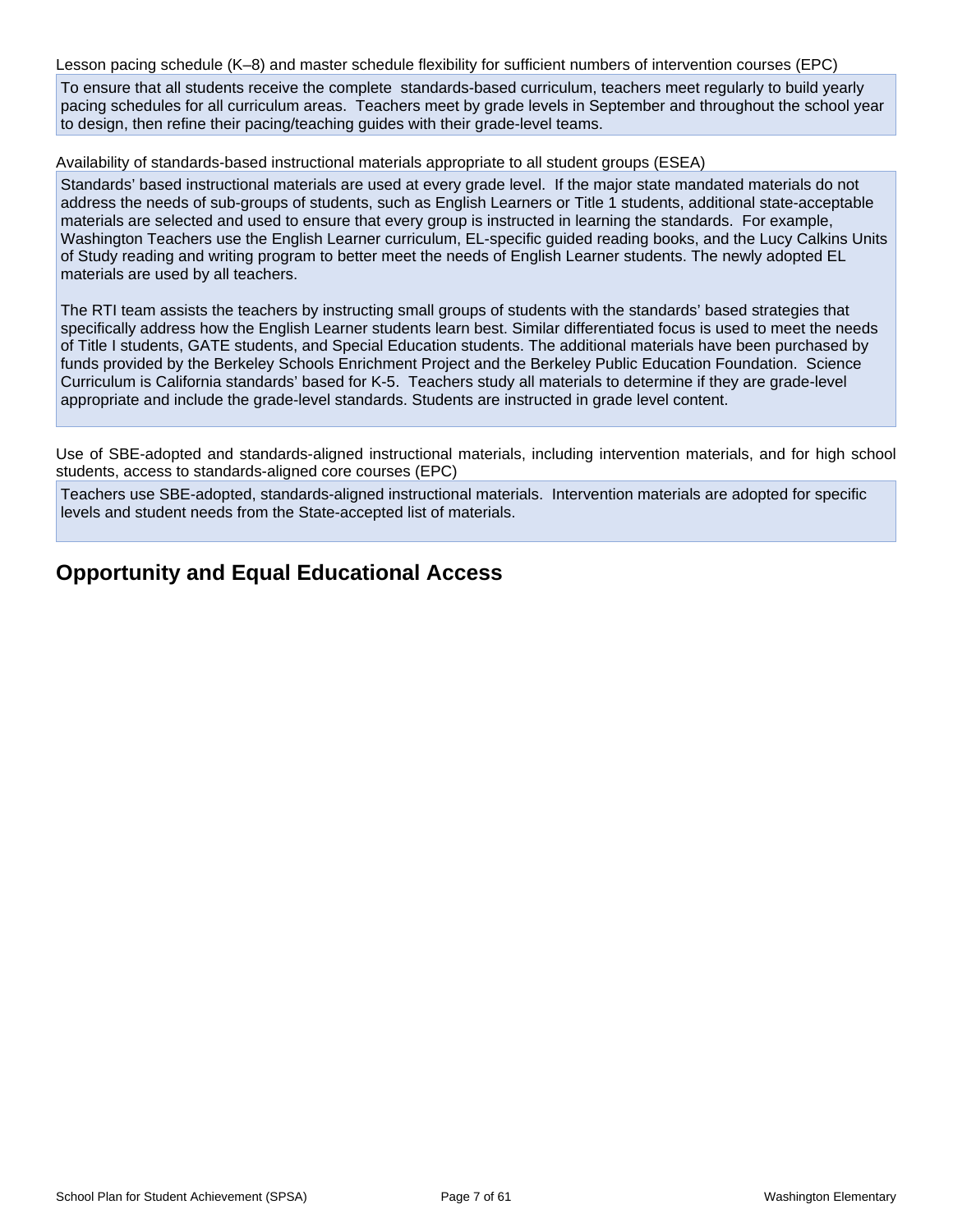Services provided by the regular program that enable underperforming students to meet standards (ESEA)

All students are taught grade-level standards using state-mandated materials. The reading curriculum (TCRWP), Lucy Calkins writing, and specific spelling interventions (BEAR spelling) are used to ensure students receive scaffolded lessons and are taught in small groups or through one-on-one teaching. Teachers individualize amount of work, simplify page designs, and repeat lessons in several different formats for under-performing students. English Learner Students are CELDT-tested and organized by ability, then taught in small EL curriculum-based groups. The standardsbased Washington developed CARE/GLAD/RTI plan assists teachers in planning equitable lessons that have specific protocols for engagement, racially defined strategies, and brain-research models for access to knowledge.

The math curriculum, The Story of Units Common Core Mathematics, guides teachers in extending learning for underperforming students and presenting content in various formats and with more frequent repetitions/interventions.

Assessment data is used to carefully monitor under-performing students to ensure students are taught the next-step lessons and assure that they receive more frequent small-group help.

Our CoS/RtI system supports teachers in discovering issues: COS referrals, Assessment, Attendance data, and Illuminate assessments. Team meetings and data help intervene to diagnose issues: Information from SST meetings, conferences, District assessment data, grade-level meetings, weekly and monthly Coordination of Services meetings, Snapshot meetings, SARB meetings, observations, and the assessment Literacy Wall. Under-performing students receive services from the RtI2 teachers, classroom teachers, CAL tutors, BEAM volunteers, SAGE volunteers, BUILD volunteers, Berkeley High reading buddies, Berkeley Mental Health counselors, and City Nursing services intervention. Additional community agencies help with specific, short-term interventions.

District supported Math and English Learner coaches, an outstanding Professional Development office for staff development, as well as an excellent data support system, are supports for teachers in meeting the needs of underperforming students.

Parents are engaged in various group activities and programs. The parent group for African American and other parents in PTA (African American Unity Group or AAUG), meet monthly to coordinate fundraising, positive school climate events, and celebrations, such as the Black History Month, Multicultural Night, Playground clean-up days, Welcome Barbeques, and potlucks. Parent education events, such as parenting classes, how to assist students in math and reading, and equity discussions, support parents in helping their children. Parents volunteer in classrooms and throughout the school, as permitted by local health guidance.

Evidence-based educational practices to raise student achievement

Brain-researched strategies and teaching methods, enhancing learning for all types of student learning styles, combine with the best ways to integrate curriculum units, such as the use of thematic teaching. Teachers study and use culturally relevant teaching strategies. Washington teachers have combined these practices, CARE (Collaborative Action Research for Equity) with Best Literacy strategies in a curriculum that maximizes achievement. Each teacher uses these units as research for building their own knowledge base and coaches at least two other teachers in the development of their teaching practices.

From classroom teachers, students receive individualized instruction, enhanced instruction time, and scaffolded lessons to increase learning success. They use research-based practices when teaching guided reading, writing, spelling, and math. Specialists support individual students with the delivery of targeted educational strategies and methods. Instructional Assistants have been taught specific BEARS' spelling lessons to deliver one-on-one targeted phonics,wordbuilding, and writing lessons.

## **Parental Engagement**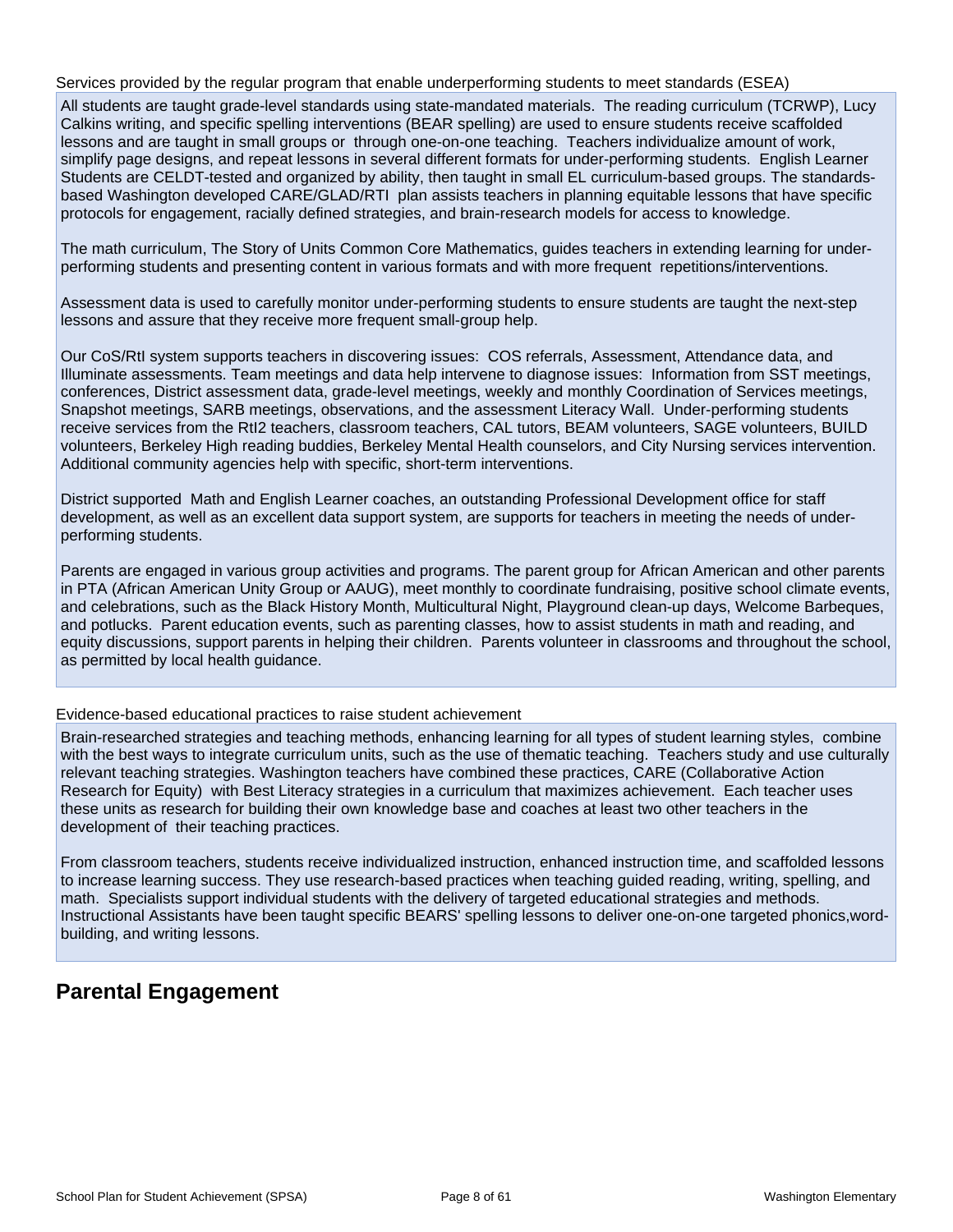Resources available from family, school, district, and community to assist under-achieving students (ESEA)

Berkeley Learns after school program serves over 100 students with homework help, academic enrichment time and other enrichment activities. In addition to one full-time and 6 part time staff, tutors and parents are recruited to better the adult/student ratio. BEARS program has 25 students. It continues to offer before and after school child care for families who qualify.

Berkeley Learns Academic Support: Homework Assistance- all LEARNS staff are NCLB qualified. Students receive assistance with their homework four days per week during the after school program. Berkeley Learns and BEARS' staff monitor homework success and completion and communicate with school day staff when they are concerned about students performance.

Mentors and volunteers were impacted by the ability to access campus, which was restricted by the pandemic. As the school year progressed, we were able to allow more mentors and volunteers on to campus.

Mentors: Approximately 40 mentors (UC Berkeley and Berkeley High School students) volunteered at Washington, during and after school this year. UC Berkeley mentors work in the classroom of their mentees and support the class as a tutor, as needed. This program increased the school day support for most classroom teachers.

Volunteers: SAGE Project provided 30 volunteers; Cal Corps provided 40 volunteers, Berkeley High School provided 15 volunteers, and BEAM provided 5 teaching volunteers during the 2009-2010 school year

Whole Child: Enrichment activities, Cultural Arts -Movement, Visual Arts, Chess, African Dance, Hip Hop, Girls' group

Recreation activities- Washington elementary participated in partnership with City of Berkeley to provide basketball and soccer. Additional Berkeley Learns recreation activities include: Lacrosse, Frisbee, Football and Tennis.

Healthy snacks are provided daily by BUSD Nutrition Services.

After school program staff are involved in SSTs whenever relevant and add to the supports for students. Through grants and volunteer individuals and organizations, low performing students may receive small group or individual tutoring during and after school by tutors and in some cases classroom teachers. Special projects, such as the Read-a-Thon, support families and learning. What began as a Healthy Start grant in 2000, has provided linkages for referrals to both on and off-site services related to social/emotional, physical and educational needs. A Partnership with Berkeley Mental Health and Governance funding provides practicum students as counselors for our students.. A partnership with City Services supports individual students and families.

The school district provides curriculum-knowledge instruction for all teachers and support days for teachers to develop units. Teachers, with support from the CoS team, further communicate and enhance resources through the use of Parent Conferences, IEP goals and SST meetings. Back to School Night and Open House encourage parent participation, help staff receive input, and enable us to communicate standards and opportunities for assistance. Teacher, Principal, and PTA Newsletters keep families informed. Spanish translations on important documents are sent to English Learner families.

Free and Reduced price meals help students receive balanced nutrition. Our garden classes acquaint students and parents with good foods and how to grow them. In Dulci Jubilo Foundation Grants, Berkeley Schools Fund Grants and the Arts' Block grant grant provide funding for specialized projects and materials. Our Special Education staff and Special Education teachers (RTI model) provide a range of services as well. The Psychologist provides testing and student/family support, and a Speech Therapist works with students needing Language and Articulation Therapy. Our two Special Education teachers work towards meeting student needs (both IEP and general education students) both in the classroom and as a pull-out program.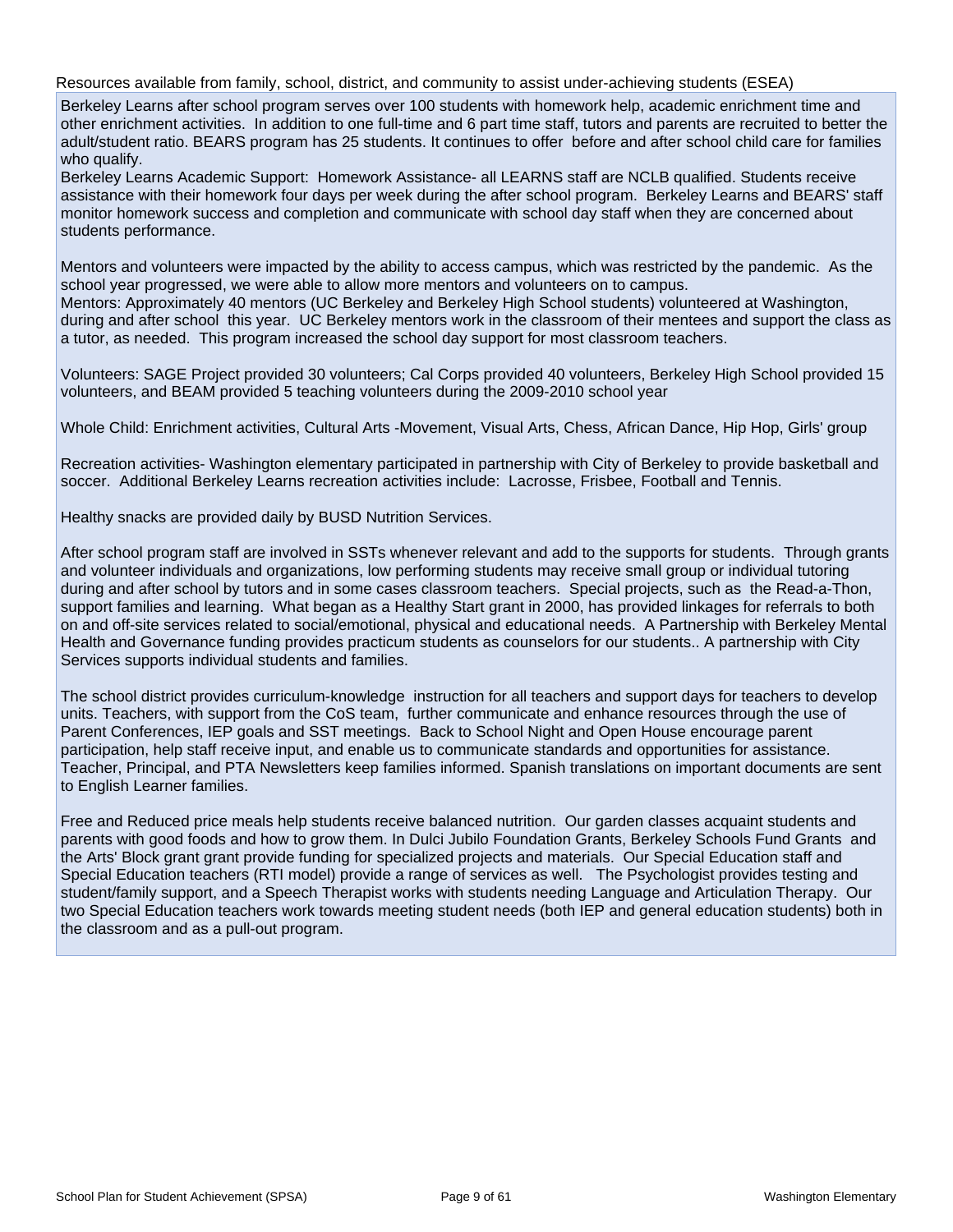Involvement of parents, community representatives, classroom teachers, other school personnel, and students in secondary schools, in the planning, implementation, and evaluation of ConApp programs (5 California Code of Regulations 3932)

School Governance Council is composed of 5 parents and 5 teachers who meet monthly to follow the state and federal guidelines for funding sources and to develop and monitor the overall school plan. Beginning in September, parents are encouraged to join the nomination/voting process to become members of this team. It has been successful, through a variety of print based, web based, and phone based communication to encourage a large group of diverse parents to "run for office." For the past two years, this process has ensured a diverse governing parent group.

Yearly, Governance Team surveys parents, teachers, and students. Survey information is used to develop priorities for the school. They also research all the programs and curriculum areas in the school. With this information, the Council develops the site plan and budget to lead the instructional program at Washington.

#### Funding

Services provided by categorical funds that enable underperforming students to meet standards (ESEA)

It is also used for materials to support and increase the academic abilities of second language learners. Teachers are trained in the EL program and all use Guided Reading Plus (enhanced guided reading strategies) in their classrooms. English Learner staff development and mentoring are provided by an English Learner Coach, who also teaches pull-out EL classes for all students.

The entire staff has benefited from developing culturally relevant teaching strategies to use with African American/Latino focus students. Teacher teams observe and coach each other three times yearly. Data guides the assessment of the teams' work. In addition, the Literacy Coach and Special education teachers (RtI2 Team) instructs all teachers in the techniques of in-class guided reading and Lucy Calkins literacy block curriculum. Three members of RtI2 teach reading skills to the lowest groups of students. In the beginning of the year, students are assessed and ranked according to need. Then, they are given intense daily training until they have met grade level expectations. Funding is provided for professional development and teacher collaboration to develop units and strategies that reinforce the curriculum and engage under-performing students. Under-performing students receive assistance from RtI teachers teachers and three Instructional Assistants. Their services are coordinated with the classroom teacher to target the same learning goals outlined in the student's Individual Education Plans and regular education plans.

A physical education instructional specialist works with students to teach physical skills, fairness, leadership skills, and responsibility, and works on the PE standards for all grades. In addition, a credentialed PE teacher works with grades 1- 3 twice a week on CA PE standards.

#### Fiscal support (EPC)

Fiscal school support is provided through the generous gifting from our PTA and individual donations, corporate matching grants, BUSD general fund, District and teacher/parent generated grants, parent fund raising, and State and Federal monies. In addition, the city BSEP funds support the school with educational materials, lower class sizes, a Librarian and books, enrichment programs, and physical improvements.

# **Stakeholder Involvement**

How, when, and with whom did the school consult as part of the planning process for this SPSA/Annual Review and Update?

#### **Involvement Process for the SPSA and Annual Review and Update**

The School Site Committee, established via a schoolwide election and composed of parent/guardians and staff, reviews data periodically and updates the SPSA annually.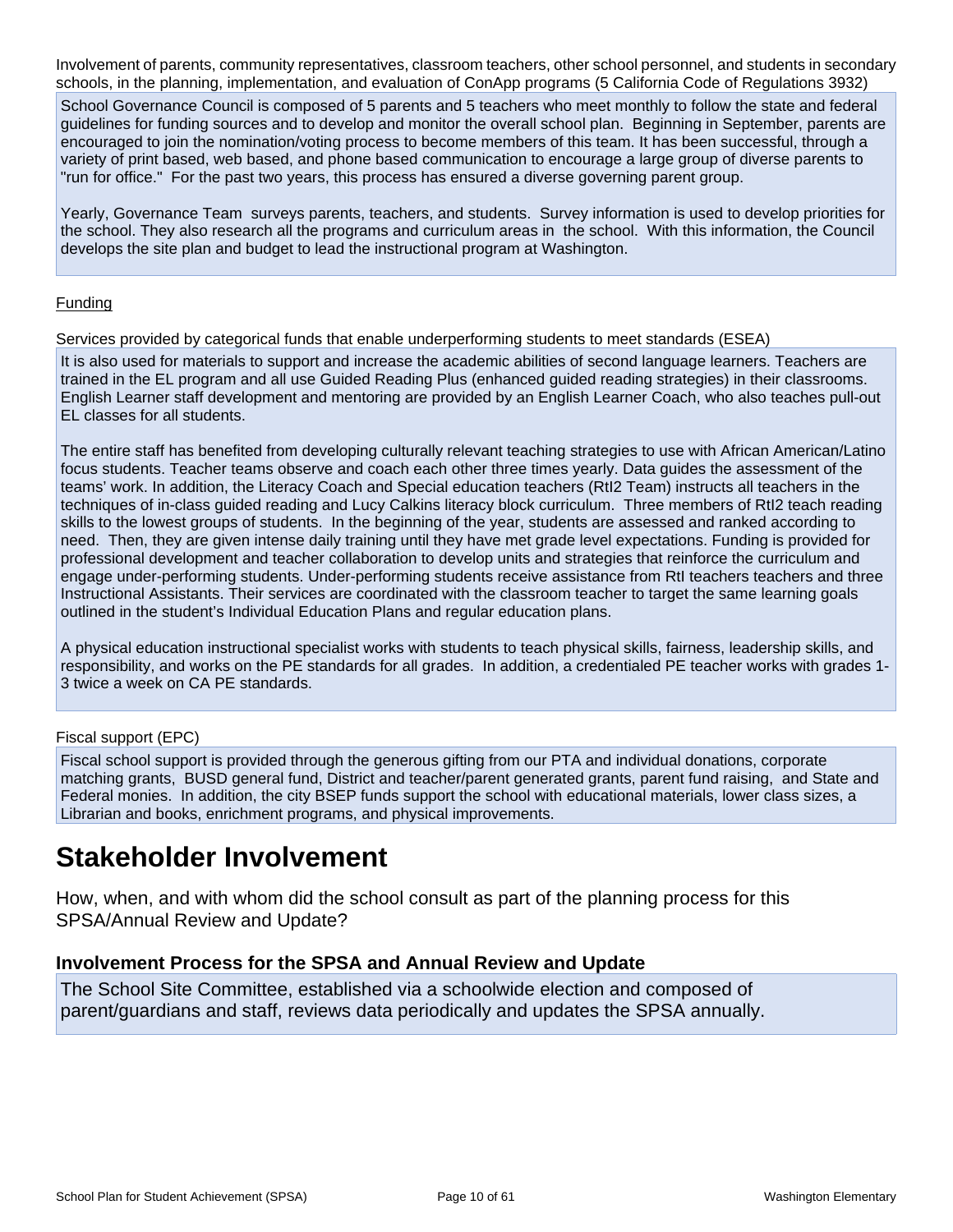# **Resource Inequities**

Briefly identify and describe any resource inequities identified as a result of the required needs assessment, as applicable.

Lack of sufficient funding to provide adequate reading, math and social emotional intervention services.

Lack of sufficient funding to provide adequate staff training for both certificated and classified staff. We have two days of paid training before school begins each year, which is inadequate to meet the need, as it is often taken over by other departments for their training needs.

Lack of access to internet and devices at home for families to support additional learning.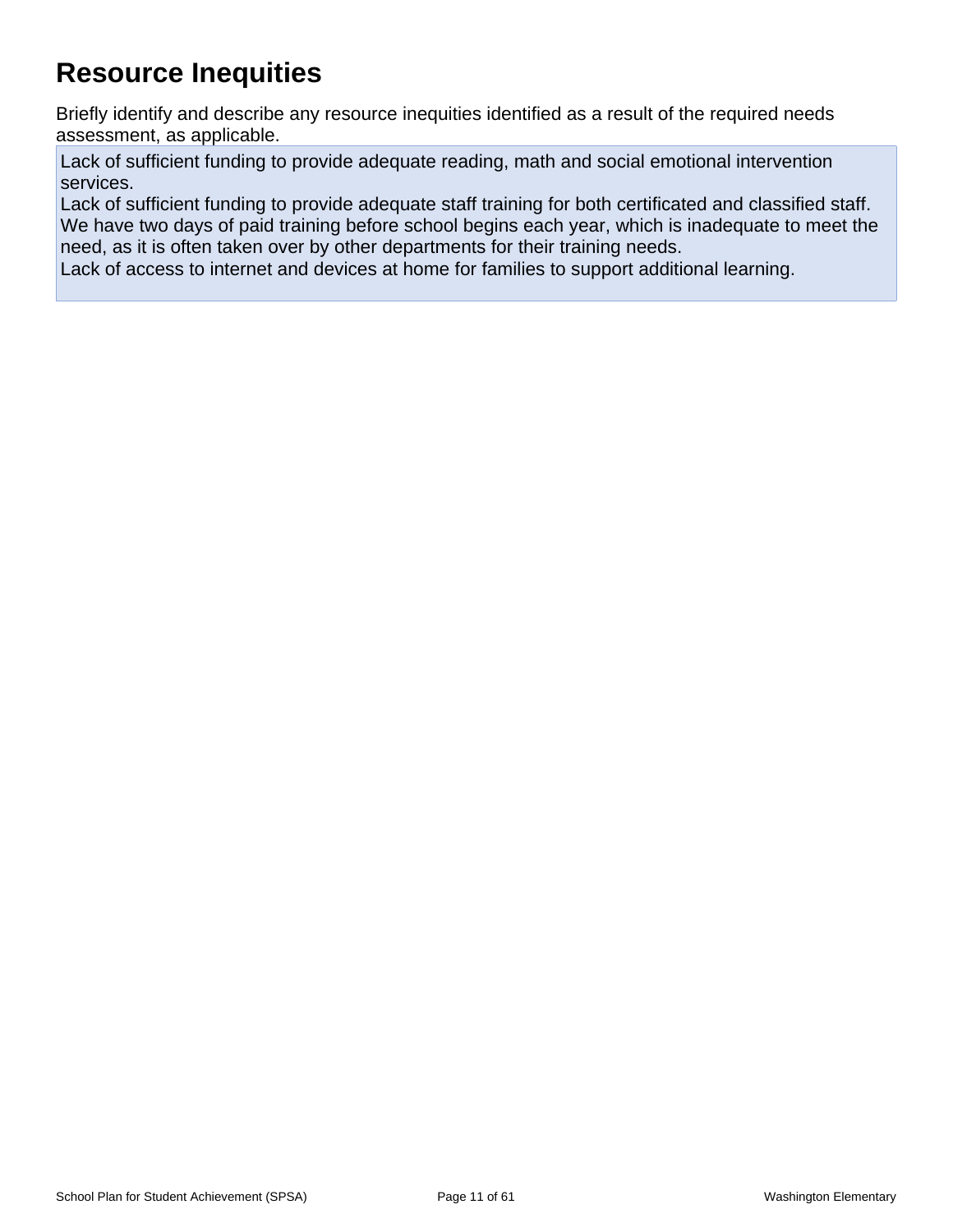## **Student Enrollment Enrollment By Student Group**

## **Student Enrollment Enrollment By Grade Level**

| <b>Student Enrollment by Grade Level</b> |       |                           |           |  |  |  |  |  |  |  |  |
|------------------------------------------|-------|---------------------------|-----------|--|--|--|--|--|--|--|--|
|                                          |       | <b>Number of Students</b> |           |  |  |  |  |  |  |  |  |
| Grade                                    | 18-19 | 19-20                     | $20 - 21$ |  |  |  |  |  |  |  |  |
| Kindergarten                             | 128   | 67                        | 56        |  |  |  |  |  |  |  |  |
| Grade 1                                  | 65    | 68                        | 65        |  |  |  |  |  |  |  |  |
| Grade 2                                  | 84    | 66                        | 66        |  |  |  |  |  |  |  |  |
| Grade3                                   | 78    | 79                        | 61        |  |  |  |  |  |  |  |  |
| Grade 4                                  | 64    | 78                        | 71        |  |  |  |  |  |  |  |  |
| Grade 5                                  | 82    | 67                        | 76        |  |  |  |  |  |  |  |  |
| <b>Total Enrollment</b>                  | 501   | 425                       | 395       |  |  |  |  |  |  |  |  |

#### **Conclusions based on this data:**

- **1.** Asian student population has grown slightly.
- **2.** White student population has declined slightly. We expect to recover COVID related enrollment losses in 2021-22.
- **3.** Kindergarten numbers continue to include tk students who are not actually present on site.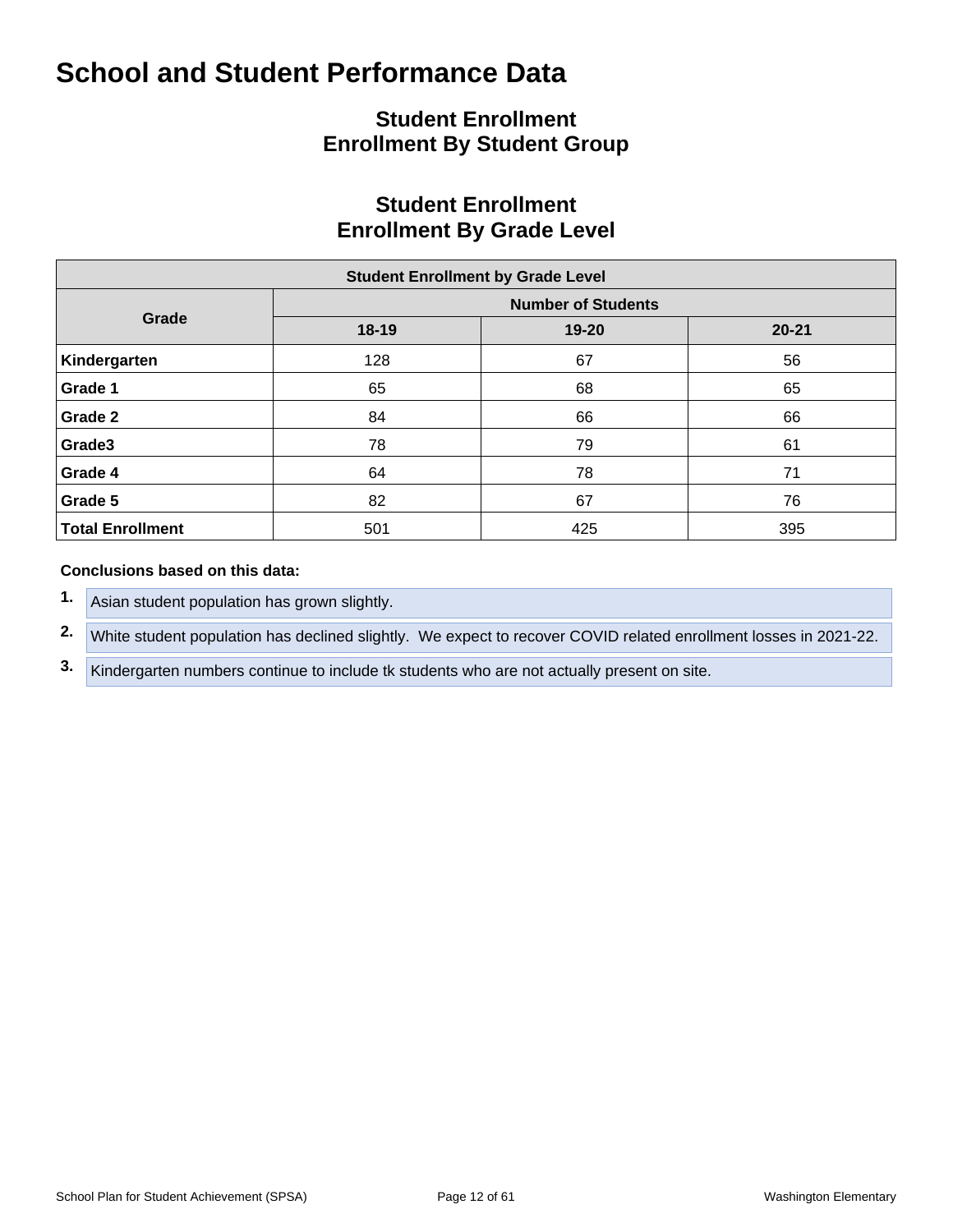## **Student Enrollment English Learner (EL) Enrollment**

| <b>English Learner (EL) Enrollment</b>               |         |                           |           |         |                            |           |  |  |  |  |  |  |
|------------------------------------------------------|---------|---------------------------|-----------|---------|----------------------------|-----------|--|--|--|--|--|--|
|                                                      |         | <b>Number of Students</b> |           |         | <b>Percent of Students</b> |           |  |  |  |  |  |  |
| <b>Student Group</b>                                 | $18-19$ | $19 - 20$                 | $20 - 21$ | $18-19$ | $19 - 20$                  | $20 - 21$ |  |  |  |  |  |  |
| <b>English Learners</b>                              | 66      | 64                        | 38        | 13.2%   | 15.1%                      | 9.6%      |  |  |  |  |  |  |
| <b>Fluent English Proficient (FEP)</b>               | 20      | 25                        | 27        | $4.0\%$ | 5.9%                       | 6.8%      |  |  |  |  |  |  |
| <b>Reclassified Fluent English Proficient (RFEP)</b> | 0       |                           | 9         | $0.0\%$ | 1.5%                       | 14.1%     |  |  |  |  |  |  |

#### **Conclusions based on this data:**

**1.** We have experienced a gradual decline in the number of English Learner students. This impacts staffing for the ELD teacher, who was reduced to 2 days a week from 3 when enrollment dipped below 50 ELD students. This impacts our ability to deliver a coherent and effective ELD program.

**2.** Fluent English Proficient numbers have fluctuated slightly due to the presence of younger ELs who are typically reclassified by 5th grade.

**3.** Reclassified Fluent English Proficient (RFEP) numbers experience year to year fluctuations.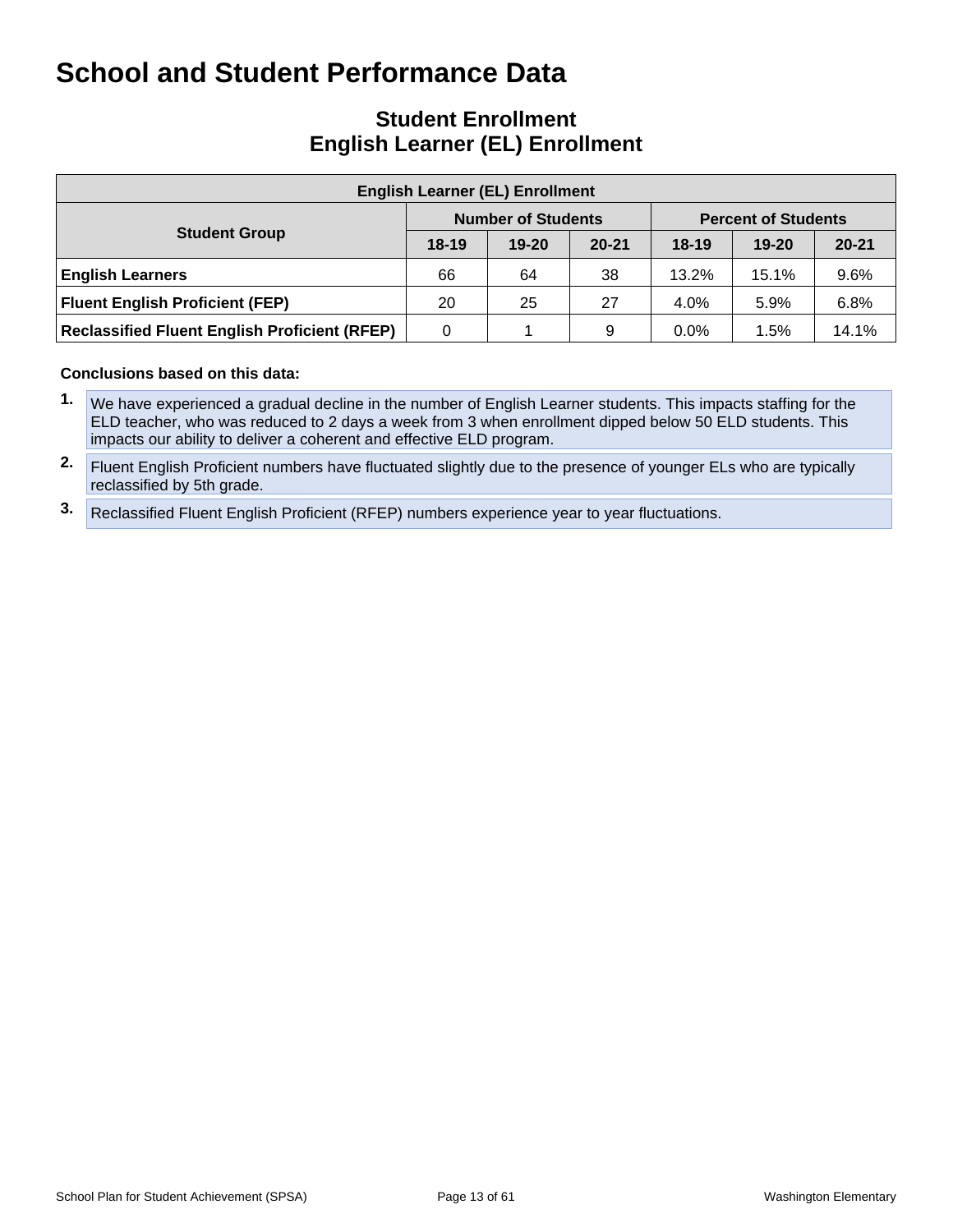## **CAASPP Results English Language Arts/Literacy (All Students)**

| <b>Overall Participation for All Students</b> |           |                        |           |           |                      |           |           |                    |           |           |                        |           |  |
|-----------------------------------------------|-----------|------------------------|-----------|-----------|----------------------|-----------|-----------|--------------------|-----------|-----------|------------------------|-----------|--|
| Grade                                         |           | # of Students Enrolled |           |           | # of Students Tested |           |           | # of Students with |           |           | % of Enrolled Students |           |  |
| Level                                         | $17 - 18$ | $18 - 19$              | $20 - 21$ | $17 - 18$ | $18 - 19$            | $20 - 21$ | $17 - 18$ | $18 - 19$          | $20 - 21$ | $17 - 18$ | $18-19$                | $20 - 21$ |  |
| Grade 3                                       | 66        | 78                     | 51        | 58        | 68                   | 0         | 58        | 68                 | 0         | 87.9      | 87.2                   | 0.0       |  |
| Grade 4                                       | 81        | 65                     | 57        | 81        | 57                   | 0         | 81        | 57                 | 0         | 100       | 87.7                   | 0.0       |  |
| Grade 5                                       | 81        | 81                     | 58        | 75        | 78                   | $\Omega$  | 75        | 78                 | 0         | 92.6      | 96.3                   | 0.0       |  |
| <b>All Grades</b>                             | 228       | 224                    | 166       | 214       | 203                  | 0         | 214       | 203                | 0         | 93.9      | 90.6                   | 0.0       |  |

The "% of Enrolled Students Tested" showing in this table is not the same as "Participation Rate" for federal accountability purposes.

#### 2019-20 Data:

Executive Order N-30-20 was issued which waived the assessment, accountability, and reporting requirements for the 2019-2020 school year, thus no data is available to report for this year.

|                   | <b>Overall Achievement for All Students</b> |                                                                                           |     |            |             |  |                |               |  |                   |                 |  |                |       |  |
|-------------------|---------------------------------------------|-------------------------------------------------------------------------------------------|-----|------------|-------------|--|----------------|---------------|--|-------------------|-----------------|--|----------------|-------|--|
| Grade             |                                             | <b>Mean Scale Score</b>                                                                   |     | % Standard |             |  | % Standard Met |               |  | % Standard Nearly |                 |  | % Standard Not |       |  |
| Level             |                                             | 17-18 18-19 20-21 17-18 18-19 20-21 17-18 18-19 20-21 17-18 18-19 20-21 17-18 18-19 20-21 |     |            |             |  |                |               |  |                   |                 |  |                |       |  |
| Grade 3           | 2442.                                       | 2450.                                                                                     |     |            | 32.76 36.76 |  |                | 18.97   20.59 |  |                   | 25.86 26.47     |  | 22.41          | 16.18 |  |
| Grade 4           | 2490.                                       | 2507.                                                                                     |     |            | 35.80 43.86 |  |                | 25.93   17.54 |  |                   | $13.58$   21.05 |  | 24.69          | 17.54 |  |
| Grade 5           | 2560.                                       | 2544.                                                                                     |     |            | 49.33 39.74 |  |                | 28.00 33.33   |  | 6.67              | 10.26           |  | 16.00          | 16.67 |  |
| <b>All Grades</b> | N/A                                         | N/A                                                                                       | N/A |            | 39.72 39.90 |  | 24.77          | 24.63         |  |                   | 14.49   18.72   |  | 21.03          | 16.75 |  |

#### 2019-20 Data:

Executive Order N-30-20 was issued which waived the assessment, accountability, and reporting requirements for the 2019-2020 school year, thus no data is available to report for this year.

| Reading<br>Demonstrating understanding of literary and non-fictional texts |           |                  |           |           |                       |           |                  |         |           |  |  |  |  |
|----------------------------------------------------------------------------|-----------|------------------|-----------|-----------|-----------------------|-----------|------------------|---------|-----------|--|--|--|--|
|                                                                            |           | % Above Standard |           |           | % At or Near Standard |           | % Below Standard |         |           |  |  |  |  |
| <b>Grade Level</b>                                                         | $17 - 18$ | $18 - 19$        | $20 - 21$ | $17 - 18$ | $18-19$               | $20 - 21$ | $17 - 18$        | $18-19$ | $20 - 21$ |  |  |  |  |
| Grade 3                                                                    | 25.86     | 36.76            |           | 46.55     | 33.82                 |           | 27.59            | 29.41   |           |  |  |  |  |
| Grade 4                                                                    | 39.51     | 45.61            |           | 35.80     | 40.35                 |           | 24.69            | 14.04   |           |  |  |  |  |
| Grade 5                                                                    | 60.00     | 55.13            |           | 26.67     | 29.49                 |           | 13.33            | 15.38   |           |  |  |  |  |
| <b>All Grades</b>                                                          | 42.99     | 46.31            |           | 35.51     | 33.99                 |           | 21.50            | 19.70   |           |  |  |  |  |

#### 2019-20 Data: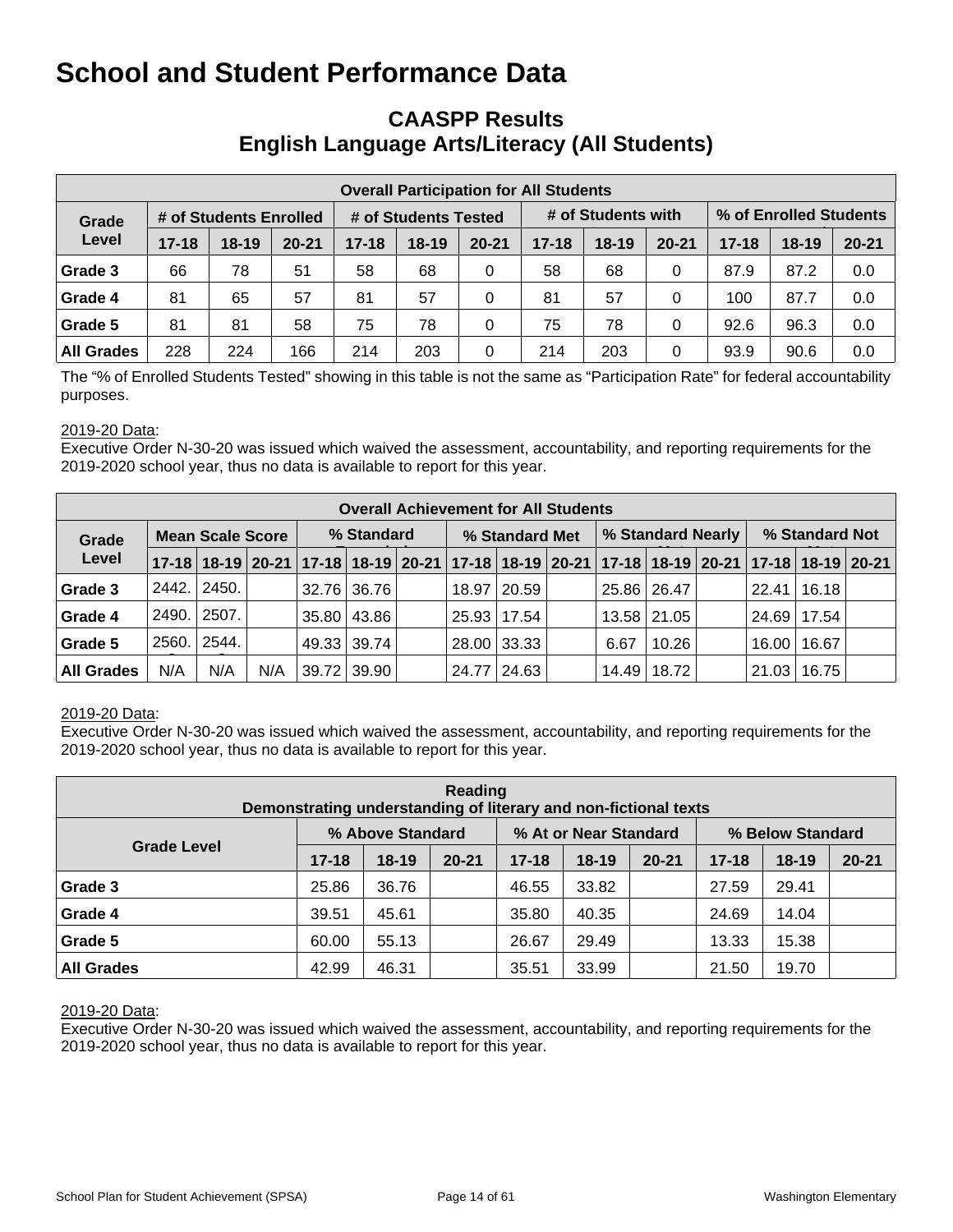| Writing<br>Producing clear and purposeful writing |           |                  |           |           |                       |           |                  |           |           |  |  |  |  |
|---------------------------------------------------|-----------|------------------|-----------|-----------|-----------------------|-----------|------------------|-----------|-----------|--|--|--|--|
|                                                   |           | % Above Standard |           |           | % At or Near Standard |           | % Below Standard |           |           |  |  |  |  |
| <b>Grade Level</b>                                | $17 - 18$ | $18-19$          | $20 - 21$ | $17 - 18$ | $18 - 19$             | $20 - 21$ | $17 - 18$        | $18 - 19$ | $20 - 21$ |  |  |  |  |
| Grade 3                                           | 34.48     | 31.34            |           | 41.38     | 50.75                 |           | 24.14            | 17.91     |           |  |  |  |  |
| Grade 4                                           | 28.40     | 29.82            |           | 46.91     | 57.89                 |           | 24.69            | 12.28     |           |  |  |  |  |
| Grade 5                                           | 53.33     | 39.74            |           | 32.00     | 38.46                 |           | 14.67            | 21.79     |           |  |  |  |  |
| <b>All Grades</b>                                 | 38.79     | 34.16            |           | 40.19     | 48.02                 |           | 21.03            | 17.82     |           |  |  |  |  |

Executive Order N-30-20 was issued which waived the assessment, accountability, and reporting requirements for the 2019-2020 school year, thus no data is available to report for this year.

| Listening<br>Demonstrating effective communication skills |           |                  |           |           |                       |           |                  |           |           |  |  |  |  |
|-----------------------------------------------------------|-----------|------------------|-----------|-----------|-----------------------|-----------|------------------|-----------|-----------|--|--|--|--|
|                                                           |           | % Above Standard |           |           | % At or Near Standard |           | % Below Standard |           |           |  |  |  |  |
| <b>Grade Level</b>                                        | $17 - 18$ | $18-19$          | $20 - 21$ | $17 - 18$ | $18 - 19$             | $20 - 21$ | $17 - 18$        | $18 - 19$ | $20 - 21$ |  |  |  |  |
| Grade 3                                                   | 24.14     | 27.94            |           | 62.07     | 58.82                 |           | 13.79            | 13.24     |           |  |  |  |  |
| Grade 4                                                   | 27.16     | 29.82            |           | 59.26     | 63.16                 |           | 13.58            | 7.02      |           |  |  |  |  |
| Grade 5                                                   | 37.33     | 29.49            |           | 48.00     | 55.13                 |           | 14.67            | 15.38     |           |  |  |  |  |
| <b>All Grades</b>                                         | 29.91     | 29.06            |           | 56.07     | 58.62                 |           | 14.02            | 12.32     |           |  |  |  |  |

#### 2019-20 Data:

Executive Order N-30-20 was issued which waived the assessment, accountability, and reporting requirements for the 2019-2020 school year, thus no data is available to report for this year.

| <b>Research/Inquiry</b><br>Investigating, analyzing, and presenting information |           |                  |           |           |                       |           |                  |         |           |  |  |  |  |
|---------------------------------------------------------------------------------|-----------|------------------|-----------|-----------|-----------------------|-----------|------------------|---------|-----------|--|--|--|--|
|                                                                                 |           | % Above Standard |           |           | % At or Near Standard |           | % Below Standard |         |           |  |  |  |  |
| <b>Grade Level</b>                                                              | $17 - 18$ | $18-19$          | $20 - 21$ | $17 - 18$ | $18 - 19$             | $20 - 21$ | $17 - 18$        | $18-19$ | $20 - 21$ |  |  |  |  |
| Grade 3                                                                         | 34.48     | 28.36            |           | 41.38     | 58.21                 |           | 24.14            | 13.43   |           |  |  |  |  |
| Grade 4                                                                         | 34.57     | 33.33            |           | 45.68     | 54.39                 |           | 19.75            | 12.28   |           |  |  |  |  |
| Grade 5                                                                         | 52.00     | 42.31            |           | 32.00     | 42.31                 |           | 16.00            | 15.38   |           |  |  |  |  |
| <b>All Grades</b>                                                               | 40.65     | 35.15            |           | 39.72     | 50.99                 |           | 19.63            | 13.86   |           |  |  |  |  |

#### 2019-20 Data:

Executive Order N-30-20 was issued which waived the assessment, accountability, and reporting requirements for the 2019-2020 school year, thus no data is available to report for this year.

#### **Conclusions based on this data:**

- **1.** Washington has robust participation rates in all areas.
- **2.** Listening, a relatively new standard, would benefit from some focused attention and development.
- **3.** A persistent group of students are not meeting grade level standards.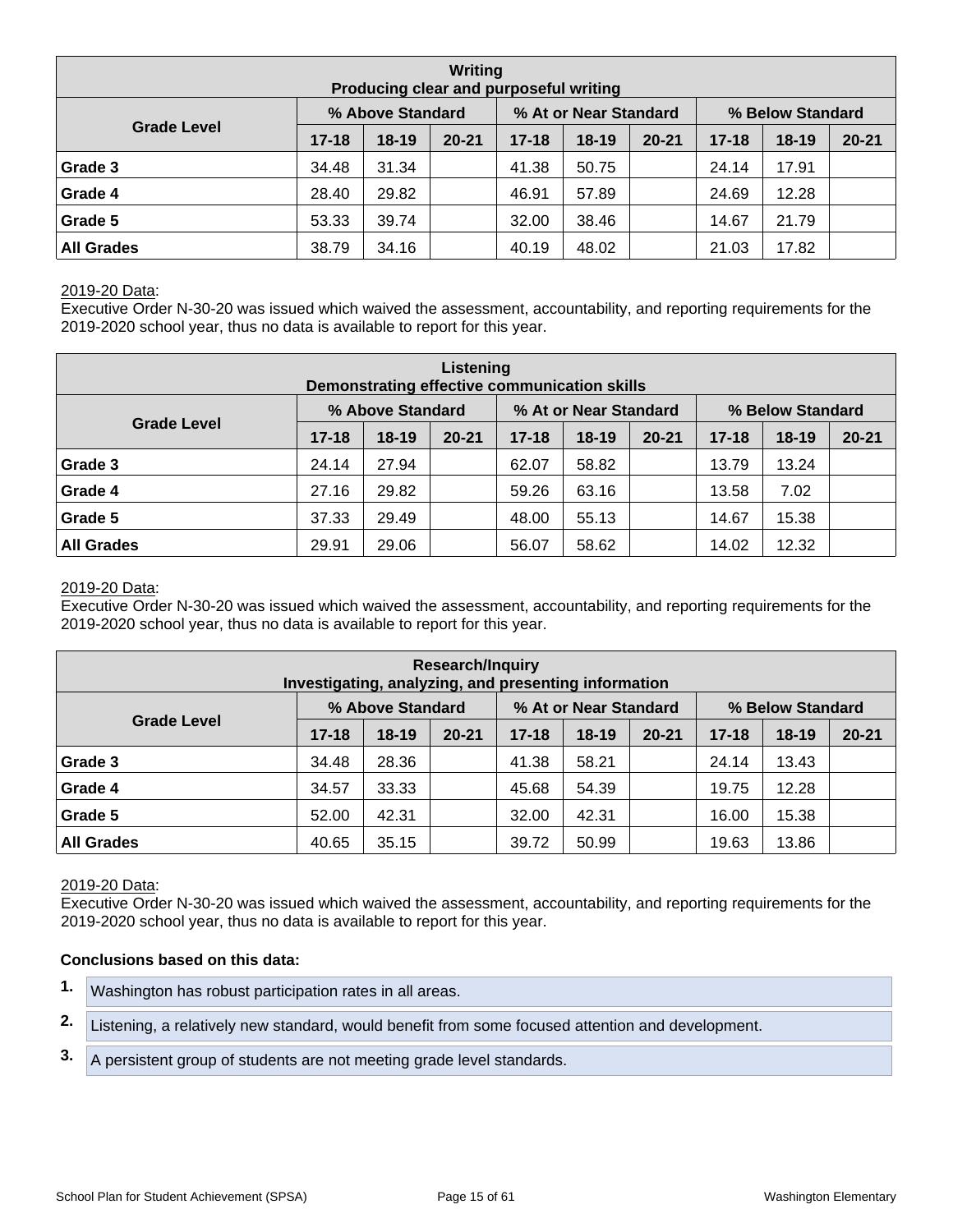## **CAASPP Results Mathematics (All Students)**

|                   | <b>Overall Participation for All Students</b> |                        |           |           |                      |           |         |                    |           |           |                        |     |  |  |
|-------------------|-----------------------------------------------|------------------------|-----------|-----------|----------------------|-----------|---------|--------------------|-----------|-----------|------------------------|-----|--|--|
| Grade             |                                               | # of Students Enrolled |           |           | # of Students Tested |           |         | # of Students with |           |           | % of Enrolled Students |     |  |  |
| Level             | $17 - 18$                                     | $18 - 19$              | $20 - 21$ | $17 - 18$ | $18 - 19$            | $20 - 21$ | $18-19$ | $20 - 21$          | $17 - 18$ | $18 - 19$ | $20 - 21$              |     |  |  |
| Grade 3           | 66                                            | 78                     | 51        | 62        | 69                   | 0         | 62      | 69                 | 0         | 93.9      | 88.5                   | 0.0 |  |  |
| Grade 4           | 81                                            | 65                     | 57        | 81        | 60                   | 0         | 81      | 60                 | 0         | 100       | 92.3                   | 0.0 |  |  |
| Grade 5           | 81                                            | 81                     | 58        | 77        | 78                   | 0         | 77      | 78                 | 0         | 95.1      | 96.3                   | 0.0 |  |  |
| <b>All Grades</b> | 228                                           | 224                    | 166       | 220       | 207                  | 0         | 220     | 207                | 0         | 96.5      | 92.4                   | 0.0 |  |  |

\* The "% of Enrolled Students Tested" showing in this table is not the same as "Participation Rate" for federal accountability purposes.

#### 2019-20 Data:

Executive Order N-30-20 was issued which waived the assessment, accountability, and reporting requirements for the 2019-2020 school year, thus no data is available to report for this year.

|                                  | <b>Overall Achievement for All Students</b> |                  |     |  |               |  |                |                 |  |                   |               |  |                                                                                           |       |  |
|----------------------------------|---------------------------------------------|------------------|-----|--|---------------|--|----------------|-----------------|--|-------------------|---------------|--|-------------------------------------------------------------------------------------------|-------|--|
| <b>Mean Scale Score</b><br>Grade |                                             |                  |     |  | % Standard    |  | % Standard Met |                 |  | % Standard Nearly |               |  | % Standard Not                                                                            |       |  |
| Level                            |                                             |                  |     |  |               |  |                |                 |  |                   |               |  | 17-18 18-19 20-21 17-18 18-19 20-21 17-18 18-19 20-21 17-18 18-19 20-21 17-18 18-19 20-21 |       |  |
| Grade 3                          | 2461.                                       | 2457.            |     |  | 35.48 26.09   |  |                | $30.65$   40.58 |  | 20.97             | 17.39         |  | 12.90                                                                                     | 15.94 |  |
| Grade 4                          | 2497.                                       | 2529.            |     |  | 35.80 38.33   |  |                | 22.22 36.67     |  | 23.46             | 16.67         |  | 18.52                                                                                     | 8.33  |  |
| Grade 5                          | 2546.                                       | $^{\circ}$ 2539. |     |  | 45.45 35.90   |  |                | 18.18 25.64     |  |                   | 15.58   19.23 |  | 20.78                                                                                     | 19.23 |  |
| <b>All Grades</b>                | N/A                                         | N/A              | N/A |  | $39.09$ 33.33 |  |                | 23.18 33.82     |  | 20.00             | 17.87         |  | 17.73                                                                                     | 14.98 |  |

#### 2019-20 Data:

Executive Order N-30-20 was issued which waived the assessment, accountability, and reporting requirements for the 2019-2020 school year, thus no data is available to report for this year.

| <b>Concepts &amp; Procedures</b><br>Applying mathematical concepts and procedures |           |                  |           |           |                       |           |                  |         |           |  |  |  |  |
|-----------------------------------------------------------------------------------|-----------|------------------|-----------|-----------|-----------------------|-----------|------------------|---------|-----------|--|--|--|--|
|                                                                                   |           | % Above Standard |           |           | % At or Near Standard |           | % Below Standard |         |           |  |  |  |  |
| <b>Grade Level</b>                                                                | $17 - 18$ | $18-19$          | $20 - 21$ | $17 - 18$ | $18 - 19$             | $20 - 21$ | $17 - 18$        | $18-19$ | $20 - 21$ |  |  |  |  |
| Grade 3                                                                           | 46.77     | 42.03            |           | 33.87     | 36.23                 |           | 19.35            | 21.74   |           |  |  |  |  |
| Grade 4                                                                           | 45.68     | 51.67            |           | 27.16     | 26.67                 |           | 27.16            | 21.67   |           |  |  |  |  |
| Grade 5                                                                           | 55.84     | 43.59            |           | 15.58     | 30.77                 |           | 28.57            | 25.64   |           |  |  |  |  |
| <b>All Grades</b>                                                                 | 49.55     | 45.41            |           | 25.00     | 31.40                 |           | 25.45            | 23.19   |           |  |  |  |  |

#### 2019-20 Data: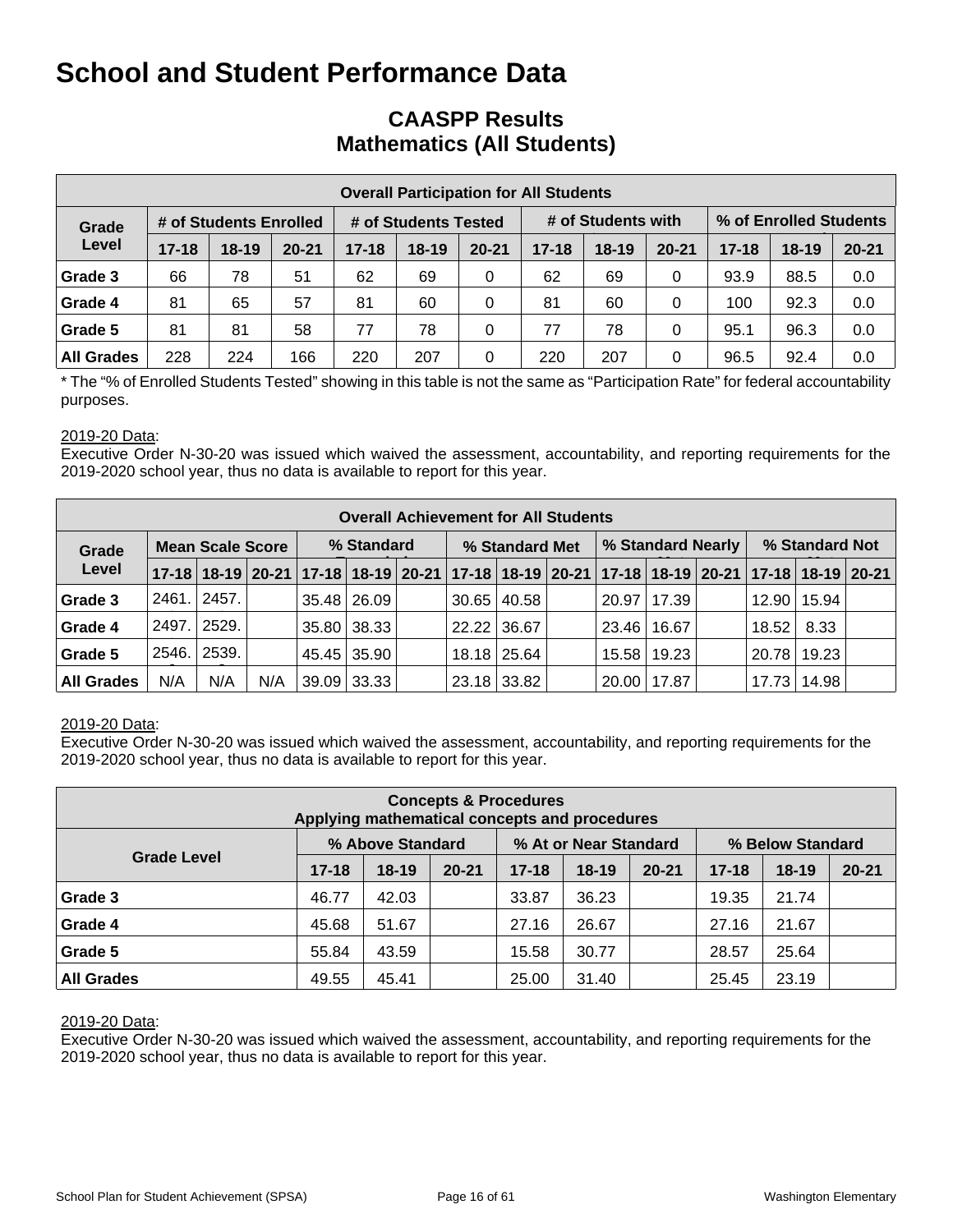| <b>Problem Solving &amp; Modeling/Data Analysis</b><br>Using appropriate tools and strategies to solve real world and mathematical problems |           |                  |           |           |                       |           |           |                  |           |  |  |
|---------------------------------------------------------------------------------------------------------------------------------------------|-----------|------------------|-----------|-----------|-----------------------|-----------|-----------|------------------|-----------|--|--|
|                                                                                                                                             |           | % Above Standard |           |           | % At or Near Standard |           |           | % Below Standard |           |  |  |
| <b>Grade Level</b>                                                                                                                          | $17 - 18$ | $18-19$          | $20 - 21$ | $17 - 18$ | $18 - 19$             | $20 - 21$ | $17 - 18$ | $18 - 19$        | $20 - 21$ |  |  |
| Grade 3                                                                                                                                     | 41.94     | 40.58            |           | 40.32     | 46.38                 |           | 17.74     | 13.04            |           |  |  |
| Grade 4                                                                                                                                     | 39.51     | 53.33            |           | 37.04     | 38.33                 |           | 23.46     | 8.33             |           |  |  |
| Grade 5                                                                                                                                     | 42.86     | 38.46            |           | 36.36     | 35.90                 |           | 20.78     | 25.64            |           |  |  |
| <b>All Grades</b>                                                                                                                           | 41.36     | 43.48            |           | 37.73     | 40.10                 |           | 20.91     | 16.43            |           |  |  |

Executive Order N-30-20 was issued which waived the assessment, accountability, and reporting requirements for the 2019-2020 school year, thus no data is available to report for this year.

| <b>Communicating Reasoning</b><br>Demonstrating ability to support mathematical conclusions |           |                  |           |           |                       |           |           |                  |           |  |  |
|---------------------------------------------------------------------------------------------|-----------|------------------|-----------|-----------|-----------------------|-----------|-----------|------------------|-----------|--|--|
|                                                                                             |           | % Above Standard |           |           | % At or Near Standard |           |           | % Below Standard |           |  |  |
| <b>Grade Level</b>                                                                          | $17 - 18$ | $18-19$          | $20 - 21$ | $17 - 18$ | $18 - 19$             | $20 - 21$ | $17 - 18$ | $18 - 19$        | $20 - 21$ |  |  |
| Grade 3                                                                                     | 40.32     | 30.43            |           | 43.55     | 55.07                 |           | 16.13     | 14.49            |           |  |  |
| Grade 4                                                                                     | 37.04     | 43.33            |           | 41.98     | 41.67                 |           | 20.99     | 15.00            |           |  |  |
| Grade 5                                                                                     | 37.66     | 37.18            |           | 40.26     | 44.87                 |           | 22.08     | 17.95            |           |  |  |
| <b>All Grades</b>                                                                           | 38.18     | 36.71            |           | 41.82     | 47.34                 |           | 20.00     | 15.94            |           |  |  |

#### 2019-20 Data:

Executive Order N-30-20 was issued which waived the assessment, accountability, and reporting requirements for the 2019-2020 school year, thus no data is available to report for this year.

#### **Conclusions based on this data:**

**1.** The group of students in the Standards Nearly Met category would be a group upon which to focus efforts and staff resources.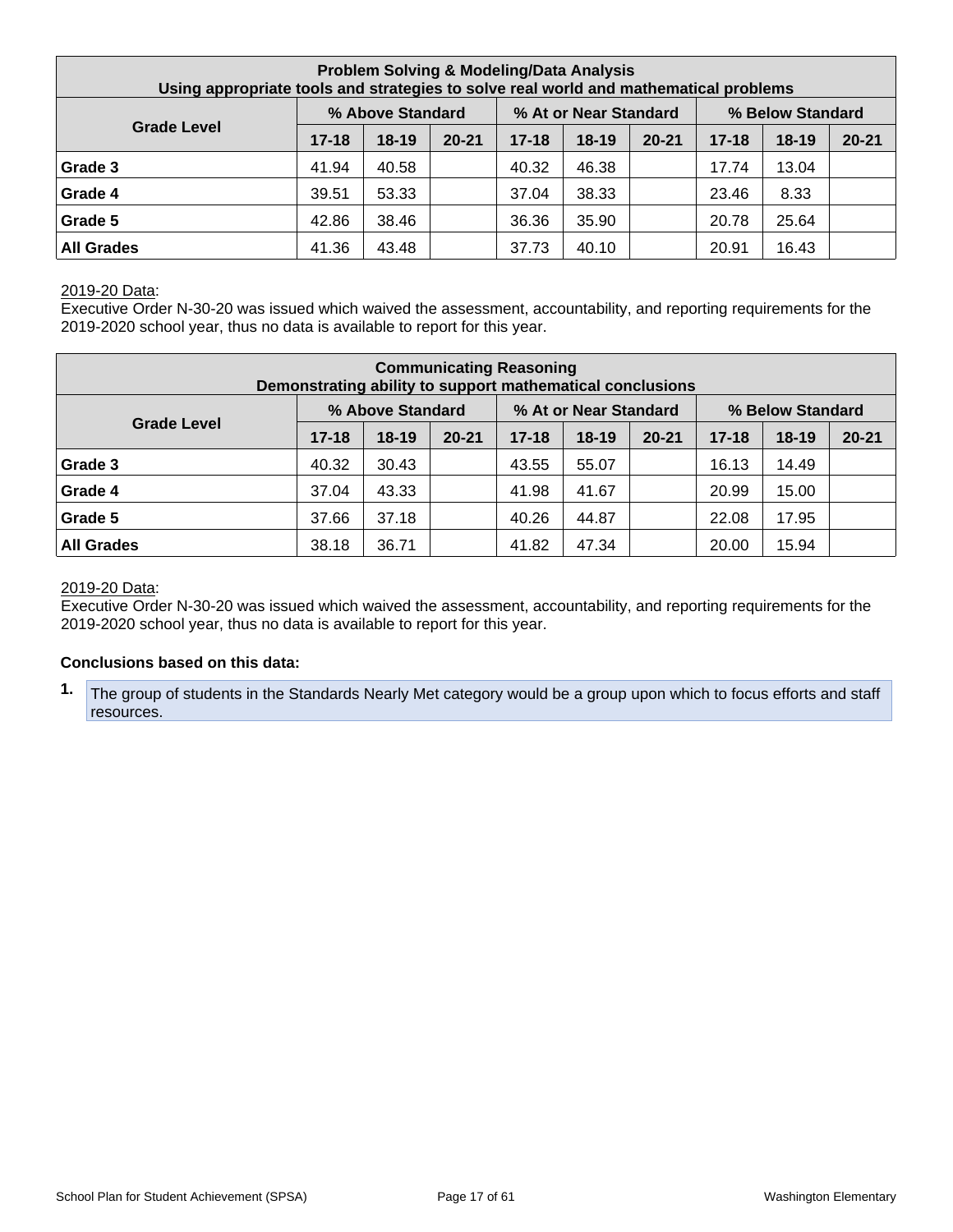## **ELPAC Results**

| <b>ELPAC Summative Assessment Data</b><br>Number of Students and Mean Scale Scores for All Students |                         |           |           |           |                      |           |           |                         |           |           |                                     |           |
|-----------------------------------------------------------------------------------------------------|-------------------------|-----------|-----------|-----------|----------------------|-----------|-----------|-------------------------|-----------|-----------|-------------------------------------|-----------|
| Grade                                                                                               | <b>Overall</b><br>Level |           |           |           | <b>Oral Language</b> |           |           | <b>Written Language</b> |           |           | Number of<br><b>Students Tested</b> |           |
|                                                                                                     | $17 - 18$               | $18 - 19$ | $20 - 21$ | $17 - 18$ | 18-19                | $20 - 21$ | $17 - 18$ | $18-19$                 | $20 - 21$ | $17 - 18$ | $18 - 19$                           | $20 - 21$ |
| K                                                                                                   | 1398.8                  | 1444.1    |           | 1412.7    | 1473.4               |           | 1366.0    | 1375.7                  |           | 25        | 17                                  |           |
| 1                                                                                                   | 1435.3                  | 1432.5    | $\star$   | 1452.5    | 1462.8               | $\ast$    | 1417.5    | 1401.8                  | $\star$   | 11        | 13                                  | 4         |
| $\mathbf{2}$                                                                                        | 1454.9                  | $\star$   | $\star$   | 1466.7    | $\star$              | $\star$   | 1442.5    | $\star$                 | $\star$   | 11        | 10                                  | $\star$   |
| 3                                                                                                   | $\star$                 | 1474.9    | $\star$   | $\star$   | 1468.1               | $\star$   | $\star$   | 1481.1                  | $\star$   | $\star$   | 16                                  | 4         |
| 4                                                                                                   | $\star$                 | $\star$   | $\star$   | $\star$   | $\star$              | $\star$   | $\star$   | $\star$                 | $\star$   | $\star$   | 10                                  | 8         |
| $5\phantom{1}$                                                                                      | $\star$                 | $\star$   | $\star$   | $\star$   | $\star$              | $\star$   | $\star$   | $\star$                 | $\star$   | $\star$   | 5                                   | 10        |
| <b>All Grades</b>                                                                                   |                         |           |           |           |                      |           |           |                         |           | 67        | 71                                  | 29        |

#### 2019-20 Data:

Executive Order N-30-20 was issued which waived the assessment, accountability, and reporting requirements for the 2019-2020 school year, thus no data is available to report for this year.

| <b>Overall Language</b><br>Percentage of Students at Each Performance Level for All Students |           |           |           |                       |                         |         |                   |         |                   |           |         |             |                                    |           |          |
|----------------------------------------------------------------------------------------------|-----------|-----------|-----------|-----------------------|-------------------------|---------|-------------------|---------|-------------------|-----------|---------|-------------|------------------------------------|-----------|----------|
| Grade                                                                                        |           | Level 4   |           | Level 3<br>Level 2    |                         |         |                   |         |                   | Level 1   |         |             | <b>Total Number</b><br>of Students |           |          |
| Level                                                                                        | $17 - 18$ | $18 - 19$ | $20 - 21$ |                       | $17-18$   18-19   20-21 |         |                   |         | 17-18 18-19 20-21 | $17 - 18$ |         | 18-19 20-21 | $17 - 18$                          | $18 - 19$ | $ 20-21$ |
| K                                                                                            | $\star$   | 29.41     |           | $\star$               | 35.29                   |         | $\star$           | 23.53   |                   | $\star$   | 11.76   |             | 25                                 | 17        |          |
| 1                                                                                            | $\star$   | 23.08     | $\star$   | $\star$               | 30.77                   | $\star$ | $\star$           | 15.38   | $\star$           | $\star$   | 30.77   | $\star$     | 11                                 | 13        | $\star$  |
| $\mathbf{2}$                                                                                 | $\star$   | $\star$   | $\star$   | $\star$               | $\star$                 | $\star$ | $\star$           | $\star$ | $\star$           | $\star$   | $\star$ | $\star$     | 11                                 | $\star$   | $\star$  |
| $\mathbf{3}$                                                                                 | $\ast$    | 6.25      | $\star$   | $\star$               | 37.50                   | $\star$ | $\star$           | 25.00   | $\star$           | $\star$   | 31.25   | $\star$     | $\star$                            | 16        | $\star$  |
| 4                                                                                            | $\star$   | $\star$   | $\star$   |                       | $\star$                 | $\star$ | $\star$           | $\star$ | $\star$           | $\star$   | $\star$ | $\star$     | $\star$                            | $\star$   | $\star$  |
| 5                                                                                            | $\star$   | $\star$   | $\star$   | $\star$               | $\star$                 | $\star$ | $\star$           | $\star$ | $\star$           |           | $\star$ | $\star$     | $\star$                            | $\star$   | $\star$  |
| <b>All Grades</b>                                                                            | 26.87     | 18.31     |           | 17.24   17.91   38.03 |                         | 41.38   | 34.33 25.35 31.03 |         |                   | 20.90     | 18.31   | 10.34       | 67                                 | 71        | 29       |

#### 2019-20 Data: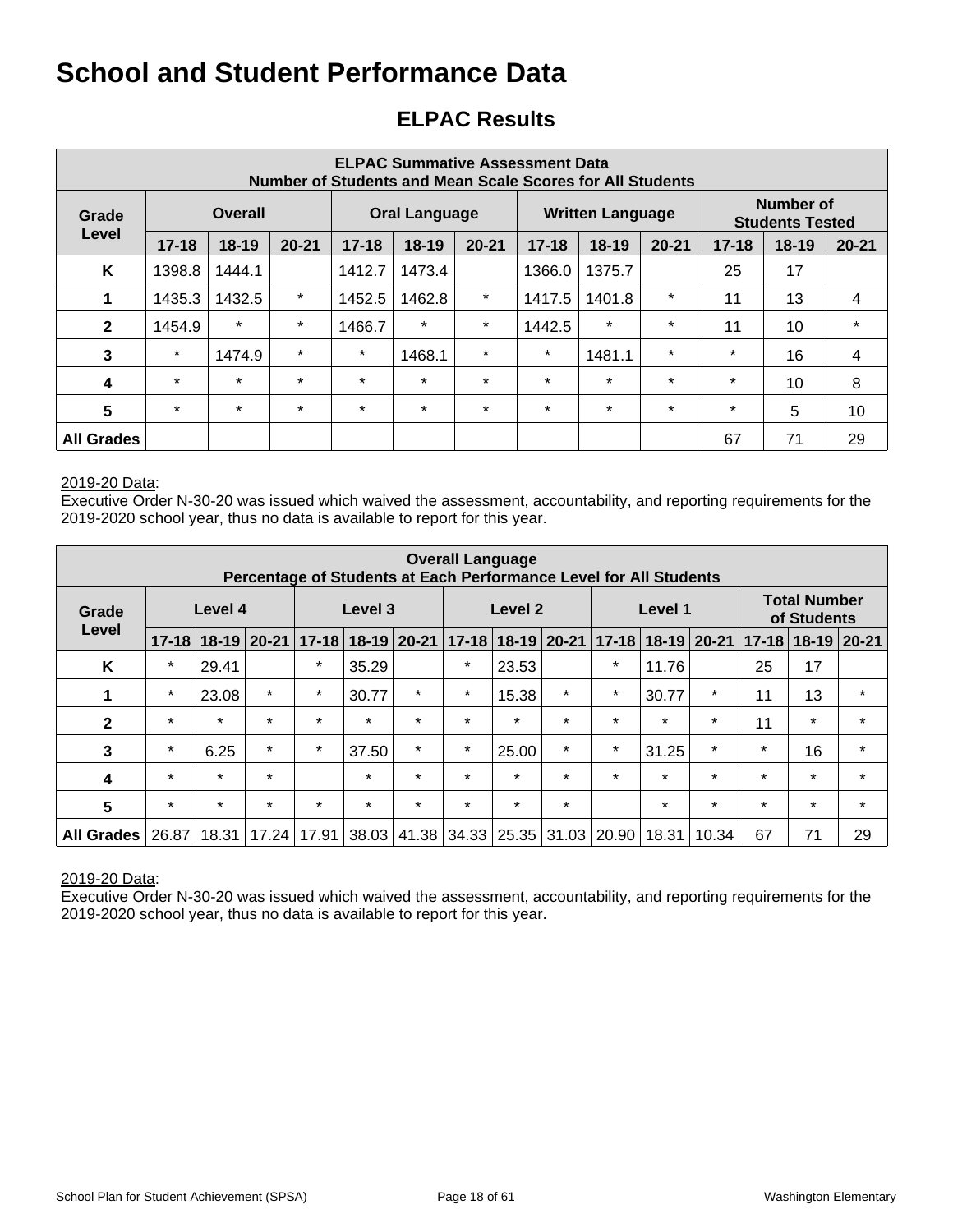| <b>Oral Language</b><br>Percentage of Students at Each Performance Level for All Students |                  |         |         |                                                               |         |         |         |                           |         |           |               |         |           |                                    |         |
|-------------------------------------------------------------------------------------------|------------------|---------|---------|---------------------------------------------------------------|---------|---------|---------|---------------------------|---------|-----------|---------------|---------|-----------|------------------------------------|---------|
| Grade                                                                                     | Level 4<br>Level |         |         |                                                               | Level 3 |         |         | Level 2                   |         |           | Level 1       |         |           | <b>Total Number</b><br>of Students |         |
|                                                                                           | $17 - 18$        |         |         | 18-19 20-21 17-18 18-19 20-21                                 |         |         |         | $17 - 18$ 18 - 19 20 - 21 |         | $17 - 18$ | $18-19$ 20-21 |         | $17 - 18$ | $18-19$ 20-21                      |         |
| K                                                                                         | $\star$          | 52.94   |         | $\star$                                                       | 17.65   |         | $\star$ | 17.65                     |         | $\star$   | 11.76         |         | 25        | 17                                 |         |
| 1                                                                                         | $\star$          | 38.46   | $\star$ | $\star$                                                       | 23.08   | $\star$ | $\star$ | 15.38                     | $\star$ | $\star$   | 23.08         | $\star$ | 11        | 13                                 | $\star$ |
| $\mathbf{2}$                                                                              | $\star$          | $\star$ | $\star$ | $\star$                                                       | $\star$ | $\star$ | $\star$ | $\star$                   | $\star$ | $\star$   | $\star$       | $\star$ | 11        | $\star$                            | $\star$ |
| 3                                                                                         | $\star$          | 25.00   | $\star$ | $\star$                                                       | 37.50   | $\star$ | $\star$ | 6.25                      | $\star$ | $\star$   | 31.25         | $\star$ | $\star$   | 16                                 | $\star$ |
| 4                                                                                         | $\star$          | $\star$ | $\star$ | $\star$                                                       | $\star$ | $\star$ | $\star$ | $\star$                   | $\star$ | $\star$   | $\star$       | $\star$ | $\star$   | $\star$                            | $\star$ |
| $5\phantom{1}$                                                                            | $\star$          | $\star$ | $\star$ | $\star$                                                       | $\star$ | $\star$ | $\star$ | $\star$                   | $\star$ | $\star$   | $\star$       | $\star$ | $\star$   | $\star$                            | $\star$ |
| <b>All Grades</b>                                                                         | 32.84            |         |         | 39.44   44.83   25.37   30.99   37.93   19.40   12.68   10.34 |         |         |         |                           |         | 22.39     | 16.90         | 6.90    | 67        | 71                                 | 29      |

Executive Order N-30-20 was issued which waived the assessment, accountability, and reporting requirements for the 2019-2020 school year, thus no data is available to report for this year.

| <b>Written Language</b><br>Percentage of Students at Each Performance Level for All Students |           |           |           |           |               |                         |           |         |               |           |         |                 |           |                                    |               |
|----------------------------------------------------------------------------------------------|-----------|-----------|-----------|-----------|---------------|-------------------------|-----------|---------|---------------|-----------|---------|-----------------|-----------|------------------------------------|---------------|
| Grade                                                                                        |           | Level 4   |           |           | Level 3       |                         |           | Level 2 |               |           | Level 1 |                 |           | <b>Total Number</b><br>of Students |               |
| Level                                                                                        | $17 - 18$ | $18 - 19$ | $20 - 21$ | $17 - 18$ | $18-19$ 20-21 |                         | $17 - 18$ |         | $18-19$ 20-21 | $17 - 18$ |         | $18-19$   20-21 | $17 - 18$ |                                    | $18-19$ 20-21 |
| K                                                                                            | $\star$   | 5.88      |           | $\star$   | 11.76         |                         | $\star$   | 64.71   |               | 44.00     | 17.65   |                 | 25        | 17                                 |               |
| 1                                                                                            | $\star$   | 7.69      | $\star$   | $\star$   | 23.08         | $\star$                 | $\star$   | 38.46   | $\star$       | $\star$   | 30.77   | $\star$         | 11        | 13                                 | $\star$       |
| $\mathbf{2}$                                                                                 | $\star$   | $\star$   | $\star$   | $\star$   | $\star$       | $\star$                 | $\star$   | $\star$ | $\star$       | $\star$   | $\star$ | $\star$         | 11        | $\star$                            | $\star$       |
| 3                                                                                            |           | 6.25      | $\star$   | $\star$   | 12.50         | $\star$                 | $\star$   | 62.50   | $\star$       | $\star$   | 18.75   | $\star$         | $\star$   | 16                                 | $\star$       |
| 4                                                                                            | $\star$   | $\star$   | $\star$   |           | $\star$       | $\star$                 | $\star$   | $\star$ | $\star$       | $\star$   | $\star$ | $\star$         | $\star$   | $\star$                            | $\star$       |
| 5                                                                                            | $\star$   | $\star$   | $\star$   | $\star$   | $\star$       | $\star$                 | $\star$   | $\star$ | $\star$       | $\star$   | $\star$ | $\star$         | $\star$   | $\star$                            | $\star$       |
| <b>All Grades</b>                                                                            | $\star$   | 7.04      | 3.45      |           |               | 23.88 21.13 24.14 23.88 |           | 54.93   | 44.83 37.31   |           | 16.90   | 27.59           | 67        | 71                                 | 29            |

#### 2019-20 Data: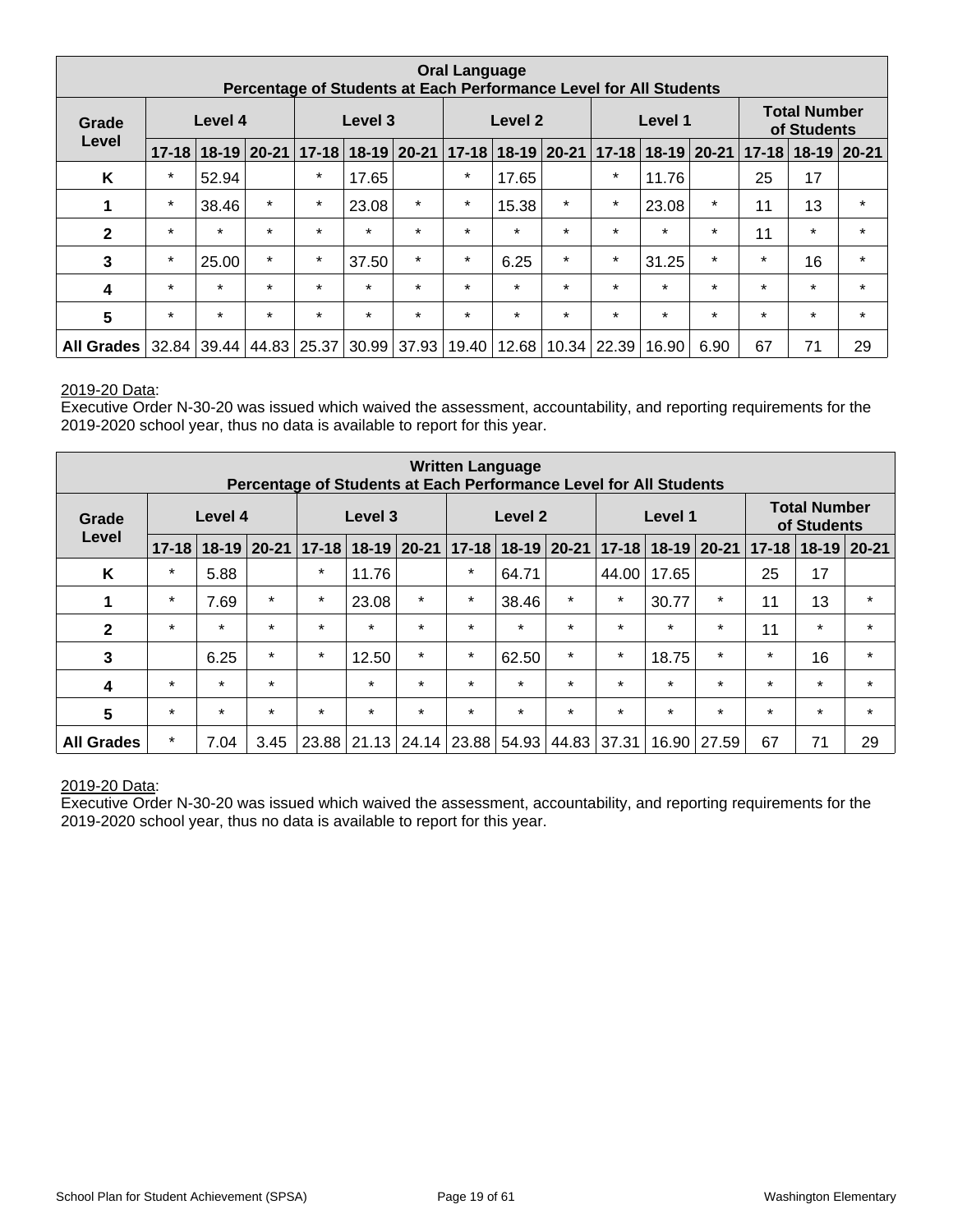| <b>Listening Domain</b><br>Percentage of Students by Domain Performance Level for All Students |           |                       |           |           |                     |           |           |                  |           |           |                                    |           |
|------------------------------------------------------------------------------------------------|-----------|-----------------------|-----------|-----------|---------------------|-----------|-----------|------------------|-----------|-----------|------------------------------------|-----------|
| Grade                                                                                          |           | <b>Well Developed</b> |           |           | Somewhat/Moderately |           |           | <b>Beginning</b> |           |           | <b>Total Number</b><br>of Students |           |
| Level                                                                                          | $17 - 18$ | $18 - 19$             | $20 - 21$ | $17 - 18$ | 18-19               | $20 - 21$ | $17 - 18$ | $18-19$          | $20 - 21$ | $17 - 18$ | $18 - 19$                          | $20 - 21$ |
| K                                                                                              | 44.00     | 47.06                 |           | $\star$   | 52.94               |           | $\star$   | 0.00             |           | 25        | 17                                 |           |
| 1                                                                                              | $\star$   | 46.15                 | $\star$   | $\star$   | 38.46               | $\star$   | $\star$   | 15.38            | $\star$   | 11        | 13                                 | $\star$   |
| $\mathbf{2}$                                                                                   | $\star$   | $\star$               | $\star$   | $\star$   | $\star$             | $\star$   | $\star$   | $\star$          | $\star$   | 11        | $\star$                            | $\star$   |
| 3                                                                                              | $\star$   | 6.25                  | $\star$   | $\star$   | 50.00               | $\star$   | $\star$   | 43.75            | $\star$   | $\star$   | 16                                 | $\star$   |
| 4                                                                                              |           | $\star$               | $\star$   | $\star$   | $\star$             | $\star$   | $\star$   | $\star$          | $\star$   | $\star$   | $\star$                            | $\star$   |
| 5                                                                                              | $\star$   | $\star$               | $\star$   | $\star$   | $\star$             | $\star$   | $\star$   | $\star$          | $\star$   | $\star$   | $\star$                            | $\star$   |
| <b>All Grades</b>                                                                              | 32.84     | 26.76                 | 24.14     | 40.30     | 54.93               | 65.52     | 26.87     | 18.31            | 10.34     | 67        | 71                                 | 29        |

Executive Order N-30-20 was issued which waived the assessment, accountability, and reporting requirements for the 2019-2020 school year, thus no data is available to report for this year.

| <b>Speaking Domain</b><br>Percentage of Students by Domain Performance Level for All Students |           |                       |           |           |                            |           |           |                  |           |           |                                    |           |
|-----------------------------------------------------------------------------------------------|-----------|-----------------------|-----------|-----------|----------------------------|-----------|-----------|------------------|-----------|-----------|------------------------------------|-----------|
| Grade                                                                                         |           | <b>Well Developed</b> |           |           | <b>Somewhat/Moderately</b> |           |           | <b>Beginning</b> |           |           | <b>Total Number</b><br>of Students |           |
| Level                                                                                         | $17 - 18$ | $18 - 19$             | $20 - 21$ | $17 - 18$ | $18 - 19$                  | $20 - 21$ | $17 - 18$ | $18 - 19$        | $20 - 21$ | $17 - 18$ | $18 - 19$                          | $20 - 21$ |
| K                                                                                             | $\star$   | 41.18                 |           | 52.00     | 41.18                      |           | $\ast$    | 17.65            |           | 25        | 17                                 |           |
| 1                                                                                             | $\star$   | 38.46                 | $\star$   | $\star$   | 38.46                      | $\star$   | $\ast$    | 23.08            | $\ast$    | 11        | 13                                 | $\star$   |
| $\mathbf{2}$                                                                                  | $\star$   | $\star$               | $\star$   | $\star$   | $\star$                    | $\star$   | $\star$   | $\star$          | $\star$   | 11        | $\star$                            | $\star$   |
| 3                                                                                             | $\ast$    | 56.25                 | $\star$   | $\star$   | 18.75                      | $\star$   | $\ast$    | 25.00            | $\star$   | $\ast$    | 16                                 | $\star$   |
| 4                                                                                             | $\star$   | $\star$               | $\star$   | $\star$   | $\star$                    | $\star$   |           | $\star$          | $\star$   | $\star$   | $\star$                            | $\star$   |
| 5                                                                                             | $\star$   | $\star$               | $\star$   | $\star$   | $\star$                    | $\star$   |           | $\star$          | $\star$   | $\star$   | $\star$                            | $\star$   |
| <b>All Grades</b>                                                                             | 38.81     | 50.70                 | 58.62     | 43.28     | 32.39                      | 34.48     | 17.91     | 16.90            | 6.90      | 67        | 71                                 | 29        |

#### 2019-20 Data: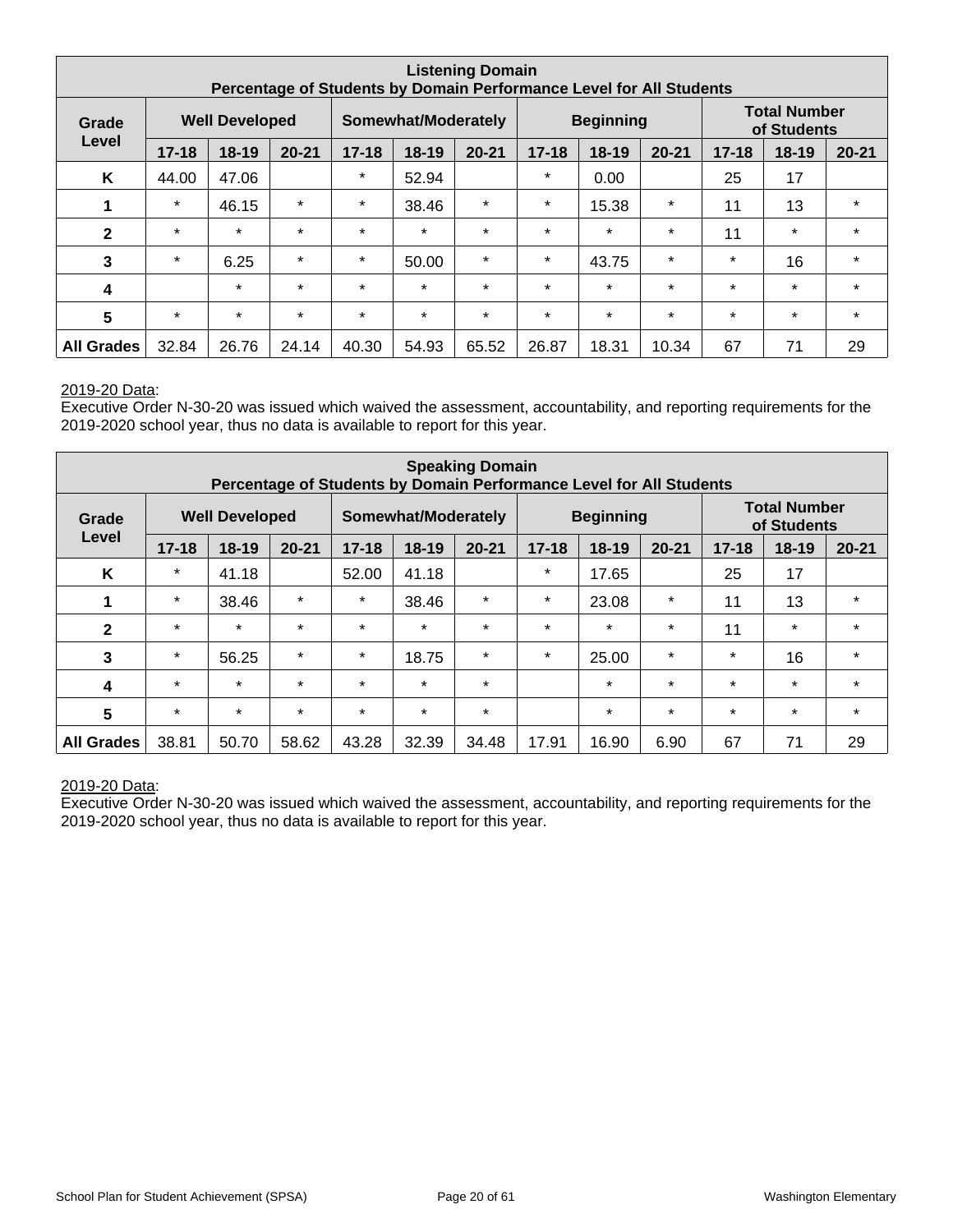| <b>Reading Domain</b><br>Percentage of Students by Domain Performance Level for All Students |                                |           |           |           |                     |           |           |                  |           |           |                                    |           |
|----------------------------------------------------------------------------------------------|--------------------------------|-----------|-----------|-----------|---------------------|-----------|-----------|------------------|-----------|-----------|------------------------------------|-----------|
| Grade                                                                                        | <b>Well Developed</b><br>Level |           |           |           | Somewhat/Moderately |           |           | <b>Beginning</b> |           |           | <b>Total Number</b><br>of Students |           |
|                                                                                              | $17 - 18$                      | $18 - 19$ | $20 - 21$ | $17 - 18$ | 18-19               | $20 - 21$ | $17 - 18$ | $18-19$          | $20 - 21$ | $17 - 18$ | $18 - 19$                          | $20 - 21$ |
| K                                                                                            | $\star$                        | 0.00      |           | 60.00     | 94.12               |           | $\star$   | 5.88             |           | 25        | 17                                 |           |
| 1                                                                                            | $\star$                        | 23.08     | $\star$   | $\star$   | 46.15               | $\star$   | $\star$   | 30.77            | $\star$   | 11        | 13                                 | $\star$   |
| $\mathbf{2}$                                                                                 | $\star$                        | $\star$   | $\star$   | $\star$   | $\star$             | $\star$   | $\star$   | $\star$          | $\star$   | 11        | $\star$                            | $\star$   |
| 3                                                                                            |                                | 6.25      | $\star$   | $\star$   | 43.75               | $\star$   | $\star$   | 50.00            | $\star$   | $\star$   | 16                                 | $\star$   |
| 4                                                                                            | $\star$                        | $\star$   | $\star$   |           | $\star$             | $\star$   | $\star$   | $\star$          | $\star$   | $\star$   | $\star$                            | $\star$   |
| $5\phantom{1}$                                                                               | $\star$                        | $\star$   | $\star$   | $\star$   | $\star$             | $\star$   | $\star$   | $\star$          | $\star$   | $\star$   | $\star$                            | $\star$   |
| <b>All Grades</b>                                                                            | 16.42                          | 8.45      | 6.90      | 46.27     | 69.01               | 55.17     | 37.31     | 22.54            | 37.93     | 67        | 71                                 | 29        |

Executive Order N-30-20 was issued which waived the assessment, accountability, and reporting requirements for the 2019-2020 school year, thus no data is available to report for this year.

| <b>Writing Domain</b><br>Percentage of Students by Domain Performance Level for All Students |           |                       |           |           |                     |           |           |                  |           |           |                                    |           |
|----------------------------------------------------------------------------------------------|-----------|-----------------------|-----------|-----------|---------------------|-----------|-----------|------------------|-----------|-----------|------------------------------------|-----------|
| Grade                                                                                        |           | <b>Well Developed</b> |           |           | Somewhat/Moderately |           |           | <b>Beginning</b> |           |           | <b>Total Number</b><br>of Students |           |
| Level                                                                                        | $17 - 18$ | $18 - 19$             | $20 - 21$ | $17 - 18$ | $18 - 19$           | $20 - 21$ | $17 - 18$ | $18 - 19$        | $20 - 21$ | $17 - 18$ | $18 - 19$                          | $20 - 21$ |
| K                                                                                            | $\star$   | 11.76                 |           | $\star$   | 29.41               |           | 48.00     | 58.82            |           | 25        | 17                                 |           |
| 1                                                                                            | $\star$   | 7.69                  | $\ast$    | $\star$   | 61.54               | $\ast$    | $\ast$    | 30.77            | $\ast$    | 11        | 13                                 | $\star$   |
| $\mathbf{2}$                                                                                 | $\star$   | $\star$               | $\star$   | $\star$   | $\star$             | $\star$   | $\star$   | $\star$          | $\star$   | 11        | $\star$                            | $\star$   |
| 3                                                                                            | $\ast$    | 6.25                  | $\star$   | $\star$   | 68.75               | $\star$   | $\star$   | 25.00            | $\star$   | $\star$   | 16                                 | $\star$   |
| 4                                                                                            |           | $\star$               | $\star$   | $\star$   | $\star$             | $\star$   |           | $\star$          | $\star$   | $\star$   | $\star$                            | $\star$   |
| 5                                                                                            | $\star$   | $\star$               | $\star$   | $\star$   | $\star$             | $\ast$    |           | $\star$          | $\star$   | $\star$   | $\star$                            | $\star$   |
| <b>All Grades</b>                                                                            | 25.37     | 9.86                  | 0.00      | 49.25     | 60.56               | 79.31     | 25.37     | 29.58            | 20.69     | 67        | 71                                 | 29        |

#### 2019-20 Data:

Executive Order N-30-20 was issued which waived the assessment, accountability, and reporting requirements for the 2019-2020 school year, thus no data is available to report for this year.

#### **Conclusions based on this data:**

- **1.** We're seeing steady progress in our English learner students.
- **2.** The number of English Learner students at Washington has remained steady at Washington, even as it has declined district wide.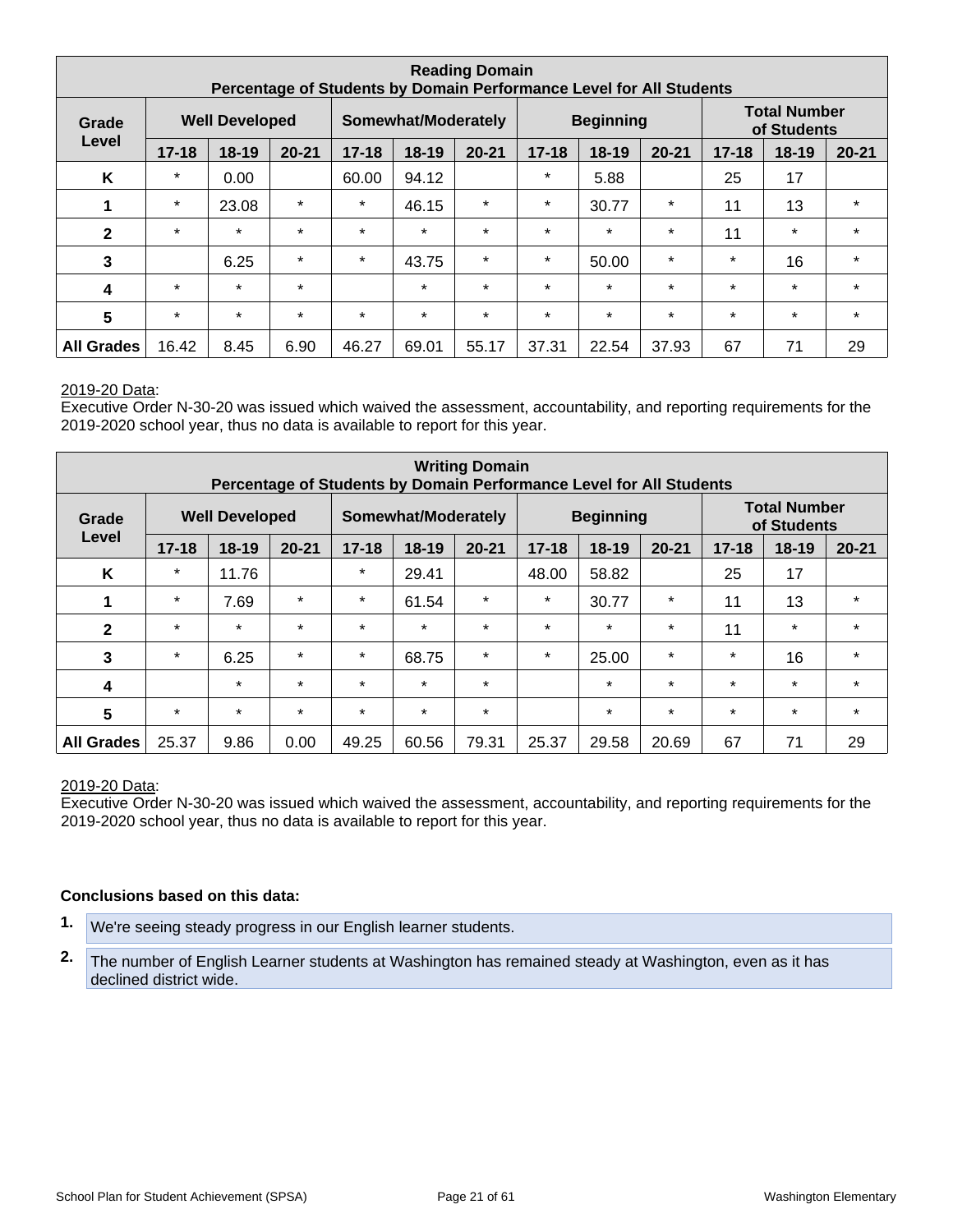## **Student Population**

Although both Senate Bill 98 and Assembly Bill 130 suspended the publication of state indicators on the 2020 and 2021 California School Dashboards, these bills also required the reporting of valid and reliable data that would have been included in these Dashboards.

To meet this requirement, CDE has made available the Enrollment, Graduation Rate Additional Report and the College/Career Measures Report data available. All other reports are not available for 2020 and 2021.

This section provides information about the school's student population.

| 2020-21 Student Population                        |                                                                                                                                                                     |                                                                                                                                                                                                    |                                                                                          |  |  |  |  |  |  |
|---------------------------------------------------|---------------------------------------------------------------------------------------------------------------------------------------------------------------------|----------------------------------------------------------------------------------------------------------------------------------------------------------------------------------------------------|------------------------------------------------------------------------------------------|--|--|--|--|--|--|
| <b>Total</b><br><b>Enrollment</b>                 | Socioeconomically<br><b>Disadvantaged</b>                                                                                                                           | <b>English</b><br>Learners                                                                                                                                                                         | <b>Foster</b><br>Youth                                                                   |  |  |  |  |  |  |
| 395                                               | 22.5                                                                                                                                                                | 9.6                                                                                                                                                                                                | 0.3                                                                                      |  |  |  |  |  |  |
| This is the total number of<br>students enrolled. | This is the percent of students<br>who are eligible for free or<br>reduced priced meals; or have<br>parents/quardians who did not<br>receive a high school diploma. | This is the percent of students<br>who are learning to communicate<br>effectively in English, typically<br>requiring instruction in both the<br>English Language and in their<br>academic courses. | This is the percent of students<br>whose well-being is the<br>responsibility of a court. |  |  |  |  |  |  |

| 2019-20 Enrollment for All Students/Student Group |              |            |  |  |  |  |  |  |  |
|---------------------------------------------------|--------------|------------|--|--|--|--|--|--|--|
| <b>Student Group</b>                              | <b>Total</b> | Percentage |  |  |  |  |  |  |  |
| <b>English Learners</b>                           | 38           | 9.6        |  |  |  |  |  |  |  |
| <b>Foster Youth</b>                               |              | 0.3        |  |  |  |  |  |  |  |
| <b>Homeless</b>                                   | 2            | 0.5        |  |  |  |  |  |  |  |
| <b>Socioeconomically Disadvantaged</b>            | 89           | 22.5       |  |  |  |  |  |  |  |
| <b>Students with Disabilities</b>                 | 36           | 9.1        |  |  |  |  |  |  |  |

| <b>Enrollment by Race/Ethnicity</b> |              |            |  |
|-------------------------------------|--------------|------------|--|
| <b>Student Group</b>                | <b>Total</b> | Percentage |  |
| <b>African American</b>             | 43           | 10.9       |  |
| American Indian or Alaska Native    |              | 0.3        |  |
| Asian                               | 46           | 11.6       |  |
| <b>Filipino</b>                     | 5            | 1.3        |  |
| <b>Hispanic</b>                     | 66           | 16.7       |  |
| <b>Two or More Races</b>            | 54           | 13.7       |  |
| Native Hawaiian or Pacific Islander |              | 0.3        |  |
| White                               | 179          | 45.3       |  |

#### **Conclusions based on this data:**

**1.** The total enrollment of 500 students includes tk students at King CDC, who typically have lower attendance rates due to illness. Therefore, these attendance figures do not accurately reflect Washington attendance.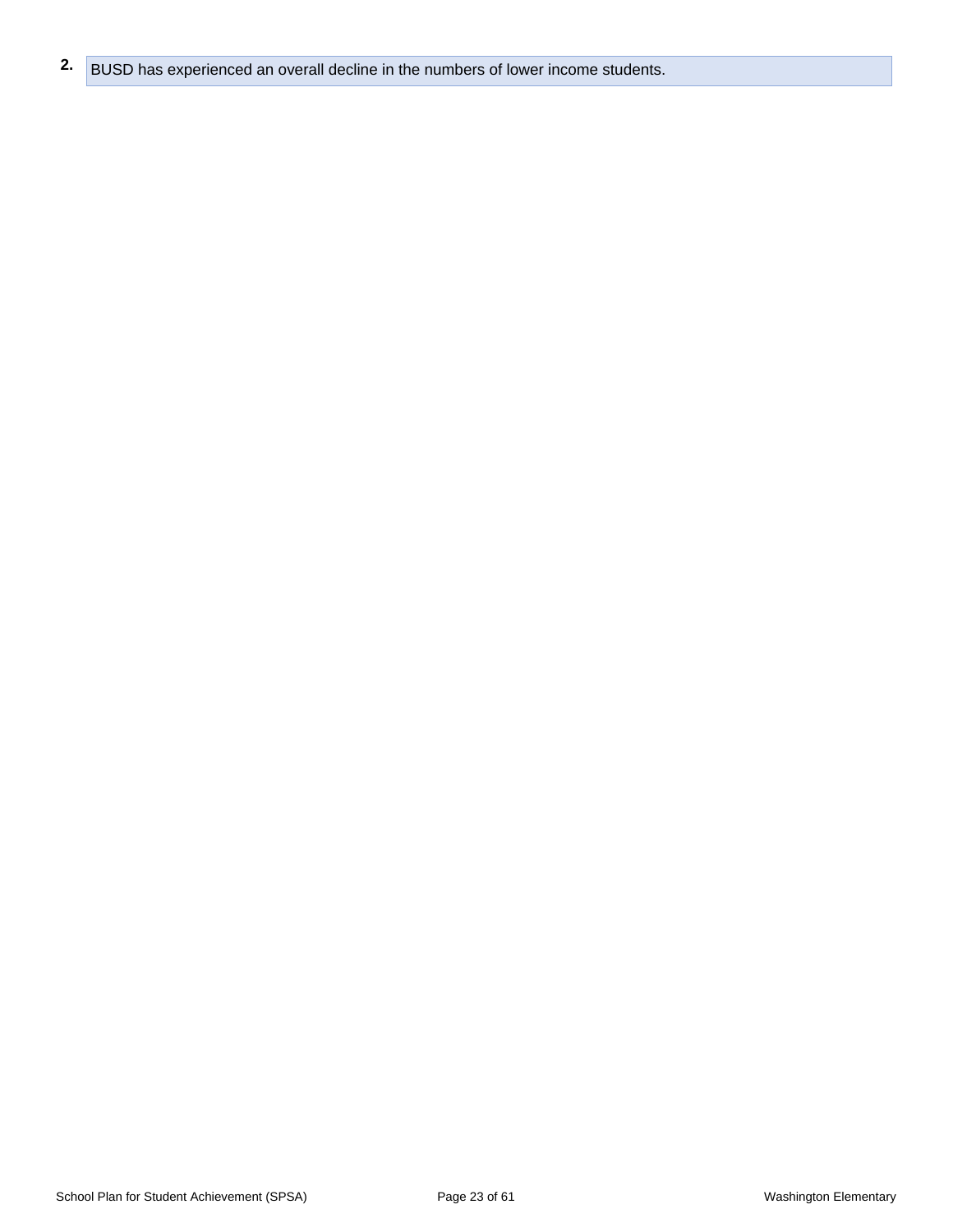## **Overall Performance**

Although both Senate Bill 98 and Assembly Bill 130 suspended the publication of state indicators on the 2020 and 2021 California School Dashboards, these bills also required the reporting of valid and reliable data that would have been included in these Dashboards.

To meet this requirement, CDE has made available the Enrollment, Graduation Rate Additional Report and the College/Career Measures Report data available. All other reports are not available for 2020 and 2021, thus the most recent data (2019 Fall) is provided here.

| 2019 Fall Dashboard Overall Performance for All Students |                                      |                                       |  |
|----------------------------------------------------------|--------------------------------------|---------------------------------------|--|
| <b>Academic Performance</b>                              | <b>Academic Engagement</b>           | <b>Conditions &amp; Climate</b>       |  |
| <b>English Language Arts</b><br>Green                    | <b>Chronic Absenteeism</b><br>Orange | <b>Suspension Rate</b><br><b>Blue</b> |  |
| <b>Mathematics</b><br>Green                              |                                      |                                       |  |

#### **Conclusions based on this data:**

**1.** Chronic absenteeism is a high impact issue at Washington. We've targeted high need families in a variety of ways and have seen improvement over time.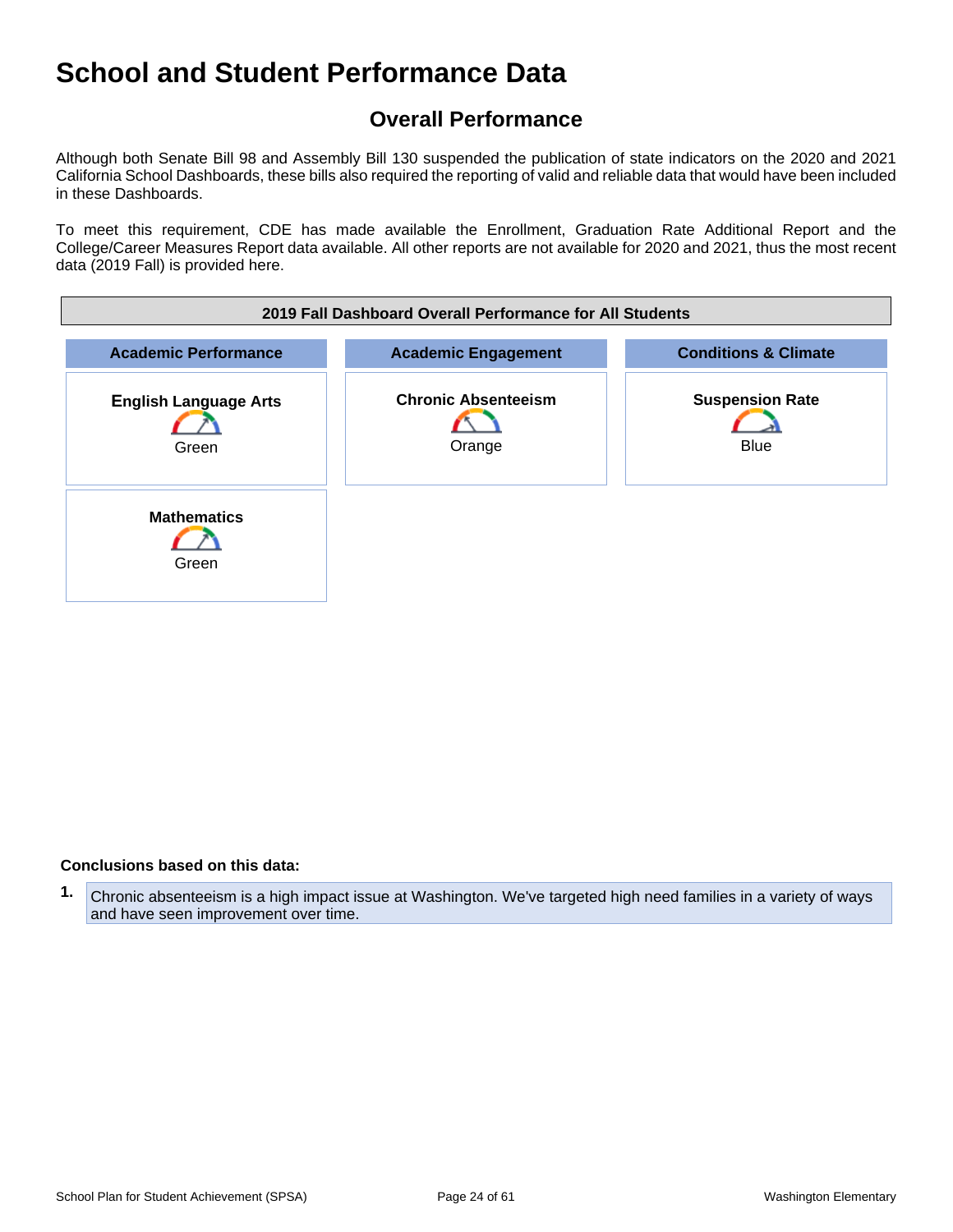## **Academic Performance English Language Arts**

Although both Senate Bill 98 and Assembly Bill 130 suspended the publication of state indicators on the 2020 and 2021 California School Dashboards, these bills also required the reporting of valid and reliable data that would have been included in these Dashboards.

To meet this requirement, CDE has made available the Enrollment, Graduation Rate Additional Report and the College/Career Measures Report data available. All other reports are not available for 2020 and 2021, thus the most recent data (2019 Fall) is provided here.

The performance levels are color-coded and range from lowest-to-highest performance in the following order:



This section provides number of student groups in each color.

| 2019 Fall Dashboard English Language Arts Equity Report       |  |  |  |  |
|---------------------------------------------------------------|--|--|--|--|
| <b>Green</b><br><b>Blue</b><br><b>Yellow</b><br><b>Orange</b> |  |  |  |  |
|                                                               |  |  |  |  |

This section provides a view of Student Assessment Results and other aspects of this school's performance, specifically how well students are meeting grade-level standards on the English Language Arts assessment. This measure is based on student performance on the Smarter Balanced Summative Assessment, which is taken annually by students in grades 3–8 and grade 11.

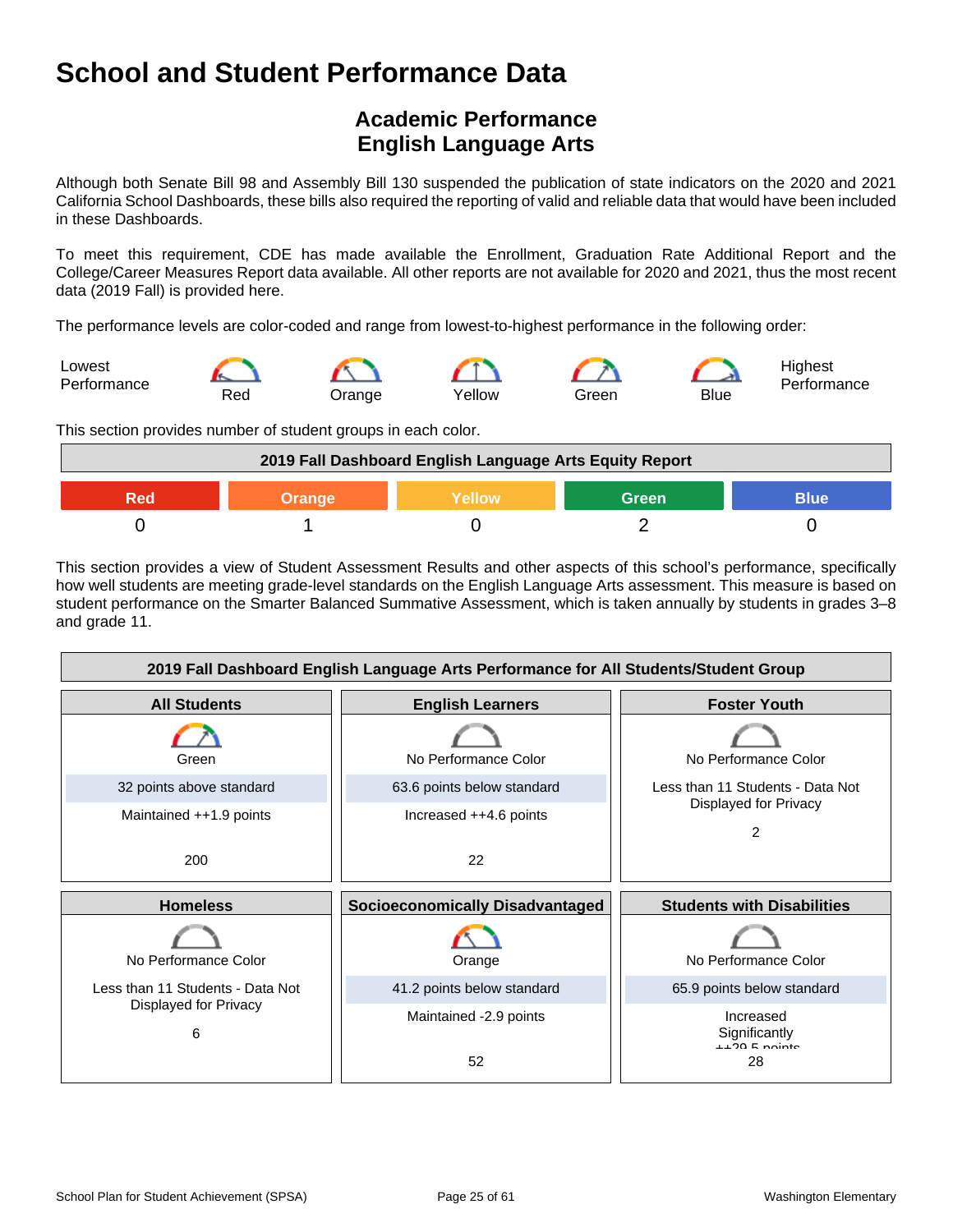

This section provides a view of Student Assessment Results and other aspects of this school's performance, specifically how well students are meeting grade-level standards on the English Language Arts assessment. This measure is based on student performance on the Smarter Balanced Summative Assessment, which is taken annually by students in grades 3–8 and grade 11.

| 2019 Fall Dashboard English Language Arts Data Comparisons for English Learners |                                      |                            |
|---------------------------------------------------------------------------------|--------------------------------------|----------------------------|
| <b>Current English Learner</b>                                                  | <b>Reclassified English Learners</b> | <b>English Only</b>        |
| 91.2 points below standard                                                      | Less than 11 Students - Data Not     | 44.6 points above standard |
| Increased<br>Significantly<br>$1140$ A pointe                                   | Displayed for Privacy                | Maintained ++2.7 points    |
| 19                                                                              |                                      | 170                        |

#### **Conclusions based on this data:**

- **1.** SImilarly to achievement in Mathematics, Washington's overall achievement profile in ELA looks good, but performance by sub groups can vary dramatically. There has been good growth in achievement in the last year (+18 points)
- **2.** While all sub groups showed growth, African American students are farthest from standard (83 points below), which actually represents a 22 point increase, so it was even worse previously.
- **3.** Question: how much overlap is there in students who belong to socioeconomically disadvantaged group and African American? How are non-socioeconomically disadvantaged African American students progressing? Is the number of students in this group large enough to draw a conclusion?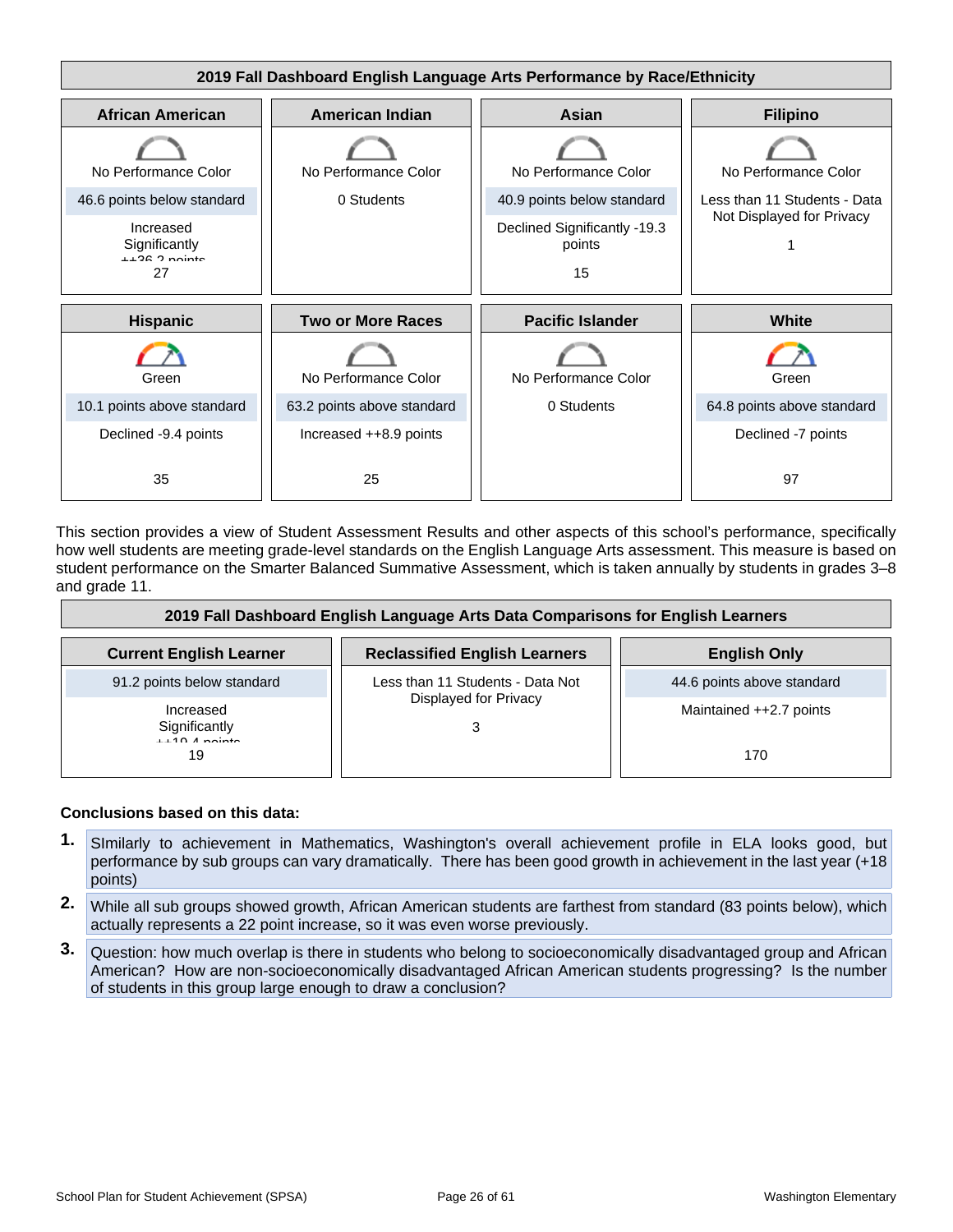## **Academic Performance Mathematics**

Although both Senate Bill 98 and Assembly Bill 130 suspended the publication of state indicators on the 2020 and 2021 California School Dashboards, these bills also required the reporting of valid and reliable data that would have been included in these Dashboards.

To meet this requirement, CDE has made available the Enrollment, Graduation Rate Additional Report and the College/Career Measures Report data available. All other reports are not available for 2020 and 2021, thus the most recent data (2019 Fall) is provided here.

The performance levels are color-coded and range from lowest-to-highest performance in the following order:



This section provides number of student groups in each color.

| 2019 Fall Dashboard Mathematics Equity Report   |  |  |  |  |
|-------------------------------------------------|--|--|--|--|
| <b>Green</b><br>Yellow<br>Blue<br>Orange<br>200 |  |  |  |  |
|                                                 |  |  |  |  |

This section provides a view of Student Assessment Results and other aspects of this school's performance, specifically how well students are meeting grade-level standards on the Mathematics assessment. This measure is based on student performance on the Smarter Balanced Summative Assessment, which is taken annually by students in grades 3–8 and grade 11.

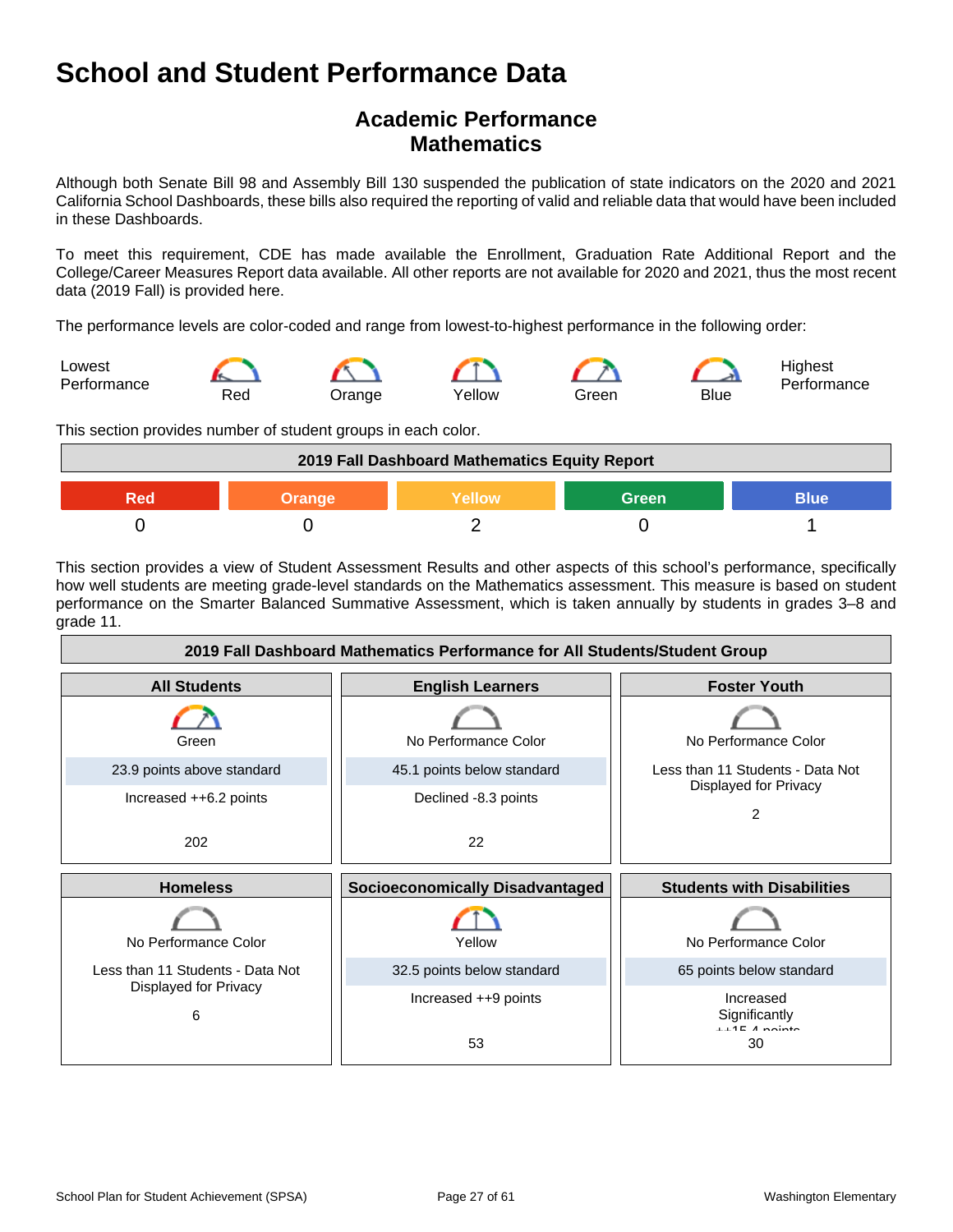

This section provides a view of Student Assessment Results and other aspects of this school's performance, specifically how well students are meeting grade-level standards on the Mathematics assessment. This measure is based on student performance on the Smarter Balanced Summative Assessment, which is taken annually by students in grades 3–8 and grade 11.

| 2019 Fall Dashboard Mathematics Data Comparisons for English Learners |                                      |                            |  |
|-----------------------------------------------------------------------|--------------------------------------|----------------------------|--|
| <b>Current English Learner</b>                                        | <b>Reclassified English Learners</b> | <b>English Only</b>        |  |
| 64.4 points below standard                                            | Less than 11 Students - Data Not     | 32.4 points above standard |  |
| Declined -5.3 points                                                  | Displayed for Privacy                | Increased $++7.3$ points   |  |
| 19                                                                    |                                      | 172                        |  |

#### **Conclusions based on this data:**

- **1.** While overall Washington's data on math achievement looks good, sub group performance can vary significantly.
- **2.** English Learners experienced significant growth, but are still below standard. Many English learners are in ELD classes during Intervention and Enrichment period, limiting the amount of math intervention they can experience outside of the classroom. Encouraging English Learners to enroll in one of the after school programs would allow for math enrichment to take place in after school.
- **3.** As a group, African American students (n=31) are furthest from the standard, but showed significant growth last year. While this is a small sample size, the growth is real.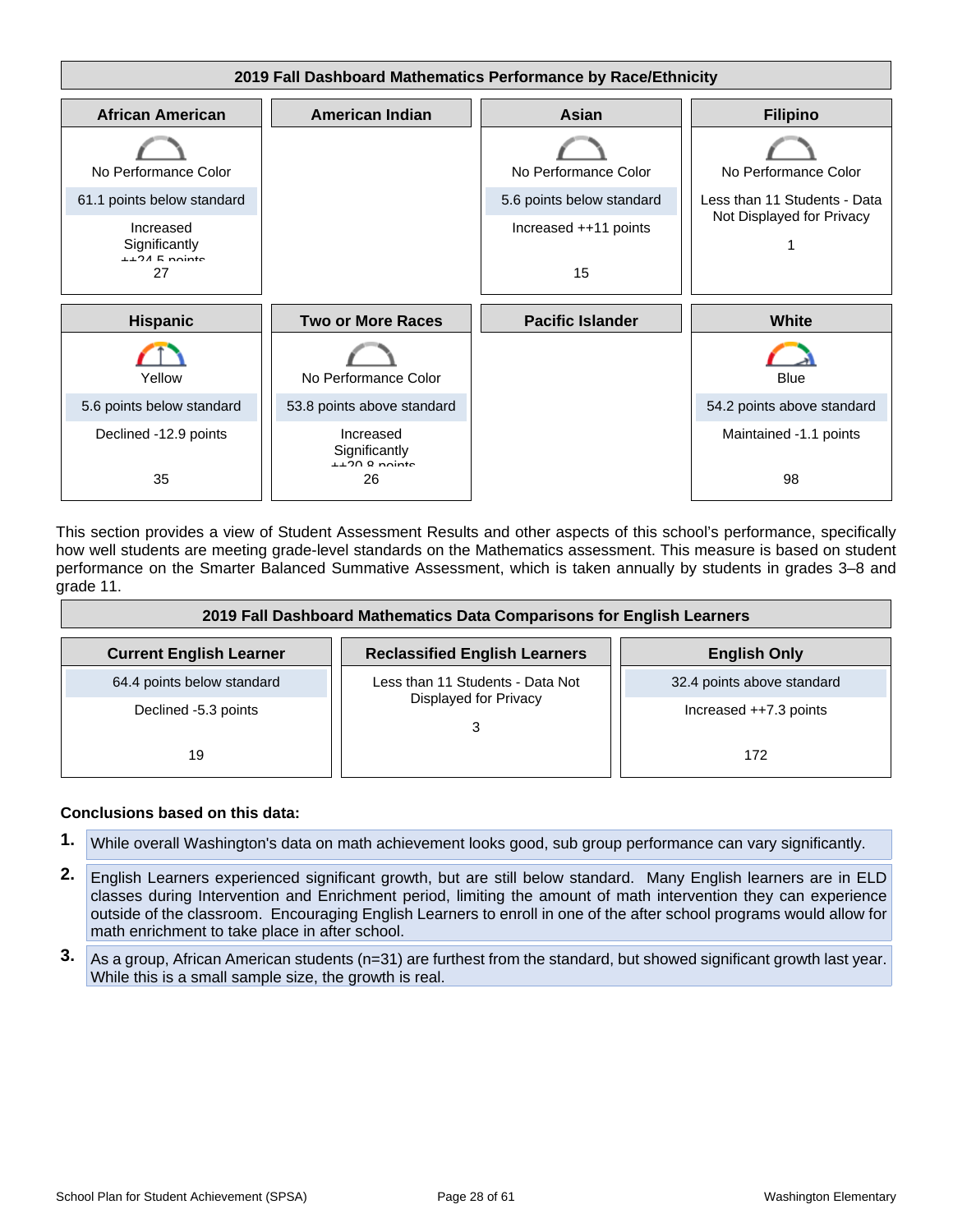## **Academic Performance English Learner Progress**

Although both Senate Bill 98 and Assembly Bill 130 suspended the publication of state indicators on the 2020 and 2021 California School Dashboards, these bills also required the reporting of valid and reliable data that would have been included in these Dashboards.

To meet this requirement, CDE has made available the Enrollment, Graduation Rate Additional Report and the College/Career Measures Report data available. All other reports are not available for 2020 and 2021, thus the most recent data (2019 Fall) is provided here.

This section provides a view of the percentage of current EL students making progress towards English language proficiency or maintaining the highest level.



This section provides a view of the percentage of current EL students who progressed at least one ELPI level, maintained ELPI level 4, maintained lower ELPI levels (i.e, levels 1, 2L, 2H, 3L, or 3H), or decreased at least one ELPI Level.

| 2019 Fall Dashboard Student English Language Acquisition Results |                                                      |                                          |                                                     |
|------------------------------------------------------------------|------------------------------------------------------|------------------------------------------|-----------------------------------------------------|
| <b>Decreased</b><br><b>One ELPI Level</b>                        | <b>Maintained ELPI Level 1,</b><br>2L, 2H, 3L, or 3H | <b>Maintained</b><br><b>ELPI Level 4</b> | <b>Progressed At Least</b><br><b>One ELPI Level</b> |
| 5.2                                                              | 28.9                                                 | 5.2                                      | 60.5                                                |

#### **Conclusions based on this data:**

**1.** Students are moving through the proficiency levels more or less as expected.

**2.** Washington's reclassification rate is comparable to other elementary schools.

**3.** Our newcomer students are making rapid progress and are benefitting from their instructional groups.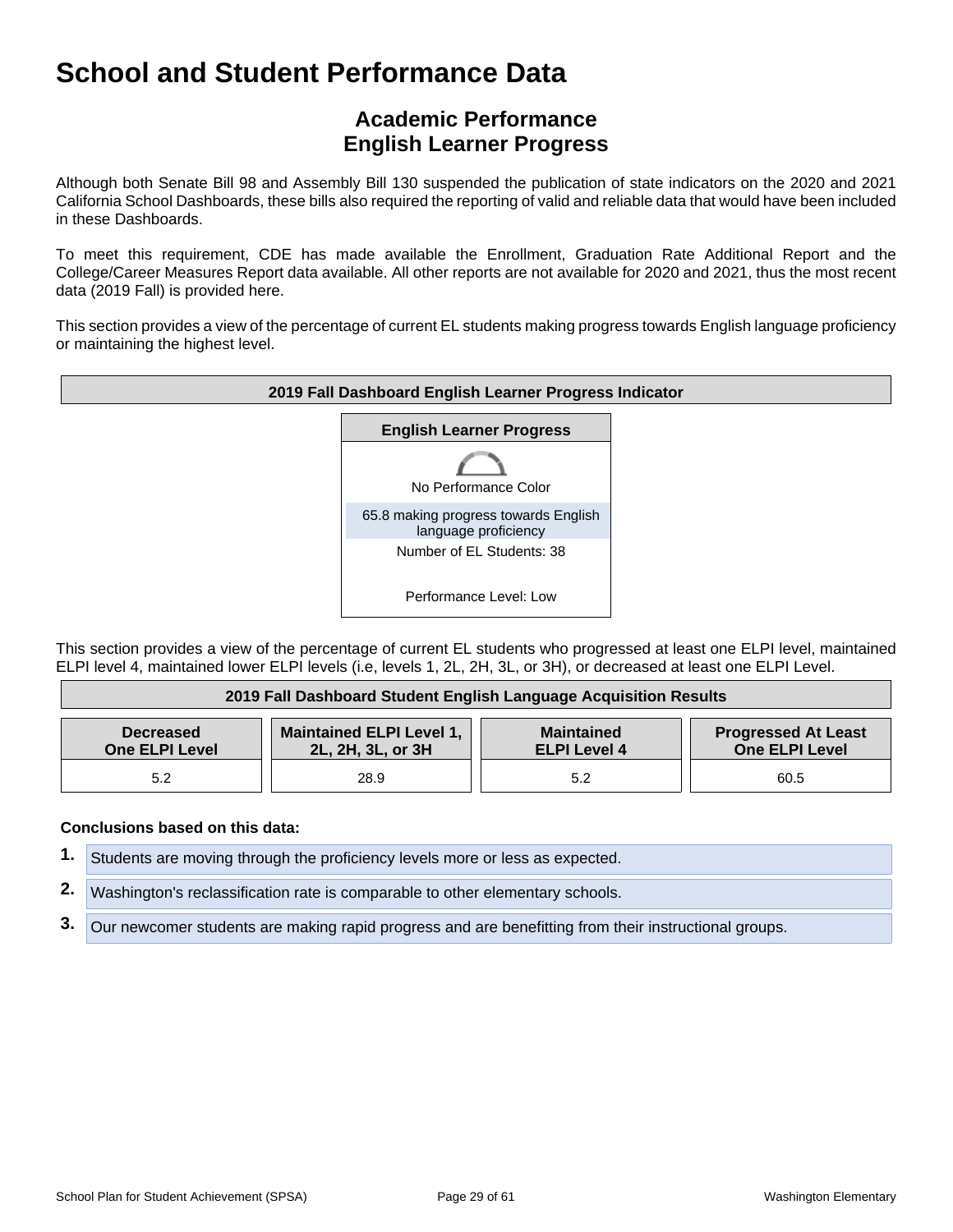## **Academic Performance College/Career Measures Only Report**

Although both Senate Bill 98 and Assembly Bill 130 suspended the publication of state indicators on the 2020 and 2021 California School Dashboards, these bills also required the reporting of valid and reliable data that would have been included in these Dashboards.

To meet this requirement, CDE has made available the Enrollment, Graduation Rate Additional Report and the College/Career Measures Report data available. All other reports are not available for 2020 and 2021.

| Number and Percentage of Students in the Combined Graduation Rate and/or<br>Dashboard Alternative School Status (DASS) Graduation Rate by Student Group |                                |                                 |
|---------------------------------------------------------------------------------------------------------------------------------------------------------|--------------------------------|---------------------------------|
| <b>Student Group</b>                                                                                                                                    | <b>Cohort</b><br><b>Totals</b> | <b>Cohort</b><br><b>Percent</b> |
| <b>All Students</b>                                                                                                                                     |                                |                                 |
| <b>African American</b>                                                                                                                                 |                                |                                 |
| American Indian or Alaska Native                                                                                                                        |                                |                                 |
| Asian                                                                                                                                                   |                                |                                 |
| <b>Filipino</b>                                                                                                                                         |                                |                                 |
| Hispanic                                                                                                                                                |                                |                                 |
| Native Hawaiian or Pacific Islander                                                                                                                     |                                |                                 |
| White                                                                                                                                                   |                                |                                 |
| <b>Two or More Races</b>                                                                                                                                |                                |                                 |
| <b>English Learners</b>                                                                                                                                 |                                |                                 |
| <b>Socioeconomically Disadvantaged</b>                                                                                                                  |                                |                                 |
| <b>Students with Disabilities</b>                                                                                                                       |                                |                                 |
| <b>Foster Youth</b>                                                                                                                                     |                                |                                 |
| <b>Homeless</b>                                                                                                                                         |                                |                                 |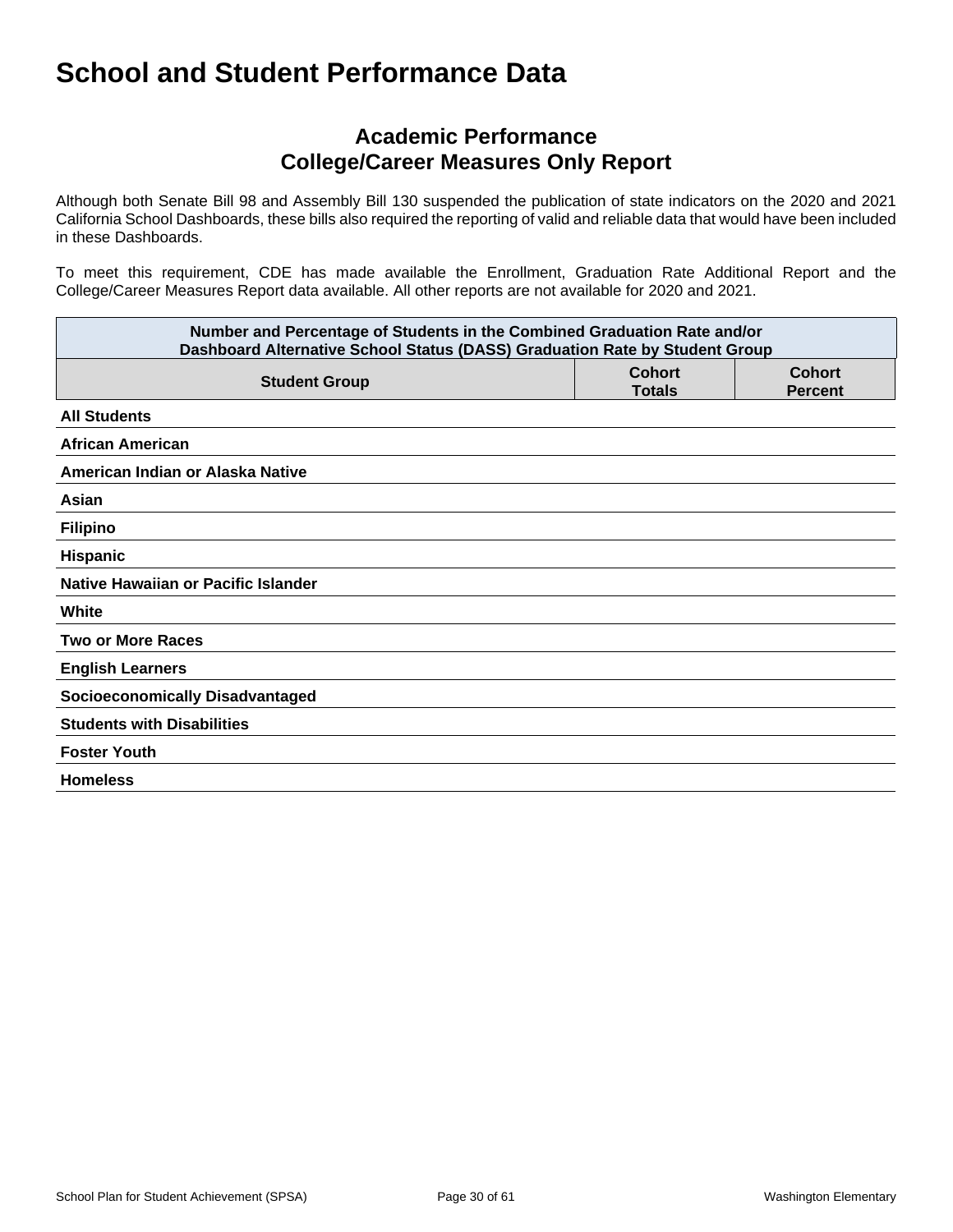|                                                                                                                                                                                                                                                                   |                                | Advanced Placement Exams - Number and Percentage of Four-Year Graduation Rate Cohort Students |
|-------------------------------------------------------------------------------------------------------------------------------------------------------------------------------------------------------------------------------------------------------------------|--------------------------------|-----------------------------------------------------------------------------------------------|
| <b>Student Group</b>                                                                                                                                                                                                                                              | <b>Cohort</b><br><b>Totals</b> | <b>Cohort</b><br><b>Percent</b>                                                               |
| <b>All Students</b>                                                                                                                                                                                                                                               |                                |                                                                                               |
| <b>African American</b>                                                                                                                                                                                                                                           |                                |                                                                                               |
| American Indian or Alaska Native                                                                                                                                                                                                                                  |                                |                                                                                               |
| Asian                                                                                                                                                                                                                                                             |                                |                                                                                               |
| <b>Filipino</b>                                                                                                                                                                                                                                                   |                                |                                                                                               |
| Hispanic                                                                                                                                                                                                                                                          |                                |                                                                                               |
| <b>Native Hawaiian or Pacific Islander</b>                                                                                                                                                                                                                        |                                |                                                                                               |
| White                                                                                                                                                                                                                                                             |                                |                                                                                               |
| <b>Two or More Races</b>                                                                                                                                                                                                                                          |                                |                                                                                               |
| <b>English Learners</b>                                                                                                                                                                                                                                           |                                |                                                                                               |
| <b>Socioeconomically Disadvantaged</b>                                                                                                                                                                                                                            |                                |                                                                                               |
| <b>Students with Disabilities</b>                                                                                                                                                                                                                                 |                                |                                                                                               |
| <b>Foster Youth</b>                                                                                                                                                                                                                                               |                                |                                                                                               |
| <b>Homeless</b>                                                                                                                                                                                                                                                   |                                |                                                                                               |
| $\ast$<br>This table shows students in the four-year graduation rate cohort by student group who scored 3 or higher on at least<br>two Advanced Placement exams.<br>International Baccalaureate Exams - Number and Percentage of Four-Year Graduation Rate Cohort |                                |                                                                                               |
| <b>Student Group</b>                                                                                                                                                                                                                                              | <b>Cohort</b><br><b>Totals</b> | <b>Cohort</b>                                                                                 |
|                                                                                                                                                                                                                                                                   |                                | <b>Percent</b>                                                                                |
| <b>All Students</b>                                                                                                                                                                                                                                               |                                |                                                                                               |
| <b>African American</b>                                                                                                                                                                                                                                           |                                |                                                                                               |
| American Indian or Alaska Native                                                                                                                                                                                                                                  |                                |                                                                                               |
| Asian                                                                                                                                                                                                                                                             |                                |                                                                                               |
| <b>Filipino</b>                                                                                                                                                                                                                                                   |                                |                                                                                               |
| Hispanic                                                                                                                                                                                                                                                          |                                |                                                                                               |
| Native Hawaiian or Pacific Islander                                                                                                                                                                                                                               |                                |                                                                                               |
| White                                                                                                                                                                                                                                                             |                                |                                                                                               |
| <b>Two or More Races</b>                                                                                                                                                                                                                                          |                                |                                                                                               |
| <b>English Learners</b>                                                                                                                                                                                                                                           |                                |                                                                                               |
| <b>Socioeconomically Disadvantaged</b>                                                                                                                                                                                                                            |                                |                                                                                               |
| <b>Students with Disabilities</b>                                                                                                                                                                                                                                 |                                |                                                                                               |
| <b>Foster Youth</b>                                                                                                                                                                                                                                               |                                |                                                                                               |
| <b>Homeless</b>                                                                                                                                                                                                                                                   |                                |                                                                                               |

\* This table shows students in the four-year graduation rate cohort by student group who scored 4 or higher on at least two International Baccalaureate Exams.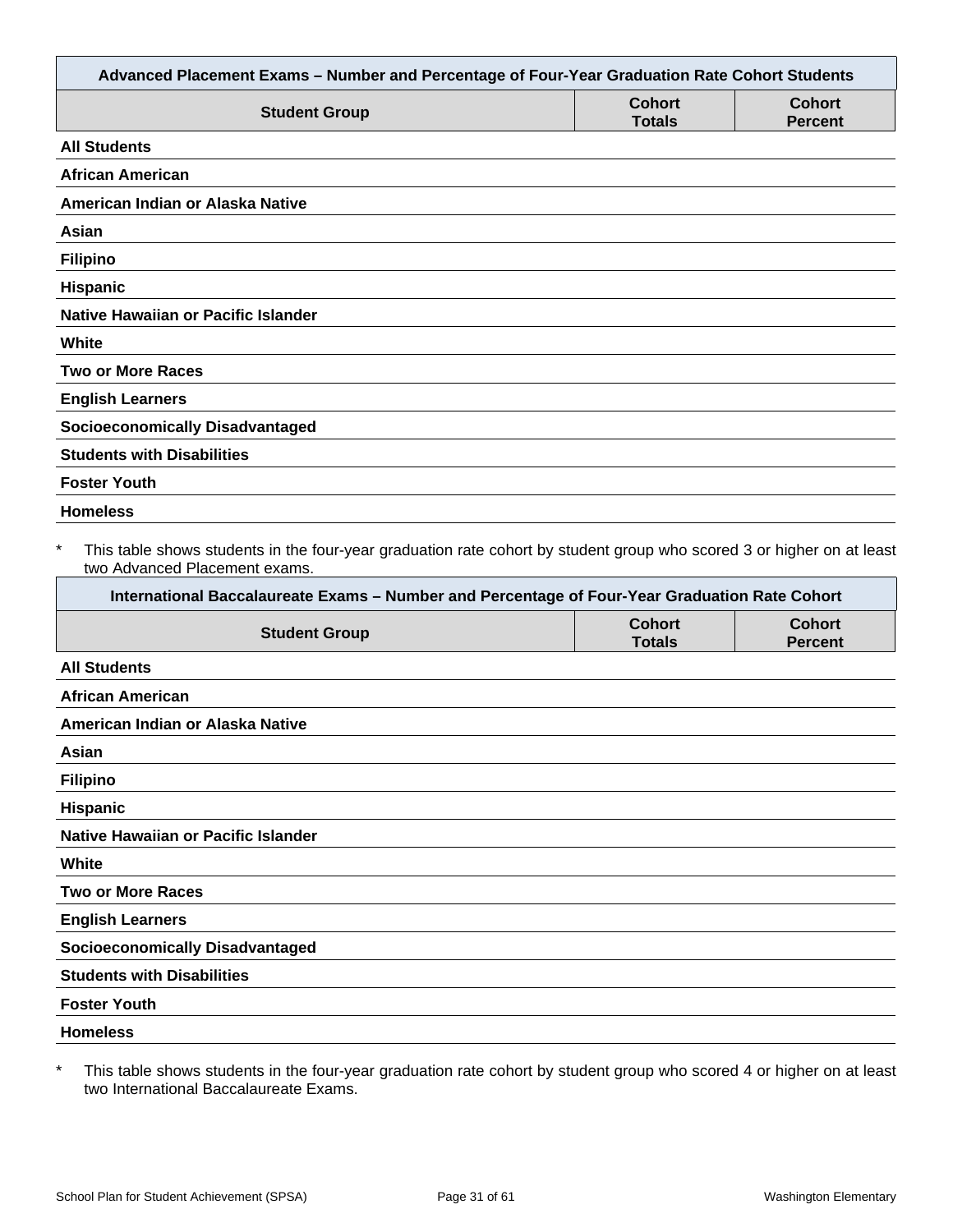| Completed at Least One Career Technical Education (CTE) Pathway - Number and Percentage of All Students |                                |                                 |
|---------------------------------------------------------------------------------------------------------|--------------------------------|---------------------------------|
| <b>Student Group</b>                                                                                    | <b>Cohort</b><br><b>Totals</b> | <b>Cohort</b><br><b>Percent</b> |
| <b>All Students</b>                                                                                     |                                |                                 |
| African American                                                                                        |                                |                                 |
| American Indian or Alaska Native                                                                        |                                |                                 |
| Asian                                                                                                   |                                |                                 |
| <b>Filipino</b>                                                                                         |                                |                                 |
| <b>Hispanic</b>                                                                                         |                                |                                 |
| Native Hawaiian or Pacific Islander                                                                     |                                |                                 |
| White                                                                                                   |                                |                                 |
| <b>Two or More Races</b>                                                                                |                                |                                 |
| <b>English Learners</b>                                                                                 |                                |                                 |
| <b>Socioeconomically Disadvantaged</b>                                                                  |                                |                                 |
| <b>Students with Disabilities</b>                                                                       |                                |                                 |
| <b>Foster Youth</b>                                                                                     |                                |                                 |
| <b>Homeless</b>                                                                                         |                                |                                 |

This table shows students in the combined graduation rate and/or DASS graduation rate by student group who completed at least one CTE Pathway with a grade of C- or better (or Pass) in the capstone course.

| Completed a-g Requirements - Number and Percentage of All Students |                                |                                 |
|--------------------------------------------------------------------|--------------------------------|---------------------------------|
| <b>Student Group</b>                                               | <b>Cohort</b><br><b>Totals</b> | <b>Cohort</b><br><b>Percent</b> |
| <b>All Students</b>                                                |                                |                                 |
| <b>African American</b>                                            |                                |                                 |
| American Indian or Alaska Native                                   |                                |                                 |
| Asian                                                              |                                |                                 |
| <b>Filipino</b>                                                    |                                |                                 |
| <b>Hispanic</b>                                                    |                                |                                 |
| Native Hawaiian or Pacific Islander                                |                                |                                 |
| White                                                              |                                |                                 |
| <b>Two or More Races</b>                                           |                                |                                 |
| <b>English Learners</b>                                            |                                |                                 |
| <b>Socioeconomically Disadvantaged</b>                             |                                |                                 |
| <b>Students with Disabilities</b>                                  |                                |                                 |
| <b>Foster Youth</b>                                                |                                |                                 |
| <b>Homeless</b>                                                    |                                |                                 |

\* This table shows students in the combined graduation rate and/or DASS graduation rate by student group who met the University of California (UC) or California State University (CSU) a-g criteria with a grade of C or better (or Pass).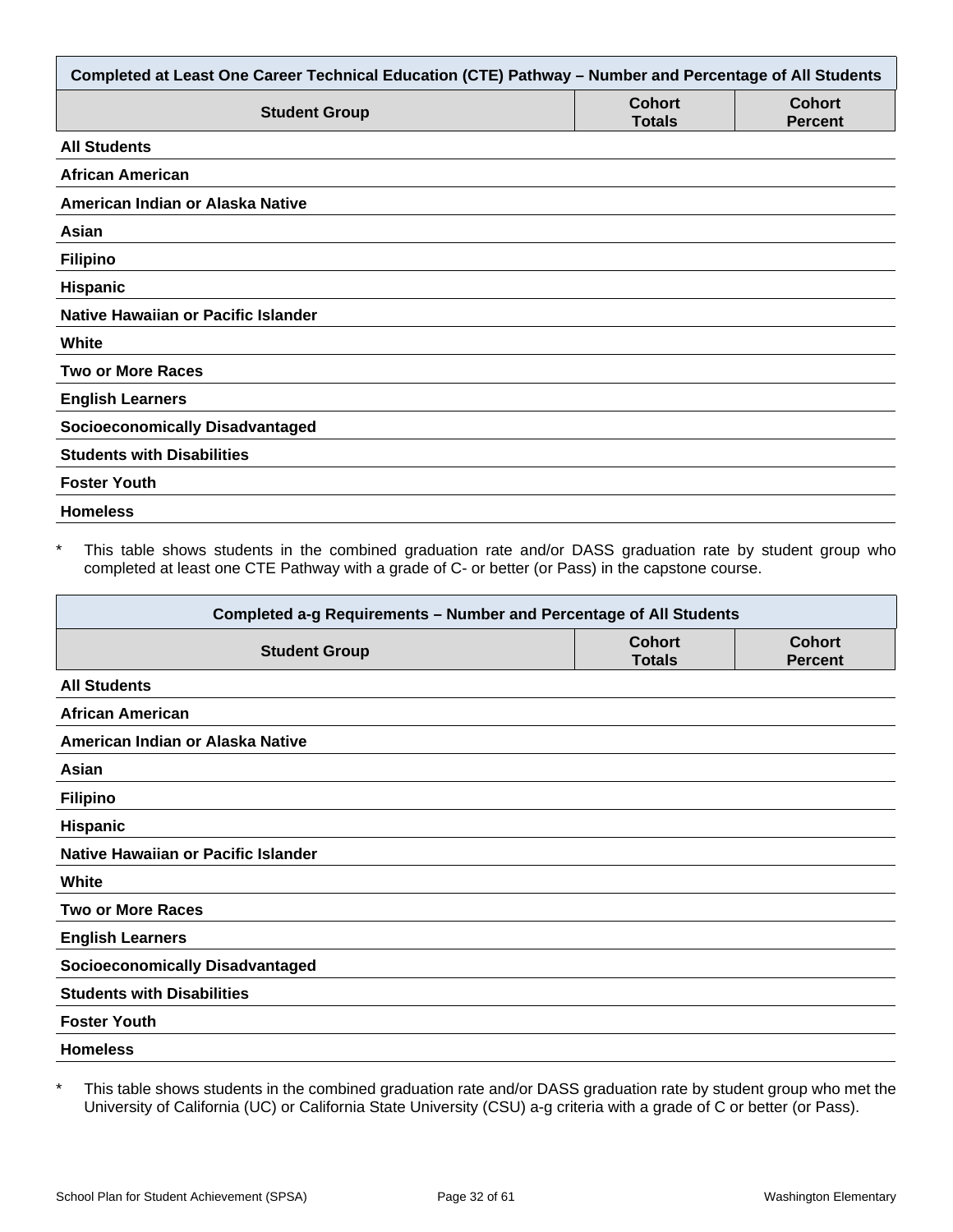| Completed a-g Requirements AND at Least One CTE Pathway - Number and Percentage of All Students                                                                                                                                                                                                                                                                                          |                                |                                 |
|------------------------------------------------------------------------------------------------------------------------------------------------------------------------------------------------------------------------------------------------------------------------------------------------------------------------------------------------------------------------------------------|--------------------------------|---------------------------------|
| <b>Student Group</b>                                                                                                                                                                                                                                                                                                                                                                     | <b>Cohort</b><br><b>Totals</b> | <b>Cohort</b><br><b>Percent</b> |
| <b>All Students</b>                                                                                                                                                                                                                                                                                                                                                                      |                                |                                 |
| <b>African American</b>                                                                                                                                                                                                                                                                                                                                                                  |                                |                                 |
| American Indian or Alaska Native                                                                                                                                                                                                                                                                                                                                                         |                                |                                 |
| Asian                                                                                                                                                                                                                                                                                                                                                                                    |                                |                                 |
| <b>Filipino</b>                                                                                                                                                                                                                                                                                                                                                                          |                                |                                 |
| <b>Hispanic</b>                                                                                                                                                                                                                                                                                                                                                                          |                                |                                 |
| Native Hawaiian or Pacific Islander                                                                                                                                                                                                                                                                                                                                                      |                                |                                 |
| White                                                                                                                                                                                                                                                                                                                                                                                    |                                |                                 |
| <b>Two or More Races</b>                                                                                                                                                                                                                                                                                                                                                                 |                                |                                 |
| <b>English Learners</b>                                                                                                                                                                                                                                                                                                                                                                  |                                |                                 |
| <b>Socioeconomically Disadvantaged</b>                                                                                                                                                                                                                                                                                                                                                   |                                |                                 |
| <b>Students with Disabilities</b>                                                                                                                                                                                                                                                                                                                                                        |                                |                                 |
| <b>Foster Youth</b>                                                                                                                                                                                                                                                                                                                                                                      |                                |                                 |
| <b>Homeless</b>                                                                                                                                                                                                                                                                                                                                                                          |                                |                                 |
| $\star$<br>This table shows students in the combined graduation rate and/or DASS graduation rate by student group who met the<br>UC or CSU a-g criteria with a grade of C or better (or Pass) AND completed at least one CTE Pathway with a grade of<br>C- or better (or Pass) in the capstone course.<br><b>Completed College Credit Courses - Number and Percentage of All Student</b> |                                |                                 |
| Students Completing One Semester, Two Quarters, or Two Trimesters of College Credit Courses                                                                                                                                                                                                                                                                                              |                                |                                 |
| <b>Student Group</b>                                                                                                                                                                                                                                                                                                                                                                     | <b>Number of Students</b>      | <b>Percent of Students</b>      |
| <b>All Students</b>                                                                                                                                                                                                                                                                                                                                                                      |                                |                                 |
| <b>African American</b>                                                                                                                                                                                                                                                                                                                                                                  |                                |                                 |
| American Indian or Alaska Native                                                                                                                                                                                                                                                                                                                                                         |                                |                                 |
| Asian                                                                                                                                                                                                                                                                                                                                                                                    |                                |                                 |

**Filipino**

**Hispanic**

**Native Hawaiian or Pacific Islander**

**White**

**Two or More Races**

**English Learners**

**Socioeconomically Disadvantaged**

**Students with Disabilities**

**Foster Youth**

**Homeless**

\* This table shows students in the combined graduation rate and/or DASS graduation rate by student group who completed Academic or CTE subject college credit courses with a grade of C- or better (or Pass).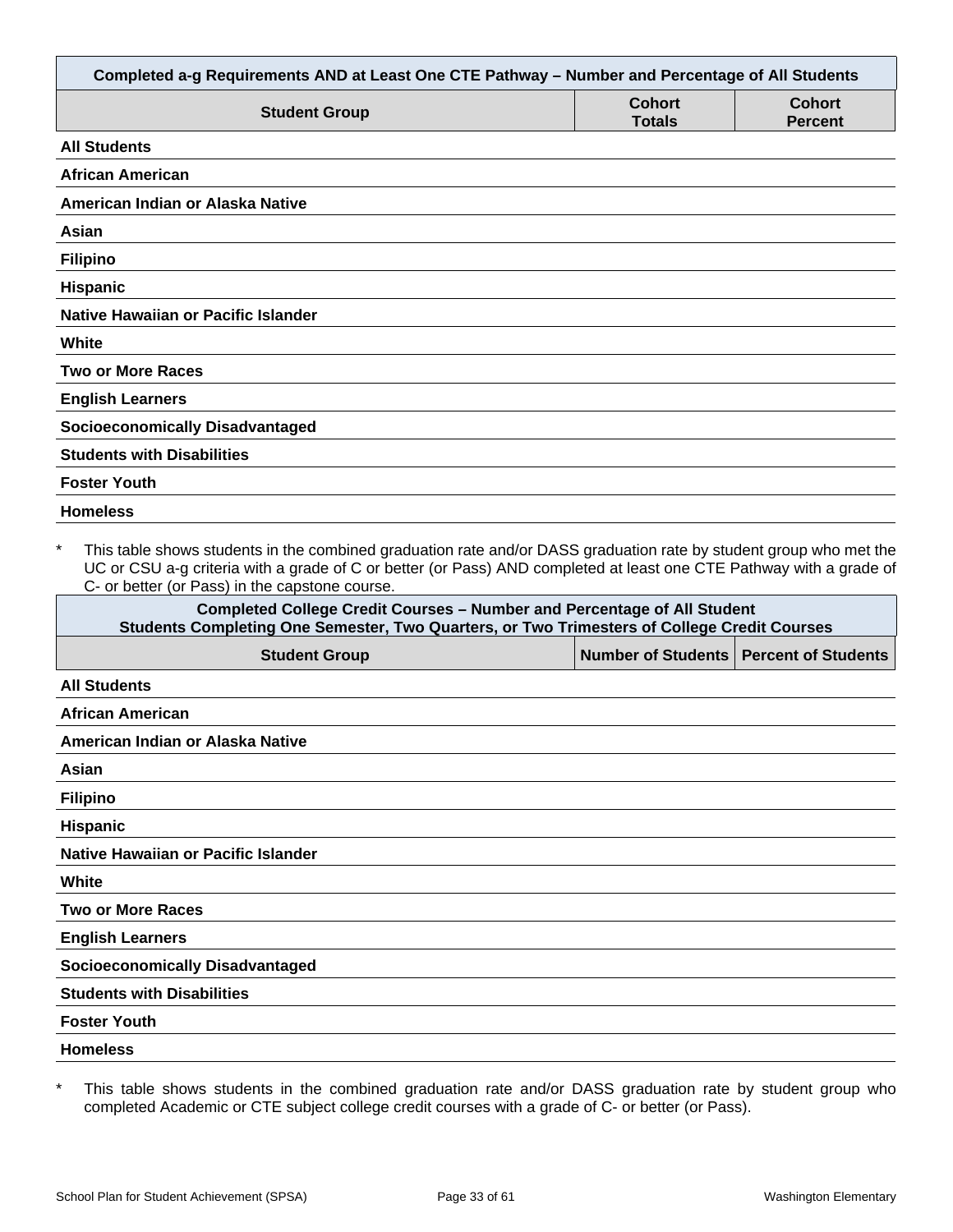| <b>Completed College Credit Courses - Number and Percentage of All Student</b><br>Students Completing Two Semesters, Three Quarters, or Three Trimesters of College Credit Courses |  |                                          |
|------------------------------------------------------------------------------------------------------------------------------------------------------------------------------------|--|------------------------------------------|
| <b>Student Group</b>                                                                                                                                                               |  | Number of Students   Percent of Students |
| <b>All Students</b>                                                                                                                                                                |  |                                          |
| <b>African American</b>                                                                                                                                                            |  |                                          |
| American Indian or Alaska Native                                                                                                                                                   |  |                                          |
| Asian                                                                                                                                                                              |  |                                          |
| <b>Filipino</b>                                                                                                                                                                    |  |                                          |
| <b>Hispanic</b>                                                                                                                                                                    |  |                                          |
| Native Hawaiian or Pacific Islander                                                                                                                                                |  |                                          |
| White                                                                                                                                                                              |  |                                          |
| <b>Two or More Races</b>                                                                                                                                                           |  |                                          |
| <b>English Learners</b>                                                                                                                                                            |  |                                          |
| <b>Socioeconomically Disadvantaged</b>                                                                                                                                             |  |                                          |
| <b>Students with Disabilities</b>                                                                                                                                                  |  |                                          |
| <b>Foster Youth</b>                                                                                                                                                                |  |                                          |
| <b>Homeless</b>                                                                                                                                                                    |  |                                          |

\* This table shows students in the combined graduation rate and/or DASS graduation rate by student group who completed Academic or CTE subject college credit courses with a grade of C- or better (or Pass).

| Earned the State Seal of Biliteracy - Number and Percentage of All Students |                                |                                 |
|-----------------------------------------------------------------------------|--------------------------------|---------------------------------|
| <b>Student Group</b>                                                        | <b>Cohort</b><br><b>Totals</b> | <b>Cohort</b><br><b>Percent</b> |
| <b>All Students</b>                                                         |                                |                                 |
| <b>African American</b>                                                     |                                |                                 |
| American Indian or Alaska Native                                            |                                |                                 |
| Asian                                                                       |                                |                                 |
| <b>Filipino</b>                                                             |                                |                                 |
| <b>Hispanic</b>                                                             |                                |                                 |
| Native Hawaiian or Pacific Islander                                         |                                |                                 |
| White                                                                       |                                |                                 |
| <b>Two or More Races</b>                                                    |                                |                                 |
| <b>English Learners</b>                                                     |                                |                                 |
| <b>Socioeconomically Disadvantaged</b>                                      |                                |                                 |
| <b>Students with Disabilities</b>                                           |                                |                                 |
| <b>Foster Youth</b>                                                         |                                |                                 |
| <b>Homeless</b>                                                             |                                |                                 |

\* This table shows students in the combined graduation rate and/or DASS graduation rate by student group who earned the State Seal of Biliteracy.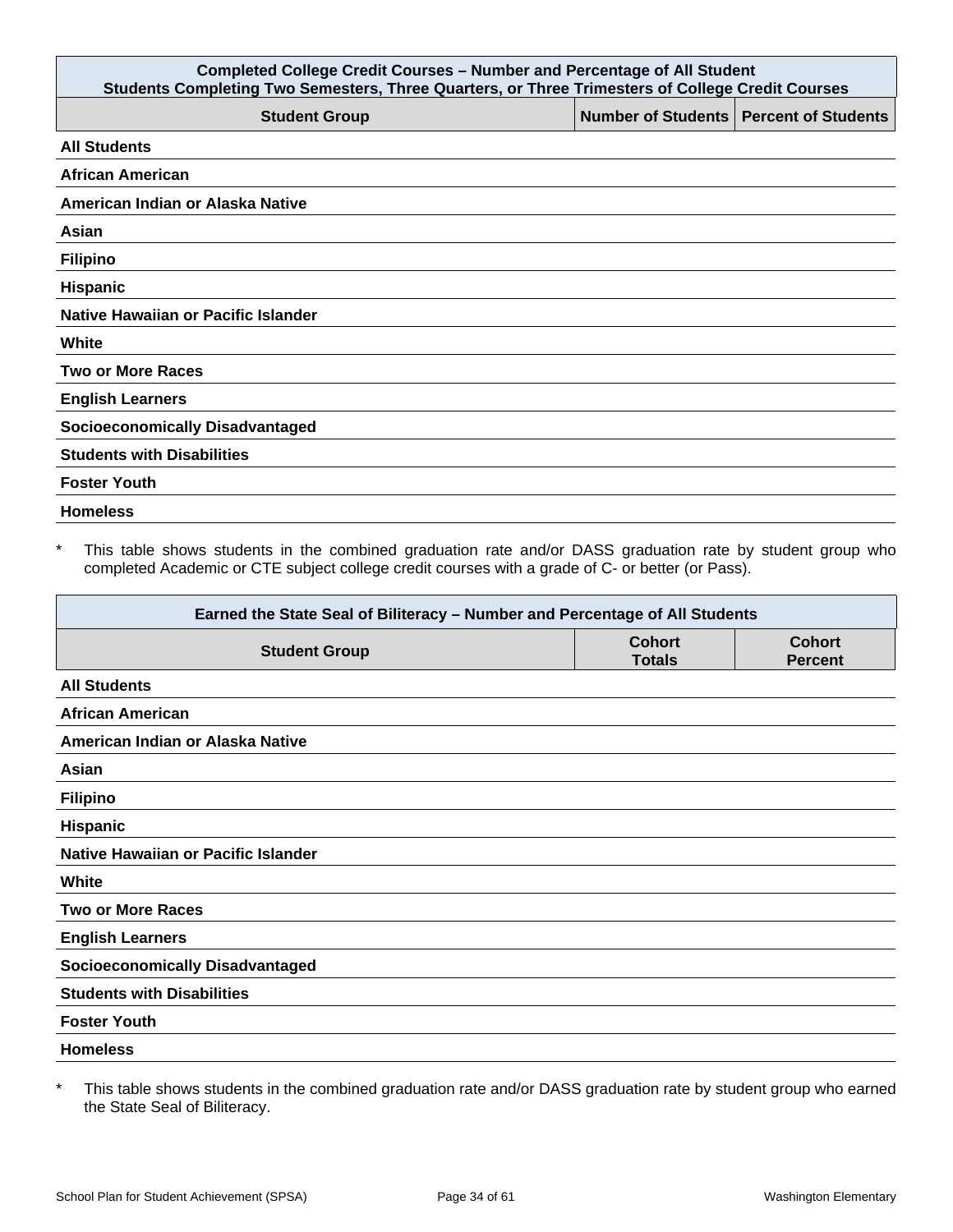#### **Conclusions based on this data:**

**1.** N/A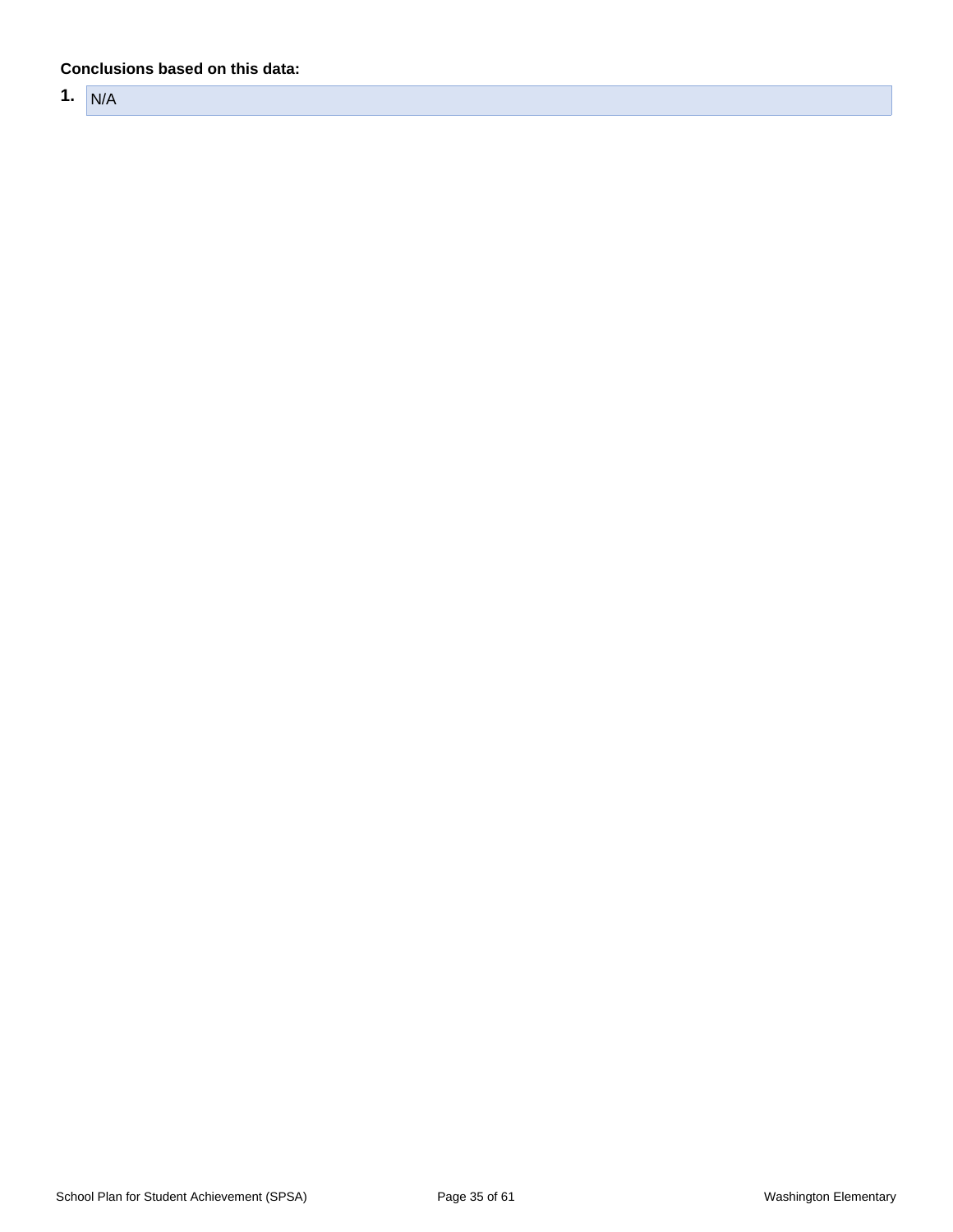## **Academic Engagement Chronic Absenteeism**

Although both Senate Bill 98 and Assembly Bill 130 suspended the publication of state indicators on the 2020 and 2021 California School Dashboards, these bills also required the reporting of valid and reliable data that would have been included in these Dashboards.

To meet this requirement, CDE has made available the Enrollment, Graduation Rate Additional Report and the College/Career Measures Report data available. All other reports are not available for 2020 and 2021, thus the most recent data (2019 Fall) is provided here.

The performance levels are color-coded and range from lowest-to-highest performance in the following order:



This section provides number of student groups in each color.



This section provides information about the percentage of students in kindergarten through grade 8 who are absent 10 percent or more of the instructional days they were enrolled.

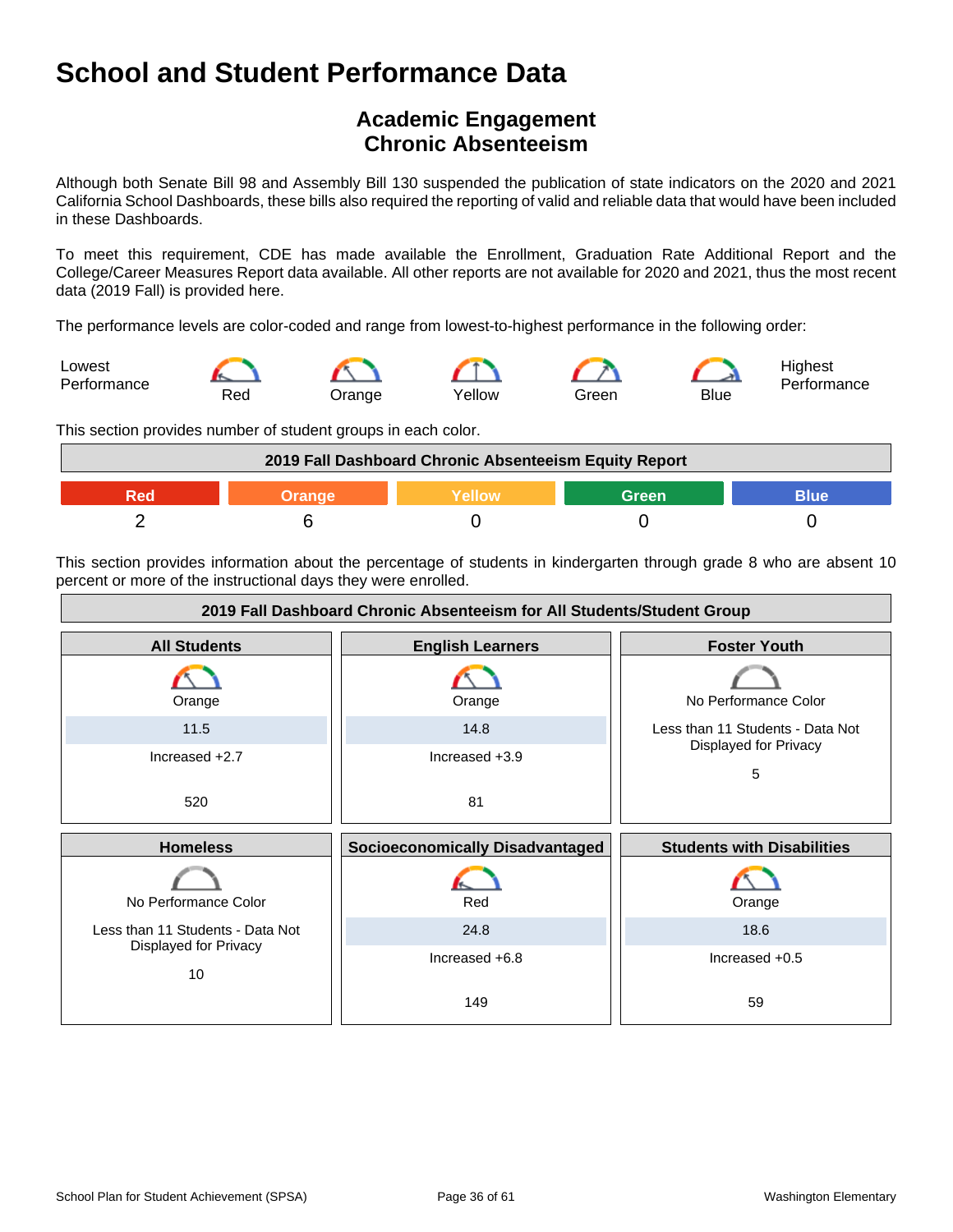

#### **Conclusions based on this data:**

- **1.** A significant percentage of our African American students are chronically absent, which has a devastating impact on academic achievement.
- **2.** The School Attendance Review Team (SART) has held regular meetings with chronically absent families, which has resulted in improved attendance.
- **3.** A schoolwide attendance push is needed, and was implemented in January 2020. We saw increased attendance and increased on time arrivals.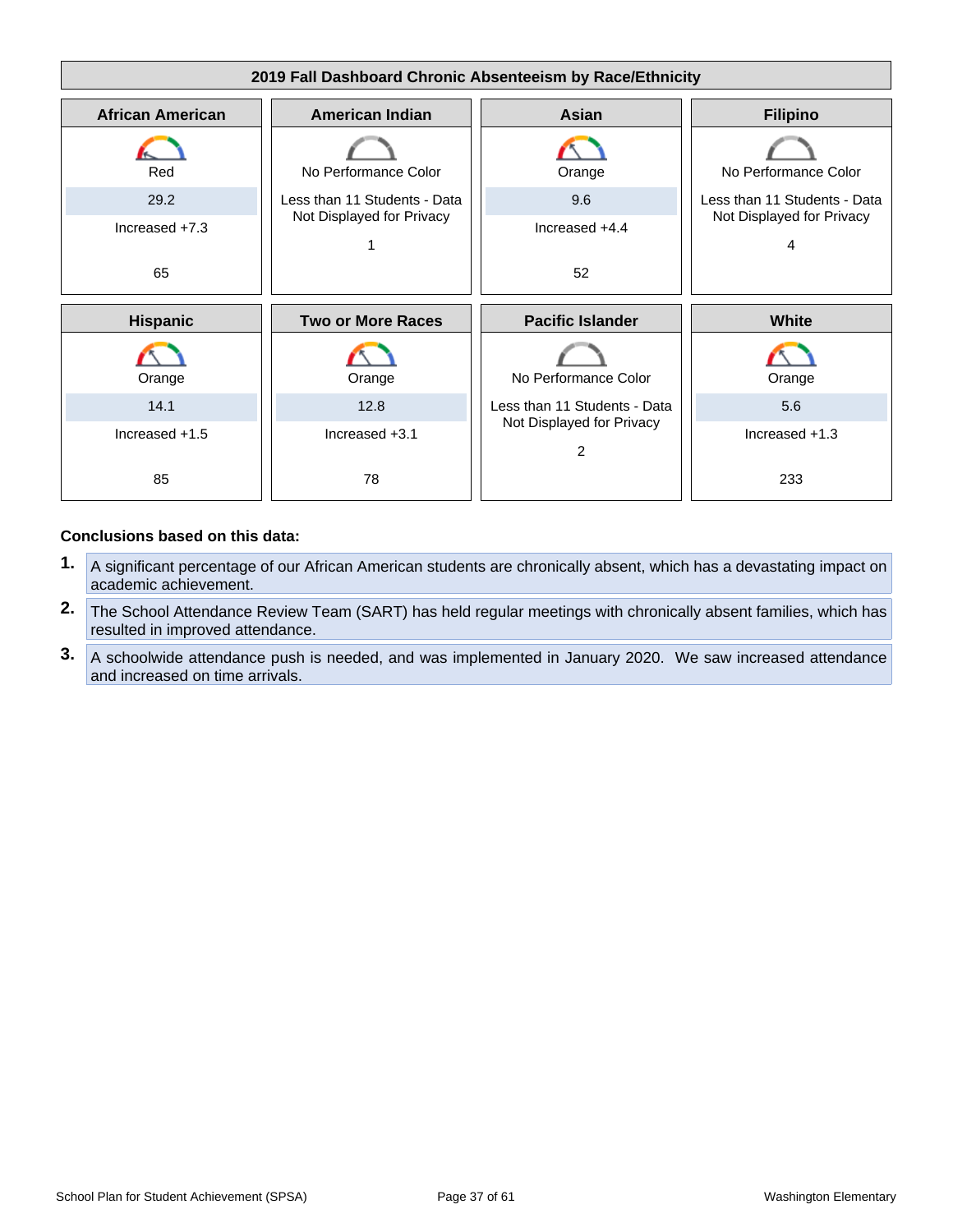## **Academic Engagement Graduation Rate Additional Report**

Although both Senate Bill 98 and Assembly Bill 130 suspended the publication of state indicators on the 2020 and 2021 California School Dashboards, these bills also required the reporting of valid and reliable data that would have been included in these Dashboards.

To meet this requirement, CDE has made available the Enrollment, Graduation Rate Additional Report and the College/Career Measures Report data available. All other reports are not available for 2020 and 2021.

| 2021 Graduation Rate by Student Group  |                                                                            |                                      |                                                           |                           |
|----------------------------------------|----------------------------------------------------------------------------|--------------------------------------|-----------------------------------------------------------|---------------------------|
| <b>Student Group</b>                   | <b>Number of</b><br><b>Students in</b><br>the<br><b>Graduation</b><br>Rate | <b>Number of</b><br><b>Graduates</b> | <b>Number of</b><br><b>Fifth Year</b><br><b>Graduates</b> | <b>Graduation</b><br>Rate |
| <b>All Students</b>                    |                                                                            |                                      |                                                           |                           |
| <b>English Learners</b>                |                                                                            |                                      |                                                           |                           |
| <b>Foster Youth</b>                    |                                                                            |                                      |                                                           |                           |
| <b>Homeless</b>                        |                                                                            |                                      |                                                           |                           |
| <b>Socioeconomically Disadvantaged</b> |                                                                            |                                      |                                                           |                           |
| <b>Students with Disabilities</b>      |                                                                            |                                      |                                                           |                           |
| <b>African American</b>                |                                                                            |                                      |                                                           |                           |
| American Indian or Alaska Native       |                                                                            |                                      |                                                           |                           |
| Asian                                  |                                                                            |                                      |                                                           |                           |
| <b>Filipino</b>                        |                                                                            |                                      |                                                           |                           |
| <b>Hispanic</b>                        |                                                                            |                                      |                                                           |                           |
| Native Hawaiian or Pacific Islander    |                                                                            |                                      |                                                           |                           |
| White                                  |                                                                            |                                      |                                                           |                           |
| <b>Two or More Races</b>               |                                                                            |                                      |                                                           |                           |
| Conclusions based on this data:        |                                                                            |                                      |                                                           |                           |

**1.** N/A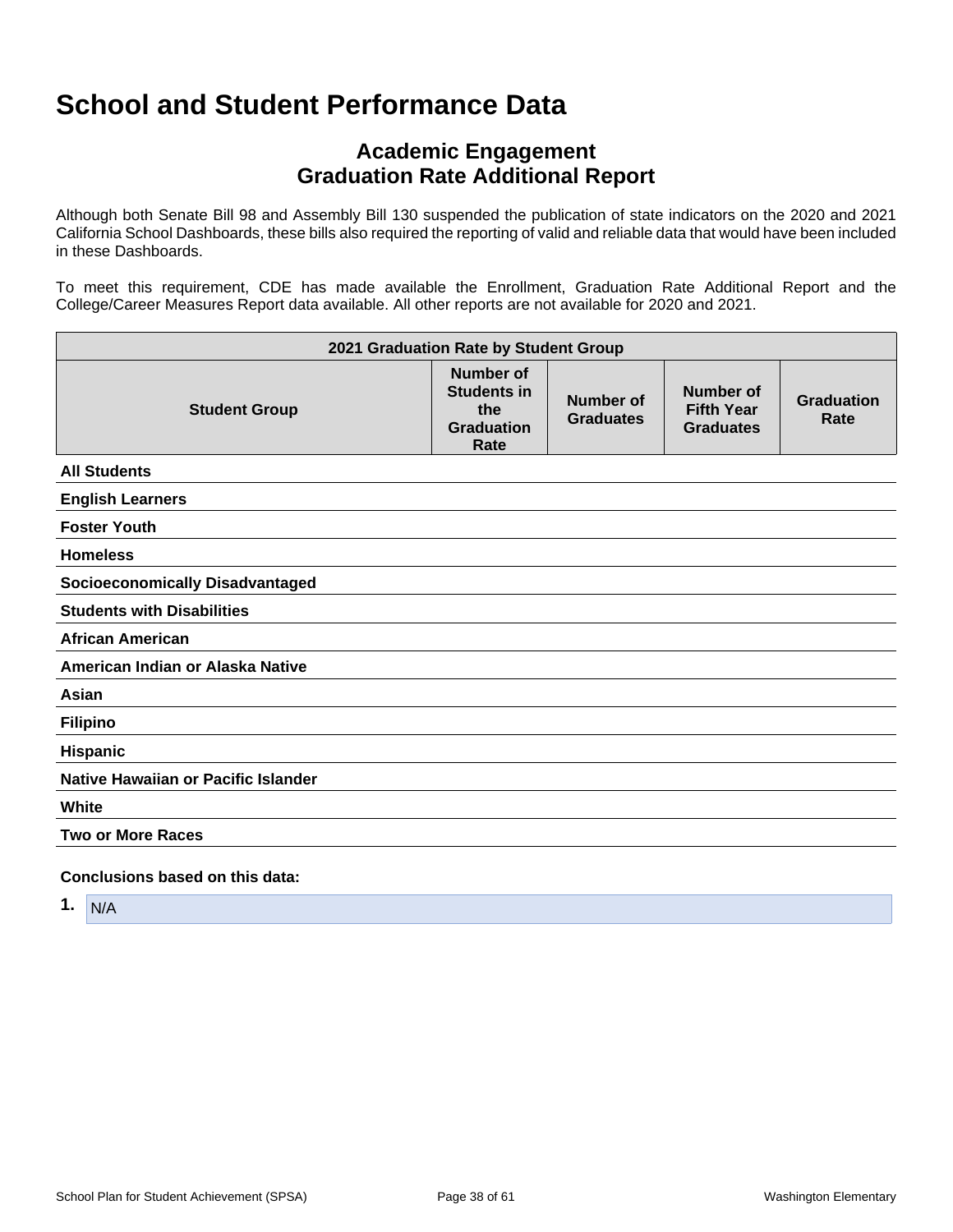## **Conditions & Climate Suspension Rate**

Although both Senate Bill 98 and Assembly Bill 130 suspended the publication of state indicators on the 2020 and 2021 California School Dashboards, these bills also required the reporting of valid and reliable data that would have been included in these Dashboards.

To meet this requirement, CDE has made available the Enrollment, Graduation Rate Additional Report and the College/Career Measures Report data available. All other reports are not available for 2020 and 2021, thus the most recent data (2019 Fall) is provided here.

The performance levels are color-coded and range from lowest-to-highest performance in the following order:



This section provides number of student groups in each color.



This section provides information about the percentage of students in kindergarten through grade 12 who have been suspended at least once in a given school year. Students who are suspended multiple times are only counted once.

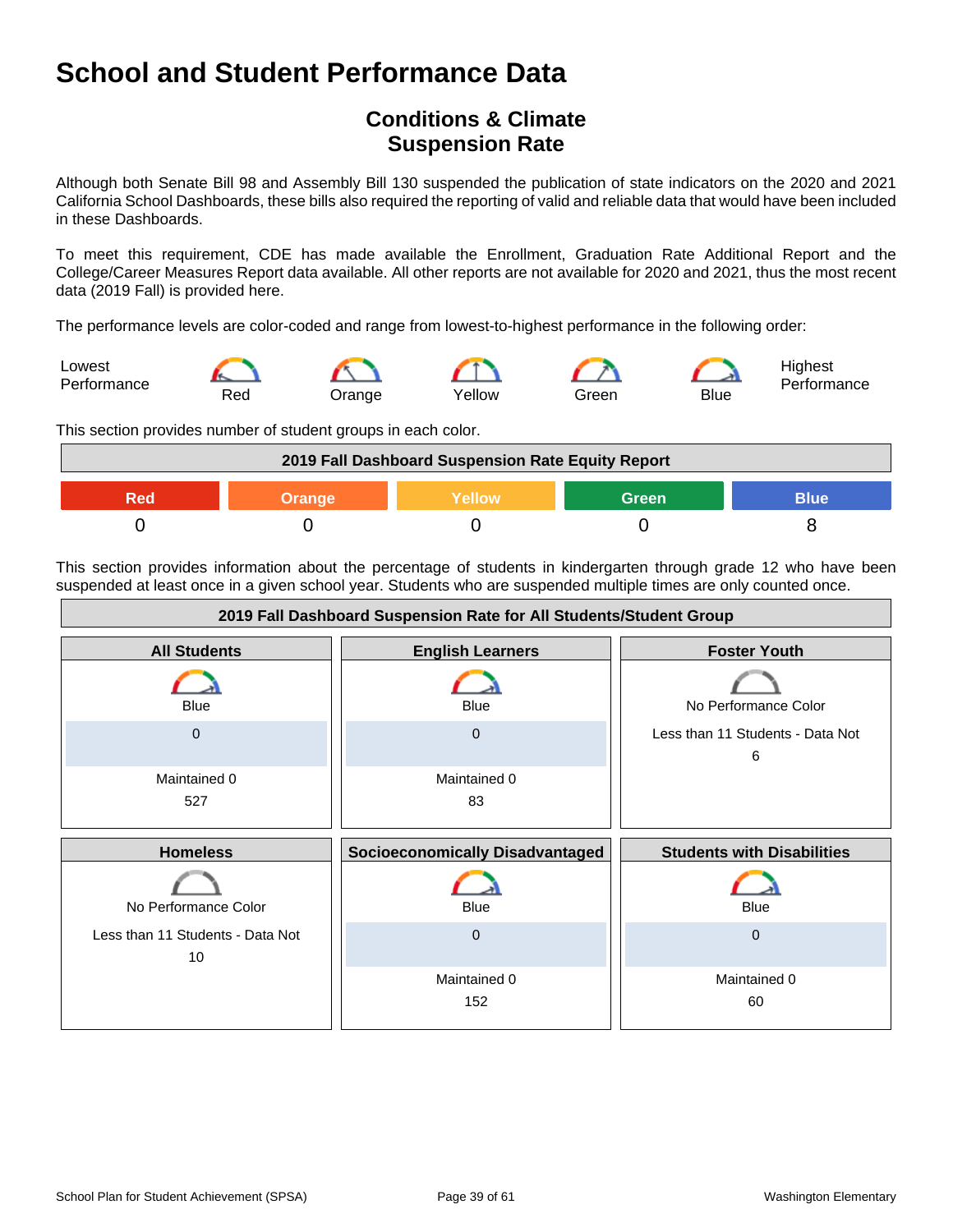

This section provides a view of the percentage of students who were suspended.

| 2019 Fall Dashboard Suspension Rate by Year |  |  |  |
|---------------------------------------------|--|--|--|
| 2017<br>2018<br>2019                        |  |  |  |
|                                             |  |  |  |

#### **Conclusions based on this data:**

**1.** Washington has a low/no suspension rate. **2.** Suspension rate can fluctuate due to new student enrollment.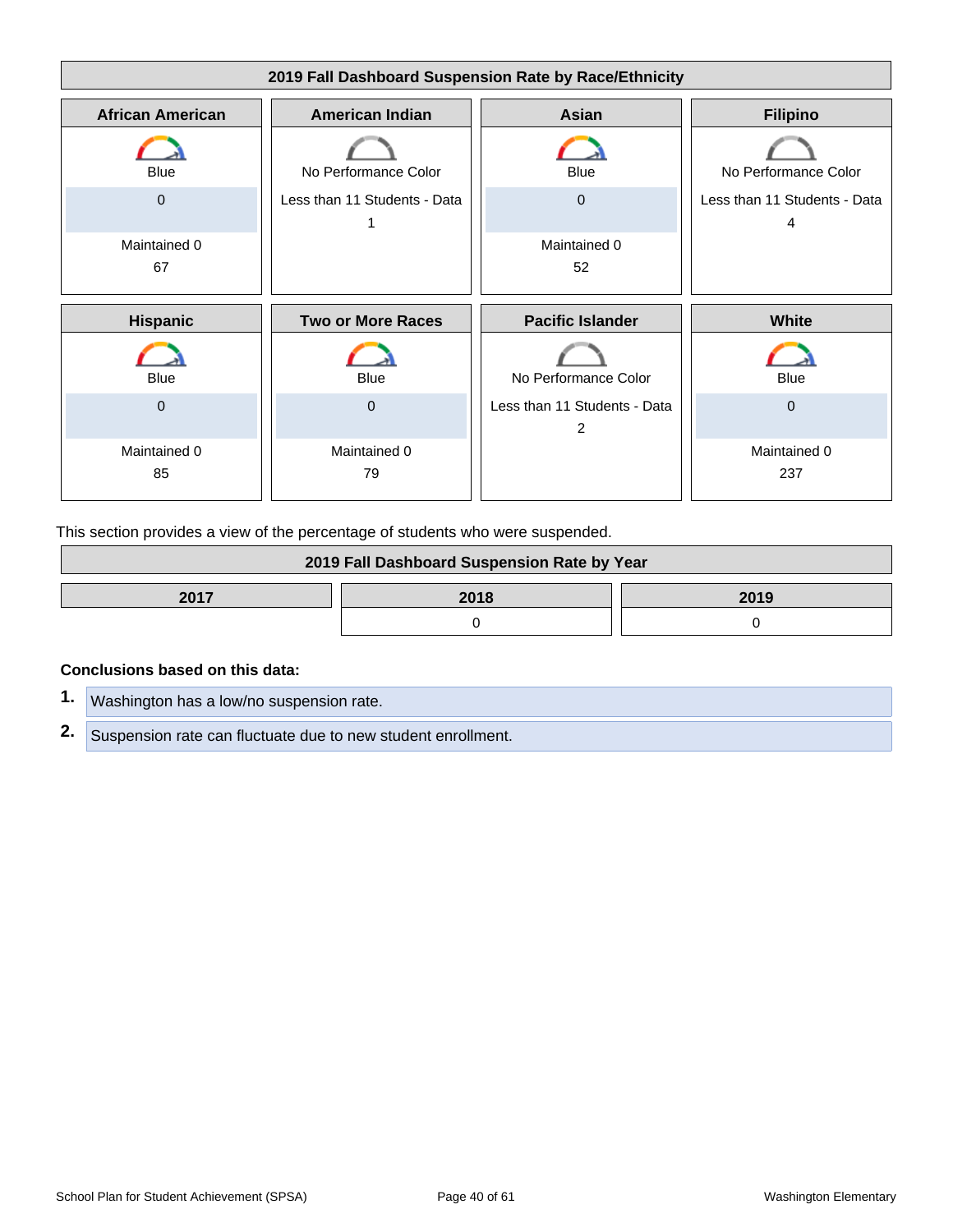# **Goals, Strategies, & Proposed Expenditures**

Complete a copy of the following table for each of the school's goals. Duplicate the table as needed.

## **LEA/LCAP Goal**

BUSD LCAP Focus Goal 1: Provide high quality classroom instruction and curriculum that promote college and career readiness with academic interventions in place to eliminate barriers to student success.

# **Goal 1**

All teachers will be supported in teaching Common Core State Standards in English Language Arts/Literacy, Mathematics, Social Studies and Next Generation Science Standards including the integration of technology to ensure all students have access to the curriculum and technology necessary to be successful.

## **Identified Need**

Strong classroom instruction is key for student success. Even experienced teachers need professional development and opportunities for collaboration in order to plan, pace and strategize on how to best serve all students to ensure high academic achievement. In addition, students who fall behind need extra support and services to keep them engaged and successful in school. We need to constantly monitor intervention programs and data from results to determine their effectiveness and respond accordingly.

## **Annual Measurable Outcomes**

| Metric/Indicator                                                 | <b>Baseline/Actual Outcome</b>              | <b>Expected Outcome</b>                                                                                                                          |
|------------------------------------------------------------------|---------------------------------------------|--------------------------------------------------------------------------------------------------------------------------------------------------|
| <b>TCRWP Reading Assessments</b>                                 | 2021-22 TCRWP Reading<br><b>Assessments</b> | 2021-22TCRWP Reading<br>Assessments - Increase in<br>students performing at or<br>above grade level across all<br>student sub groups             |
| <b>TCRWP Writing Assessments</b>                                 | 2021-22TCRWP Writing<br><b>Assessments</b>  | 2021-22 TCRWP Writing<br>Assessments - Increase in<br>students performing at or<br>above grade level across all<br>student sub groups            |
| Eureka Math Trimester<br>Assessments will be optional            | 2021-22 Eureka Math<br><b>Assessments</b>   | 2021-22 Eureka Math<br>Trimester Assessments -<br>Increase in students<br>performing at or above grade<br>level across all student sub<br>groups |
| STAR 360 Reading and Math<br>Assessments for 3rd - 5th<br>grades | 2021-22 STAR 360 Reading<br>Assessments     | 2021-22 STAR 360 Reading<br>Assessments - Increase in<br>students performing at or<br>above grade level across all<br>student sub groups         |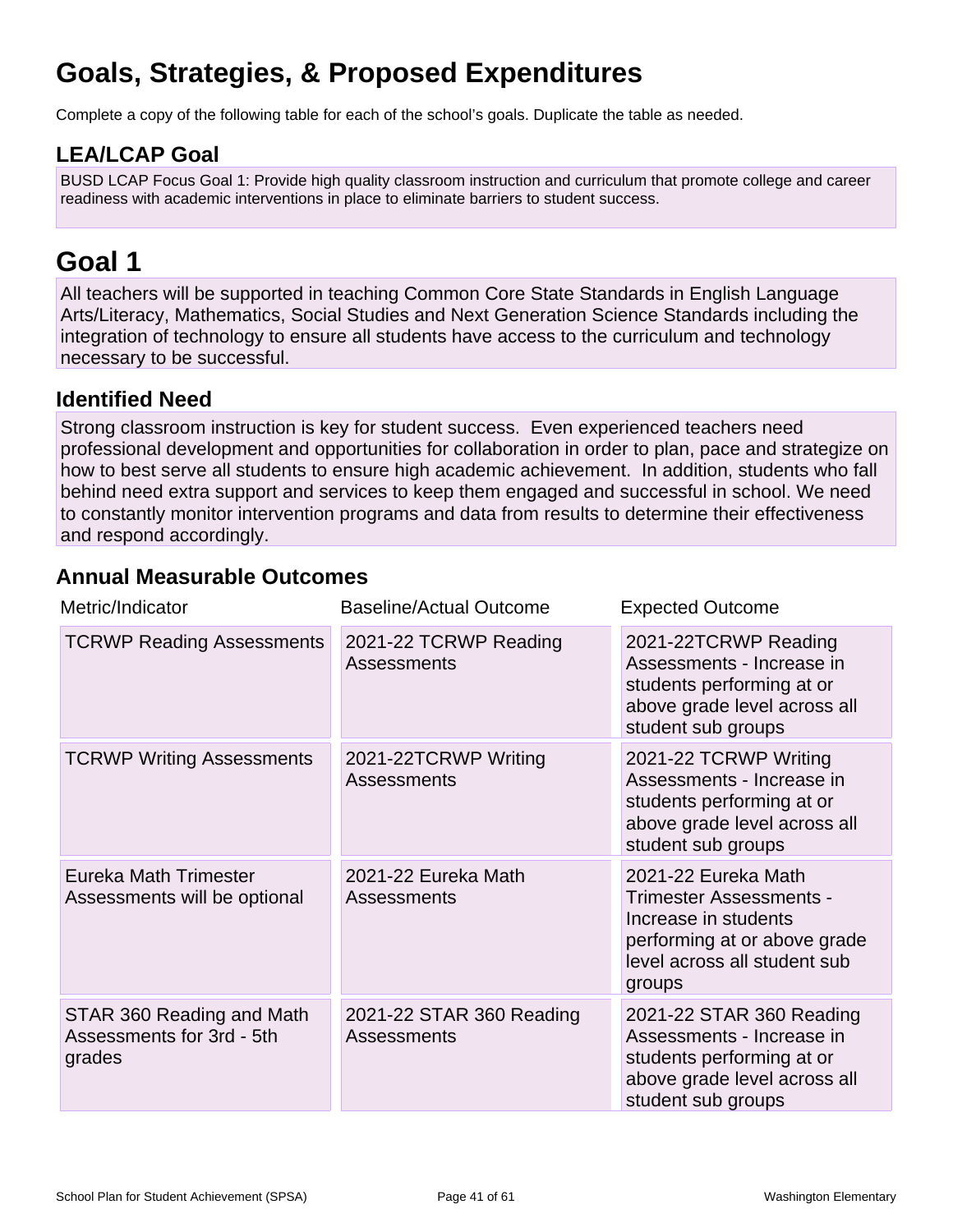| Metric/Indicator             | Baseline/Actual Outcome        | <b>Expected Outcome</b>        |
|------------------------------|--------------------------------|--------------------------------|
| DIBELS 8 Assessments for tk- | New assessment being           | We will have baseline literacy |
| 2 <sub>nd</sub>              | implemented in 2021-22 for tk- | data on all tk-2 students.     |

Complete a copy of the Strategy/Activity table for each of the school's strategies/activities. Duplicate the table, including Proposed Expenditures, as needed.

## **Strategy/Activity 1**

### **Students to be Served by this Strategy/Activity**

(Identify either All Students or one or more specific student groups)

All Kindergarten through Fifth grade students with a focus on the subgroups targeted in the Local Control Accountability Plan (LCAP): English Language Learners (EL), Socio-Economically Disadvantaged Students, Foster-Youth, African-American Students Hispanic or Latino Students Students with Disabilities

### Strategy/Activity

Professional Learning Community

- Literacy Coaches will lead staff development and model guided reading, TCRWP Writing, effective Language Arts and Literacy Teaching in all K-5 classrooms.
- Staff development for the implementation of differentiated instruction and universal access strategies in the curriculum to support, engage and challenge the range of students in each classroom.
- Teachers will collaborate weekly in grade-level teams to evaluate student progress, discuss student needs and supports, and develop standards-based strategies and lessons for the Core Curriculum.
- Monthly, Response To Intervention (RTI) coach and K-5 teachers will assess data and plan curriculum in connection to the progress evident on the reading and writing assessments. Literacy Coach will provide training and ongoing professional development and may demonstrate lessons in classrooms.
- At least 3 times a year, staff meeting time will be devoted to analysis of student writing samples based on agreed upon standards and rubric to discuss strengths and revise lessons/instruction as needed.
- All students will participate in a weekly library program.

Proposed Expenditure Line 1) Literacy Coach 0.25 FTE Proposed Expenditure Line 2) Response to Instruction and Intervention Literacy Intervention 0.30 FTE

Proposed Expenditure Line 3) Unallocated reserve (required)

### **Proposed Expenditures for this Strategy/Activity**

List the amount(s) and funding source(s) for the proposed expenditures. Specify the funding source(s) using one or more of the following: LCFF, Federal (if Federal identify the Title and Part, as applicable), Other State, and/or Local.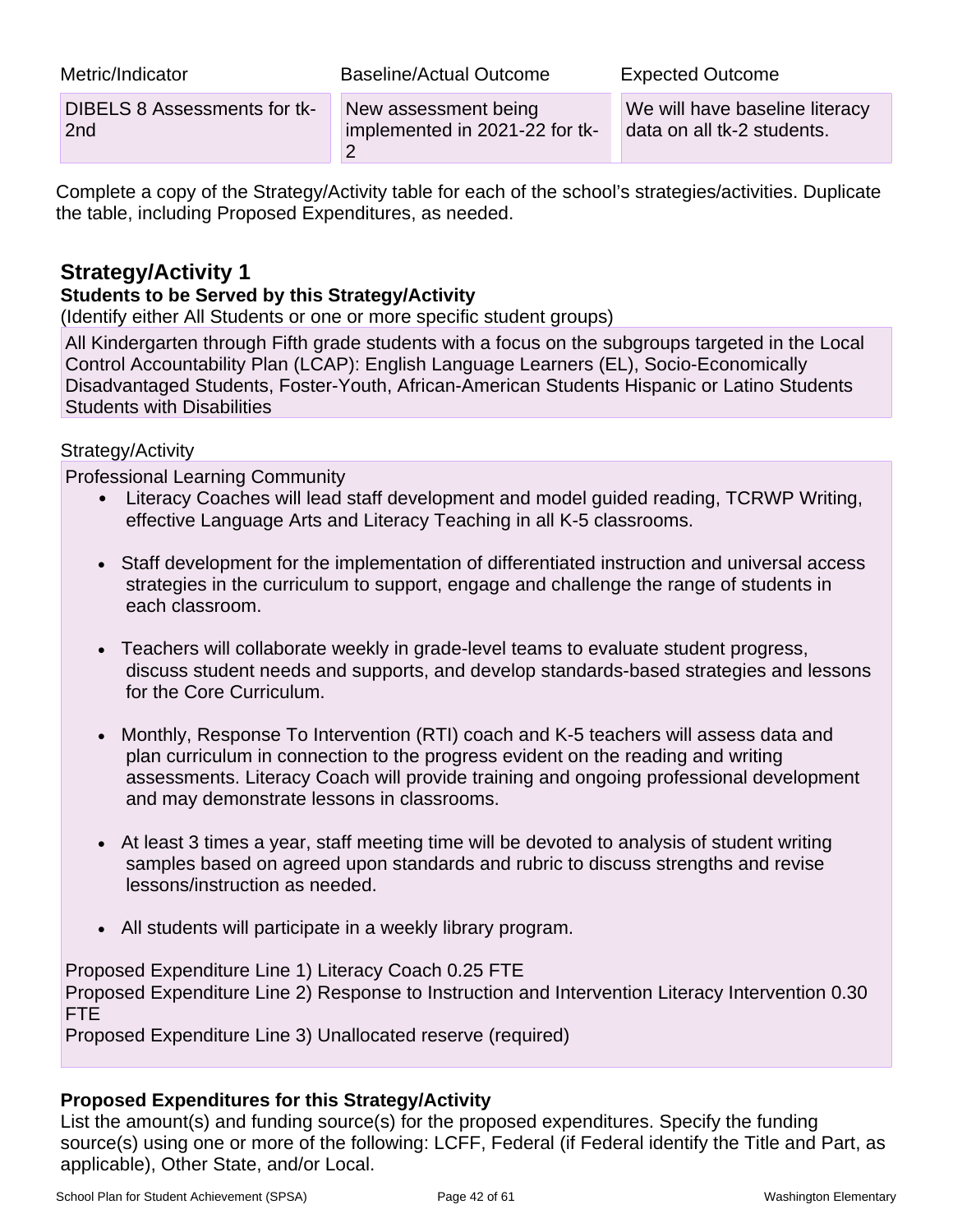| Amount(s) | Source(s)   |
|-----------|-------------|
| 27810     | <b>BSEP</b> |
| 27749     | <b>BSEP</b> |
| 4713      | <b>BSEP</b> |

## **Strategy/Activity 2**

### **Students to be Served by this Strategy/Activity**

(Identify either All Students or one or more specific student groups)

All Kindergarten through Fifth grade students with a focus on the subgroups targeted in the Local Control Accountability Plan (LCAP): English Language Learners (EL), Socio-Economically Disadvantaged Students, Foster-Youth, African-American Students Hispanic or Latino Students Students with Disabilities

Strategy/Activity

Academic Teaching Practices

English Language Arts

- Teachers will teach daily TCRWP reading and writing lessons along with Fast Track Phonics and Phonemic Awareness lessons and or word study and morphology. ALL components of TCRWP workshop will be present in daily instruction, including:
- Mini lessons
- Personal book tubs for k-3 students
- Book to home program of "Just Right" books
- Interactive Read Aloud
- Anchor Charts posted in the classroom, according to the genre of text being studied
- Individual student conferencing on a regular basis
- Strategy or guided reading groups
- Regular use of word wall during phonics instruction and independent writing time; use of personal writing dictionaries
- Systematic and explicit phonics and phonemic awareness instruction every day with Fast Track Phonics
- Three times a year stand alone computerized reading assessments with STAR 360 for appropriate grade levels.
- Teachers will include reading logs in homework packets to ensure nightly student reading beyond the school day (minimum of 15 - 30 minutes according to grade level)
- ELD teacher and classroom teachers will teach daily ELD lessons. ELD teacher is responsible for children testing at CELDT 1-3 and classroom teachers are responsible for serving CELDT 4-5
- A daily Intervention and Enrichment period will strengthen individual student learning. Students will receive four times a week 40 minutes of intervention support, enrichment, or EL instruction with a classroom, special ed personnel, EL teacher, or RTI teacher, as determined by the RTI2 team.
- Teachers will assess students regularly and collaborate at least 4 hours per month to plan differentiated instruction and implement strategies to improve student achievement.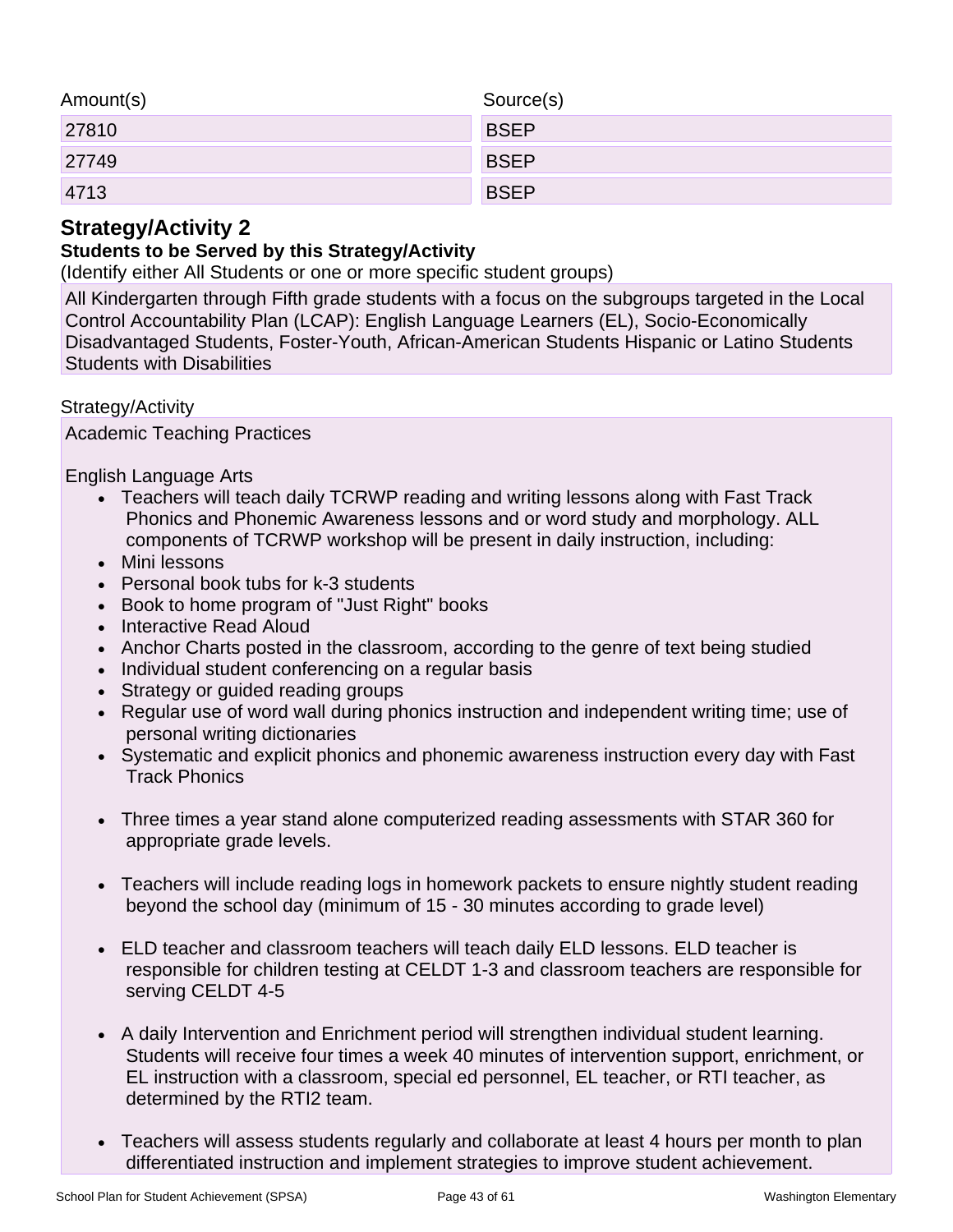Math

- Teachers will implement the Eureka Math curriculum (A Story of Units), develop their teaching proficiency, and provide intervention support based on district assessments.
- Intervention Support for children performing below grade level as determined by assessments in BUSD math curriculum will be provided by credentialed or certificated staff at the direction of the COS Team.
- A whole school focus on building number sense and mastery of math facts will include math games and activities throughout the school (cafeteria, line up, etc.). When staffing and/or parent volunteer support allows, Problem of the Month math challenge will be implemented school wide.

**Science** 

- Teachers will teach the NGSS-aligned science curriculum
- Gardening Instructional Specialist will teach gardening skills aligned with NGSS science standards.

Proposed Expenditures Line 1: Restore 0.20 FTE to ELD teacher to allow for 3 days a week of ELD groups

Proposed Expenditure Line 2: Allocate funding for academic intervention

Proposed Expenditure Line 3: Allocate carryover funding for academic intervention

### **Proposed Expenditures for this Strategy/Activity**

List the amount(s) and funding source(s) for the proposed expenditures. Specify the funding source(s) using one or more of the following: LCFF, Federal (if Federal identify the Title and Part, as applicable), Other State, and/or Local.

| Amount(s) | Source(s)             |
|-----------|-----------------------|
| 23,013    | <b>BSEP</b>           |
| 19976     | <b>BSEP</b>           |
| 11000     | <b>BSEP Carryover</b> |

## **Strategy/Activity 3**

## **Students to be Served by this Strategy/Activity**

(Identify either All Students or one or more specific student groups)

All Kindergarten through fifth grade students with a focus on the subgroups targeted in the Local Control Accountability Plan (LCAP): English Language Learners (EL), Socio-Economically Disadvantaged Students, Foster-Youth, African-American Students Hispanic or Latino Students, Students with Disabilities

### Strategy/Activity

Extended Learning Opportunities

- After school teacher-led small group Guided Reading/ Literacy instruction for EL students
- After school teacher-led Reading Intervention for targeted students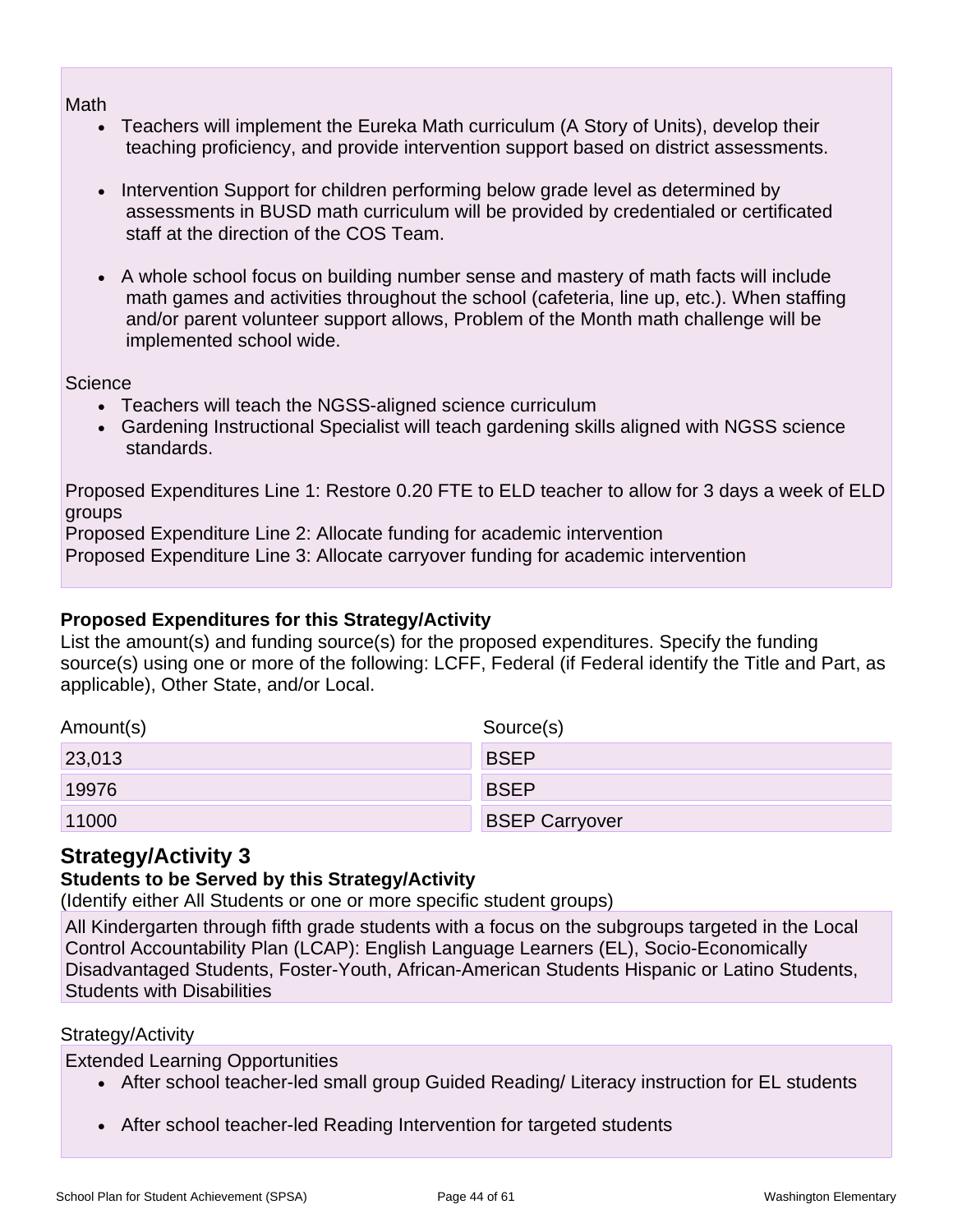- After school LEARNS-Homework Centers and Reading intervention.
- During the school day continue and expand Volunteer services to meet the needs of underperforming children. Increase partnerships with the Jewish Coalition for Literacy, SAGE mentors, Experience Corps and community volunteers.
- After-school UC Berkeley BUILD tutors for students and provide them with basic literacy training

### **Proposed Expenditures for this Strategy/Activity**

List the amount(s) and funding source(s) for the proposed expenditures. Specify the funding source(s) using one or more of the following: LCFF, Federal (if Federal identify the Title and Part, as applicable), Other State, and/or Local.

| Amount(s) | Source(s)    |
|-----------|--------------|
|           | <b>Other</b> |
|           | Other        |

## **Strategy/Activity 4**

### **Students to be Served by this Strategy/Activity**

(Identify either All Students or one or more specific student groups)

All Kindergarten through fifth grade students with a focus on the subgroups targeted in the Local Control Accountability Plan (LCAP): English Language Learners (EL), Socio-Economically Disadvantaged Students, Foster-Youth, African-American Students Hispanic or Latino Students, Students with Disabilities

### Strategy/Activity

Instruction and Materials

- Instruction of all students requires materials and supplies. While some are supplied by BUSD, there is a need for additional funding for necessary classroom supplies.
- Specific materials for phonics, fluency, spelling, and comprehension instruction will be used and purchased for student and teacher use, including Teacher's College Reading and Writing, new district-adopted phonics and phonemic awareness program for k-3 and BEAR spelling materials.
- Fountas and Pinnell intervention reading and assessment programs (LLI) will support language arts groups.

\*When possible, Handwriting Without Tears materials will be purchased

\*Materials and supplies to support classroom activities

### **Proposed Expenditures for this Strategy/Activity**

List the amount(s) and funding source(s) for the proposed expenditures. Specify the funding source(s) using one or more of the following: LCFF, Federal (if Federal identify the Title and Part, as applicable), Other State, and/or Local.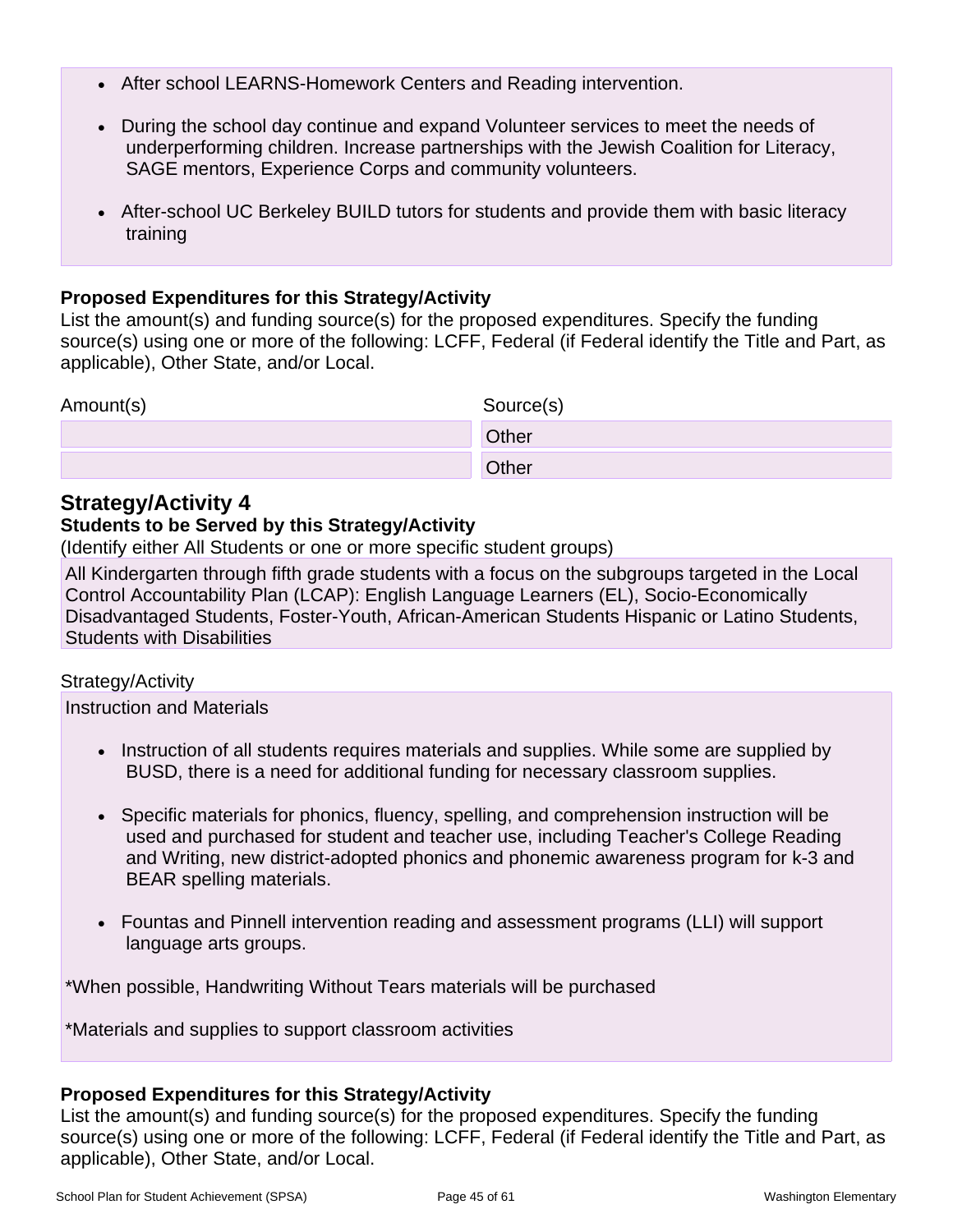| Amount(s) | Source(s)   |
|-----------|-------------|
| 2916      | <b>BSEP</b> |
|           |             |

#### **Strategy/Activity 5 Students to be Served by this Strategy/Activity** (Identify either All Students or one or more specific student groups)

Strategy/Activity

## **Proposed Expenditures for this Strategy/Activity**

List the amount(s) and funding source(s) for the proposed expenditures. Specify the funding source(s) using one or more of the following: LCFF, Federal (if Federal identify the Title and Part, as applicable), Other State, and/or Local.

| Amount(s) | Source(s) |
|-----------|-----------|
|           | Other     |

# **Annual Review**

## **SPSA Year Reviewed: 2021-22**

Respond to the following prompts relative to this goal. If the school is in the first year of implementing the goal, an analysis is not required and this section may be deleted.

# **ANALYSIS**

Describe the overall implementation of the strategies/activities and the overall effectiveness of the strategies/activities to achieve the articulated goal.

Tier one classroom instruction in core subjects is increasing in effectiveness every year, as teachers receive more training and model lessons from subject area coaches and have more time to collaborate on instruction with each other.

Briefly describe any major differences between the intended implementation and/or the budgeted expenditures to implement the strategies/activities to meet the articulated goal.

DIBELS and STAR are now established assessments. We do not yet have robust data analysis practices that would render this data actionable for all teachers. This data is useful for flagging student difficulties and will be especially useful as more longitudinal data is gathered. Grades 4 and 5 still do not have an explicit and systematic morphology and multisyllabic word study curriculum. It is unclear when funds will be available for this purpose, or when the district will move to adopt a curriculum.

Describe any changes that will be made to this goal, the annual outcomes, metrics, or strategies/activities to achieve this goal as a result of this analysis. Identify where those changes can be found in the SPSA.

Upper grade teachers will be supported to collaborate together on word study programs of instruction.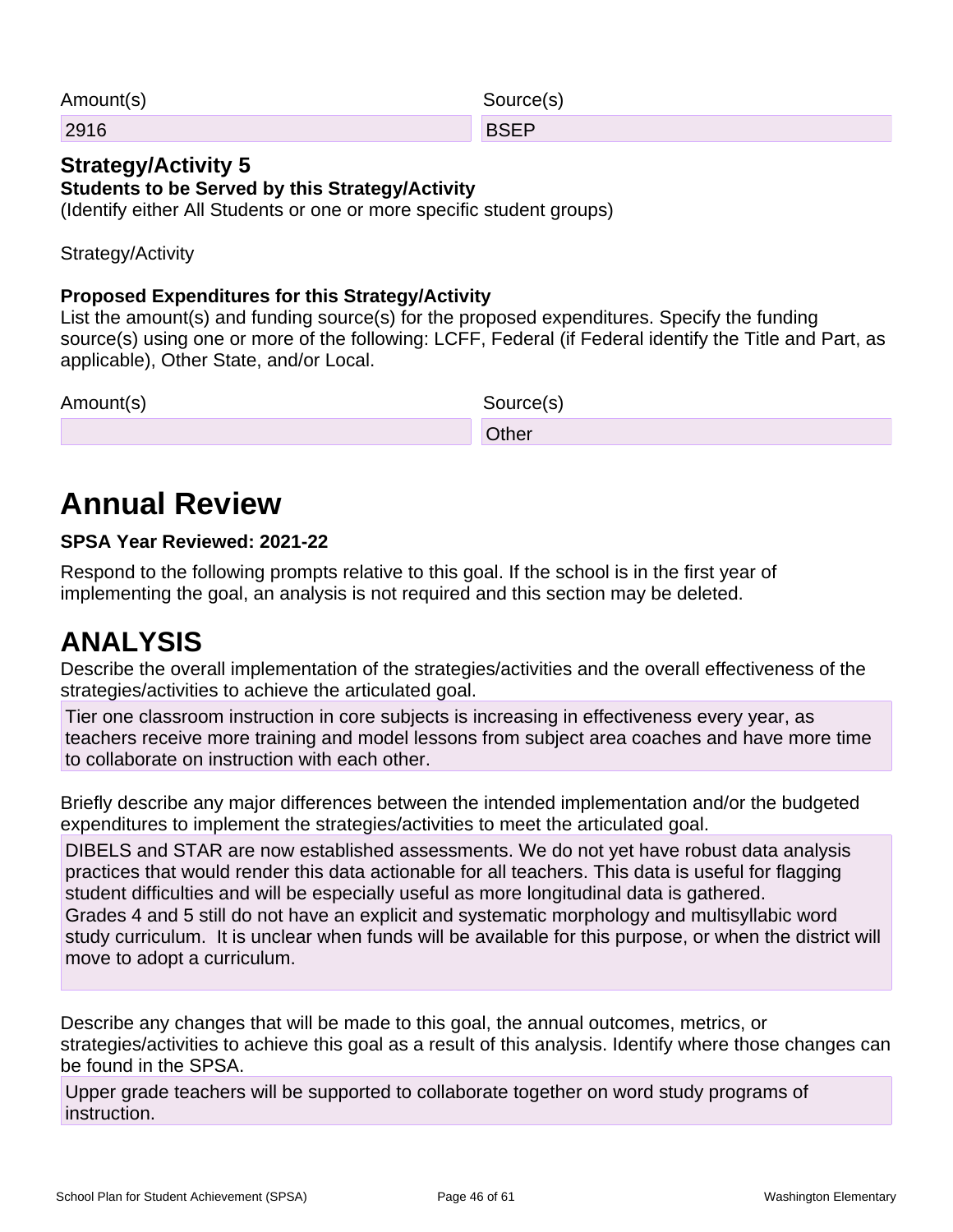# **Goals, Strategies, & Proposed Expenditures**

Complete a copy of the following table for each of the school's goals. Duplicate the table as needed.

## **LEA/LCAP Goal**

BUSD LCAP Focus Goal 2: End the racial predictability of academic achievement by ensuring that all systems are culturally and linguistically responsive to the needs of our students.

# **Goal 2**

End the racial predictability of academic achievement by ensuring that all systems are culturally and linguistically responsive to the needs of our students.

## **Identified Need**

Students are not achieving to their full potential. Washington continues to have a race and class based achievement and behavioral gap.

## **Annual Measurable Outcomes**

| Metric/Indicator                                                                                                                                                                                                                                                                                                                                                                                                                                                                                                                                                                                                                | <b>Baseline/Actual Outcome</b>                                                                                                                                                                                | <b>Expected Outcome</b>                                                                                                     |
|---------------------------------------------------------------------------------------------------------------------------------------------------------------------------------------------------------------------------------------------------------------------------------------------------------------------------------------------------------------------------------------------------------------------------------------------------------------------------------------------------------------------------------------------------------------------------------------------------------------------------------|---------------------------------------------------------------------------------------------------------------------------------------------------------------------------------------------------------------|-----------------------------------------------------------------------------------------------------------------------------|
| <b>Professional Development:</b><br><b>Cultural Competency training</b><br>sign ins and linguistic<br>relevance as measured by the<br>district Equity Rubric<br><b>CARE/ Equity focused staff</b><br>meeting agendas, lesson plans<br>and peer observations. Twice a<br>year, teachers observe each<br>other teach with a special eyes<br>on focal students.<br>Recruit and retain teachers of<br>color as measured by the<br>district indicators<br>California English Language<br>Development Test (CELDT)<br>measures of annual progress<br>Re-designation (RFEP) records<br>to measure rate of student<br>reclassifications | Our chronic absences have<br>remained steady, with<br>improvements by one family<br>being offset by new families<br>with attendance challenges.<br>There have been no out of<br>school suspensions this year. | Reduce the number of<br>chronically absent or tardy<br>students<br>Continue to have low or no out<br>of school suspensions. |

Complete a copy of the Strategy/Activity table for each of the school's strategies/activities. Duplicate the table, including Proposed Expenditures, as needed.

## **Strategy/Activity 1**

#### **Students to be Served by this Strategy/Activity**

(Identify either All Students or one or more specific student groups)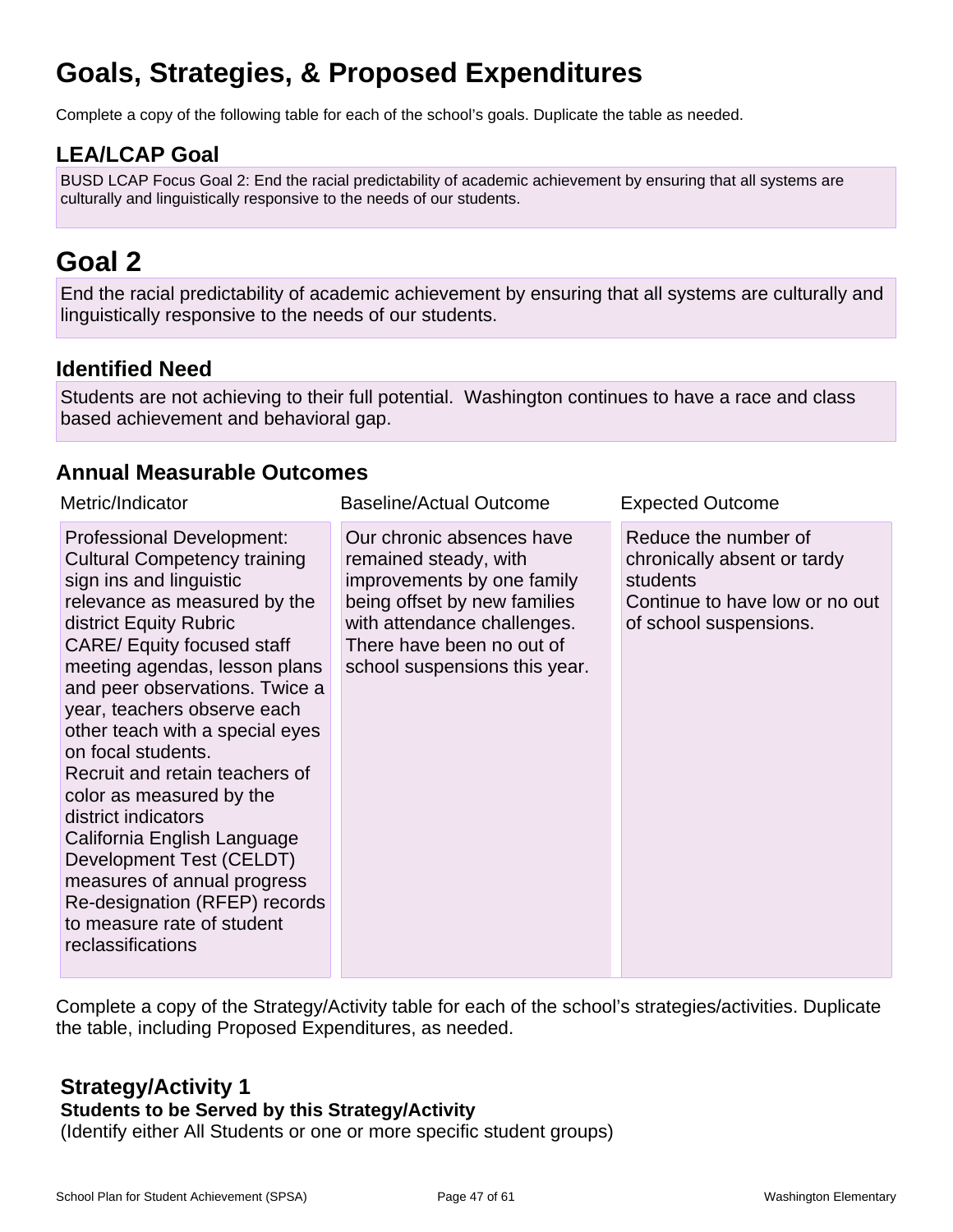All Kindergarten through Fifth grade students with a focus on the subgroups targeted in the Local Control Accountability Plan (LCAP): English Language Learners (EL), Socio-Economically Disadvantaged Students, Foster-Youth, African-American Students Hispanic or Latino Students, Students with Disabilities

### Strategy/Activity

- Washington will participate in an equity-centered Professional Learning Community, known as CARE (Collaborative Action Research for Equity) that uses peer observation and feedback to improve outcomes for focal students.
- Teacher teams collaborate on observation, coaching, and planning for the development of engagement and strategies to improve achievement of African American and Latino students. (2 classroom release days a year to observe peers and receive feedback).
- Staff will continue to focus on equity centered high expectation teaching and learning equitable teaching habits to use in the classroom (i.e. Opt In, Culturally Responsive Teaching, High Help/High Perfectionism, Multiple Perspectives).
- Staff will keep equity as a focus in district-initiated Professional Learning Communities by identifying focal students (non-proficient students) to monitor progress of PLC goals.
- Staff will continue ongoing professional development in district-initiated Equity Strategies, conducted by the Equity Teacher Lead.
- Continuous staff development and communication to develop best practice strategies for everyone working with students through the weekly meeting of the Coordination of Services Team (COST) to identify academic, social, emotional, and health needs of all students at the first sign of academic struggle or need.
- School Service Assistant and Family Engagement Coordinator will monitor attendance, contact families, send letters, assist with student behavior support, and host parent/school SARC meetings.
- Twice yearly Snapshot meetings with every K-5 teacher to review student caseloads, devise positive student strategies and support families.
- Leadership Team will continue to focus on issues of race and racism and their impact on student learning through professional reading, research, literature and current community events.
- PTA will partner with the school to hold equity based, culturally relevant parent training events.

### **Proposed Expenditures for this Strategy/Activity**

List the amount(s) and funding source(s) for the proposed expenditures. Specify the funding source(s) using one or more of the following: LCFF, Federal (if Federal identify the Title and Part, as applicable), Other State, and/or Local.

Amount(s) Source(s)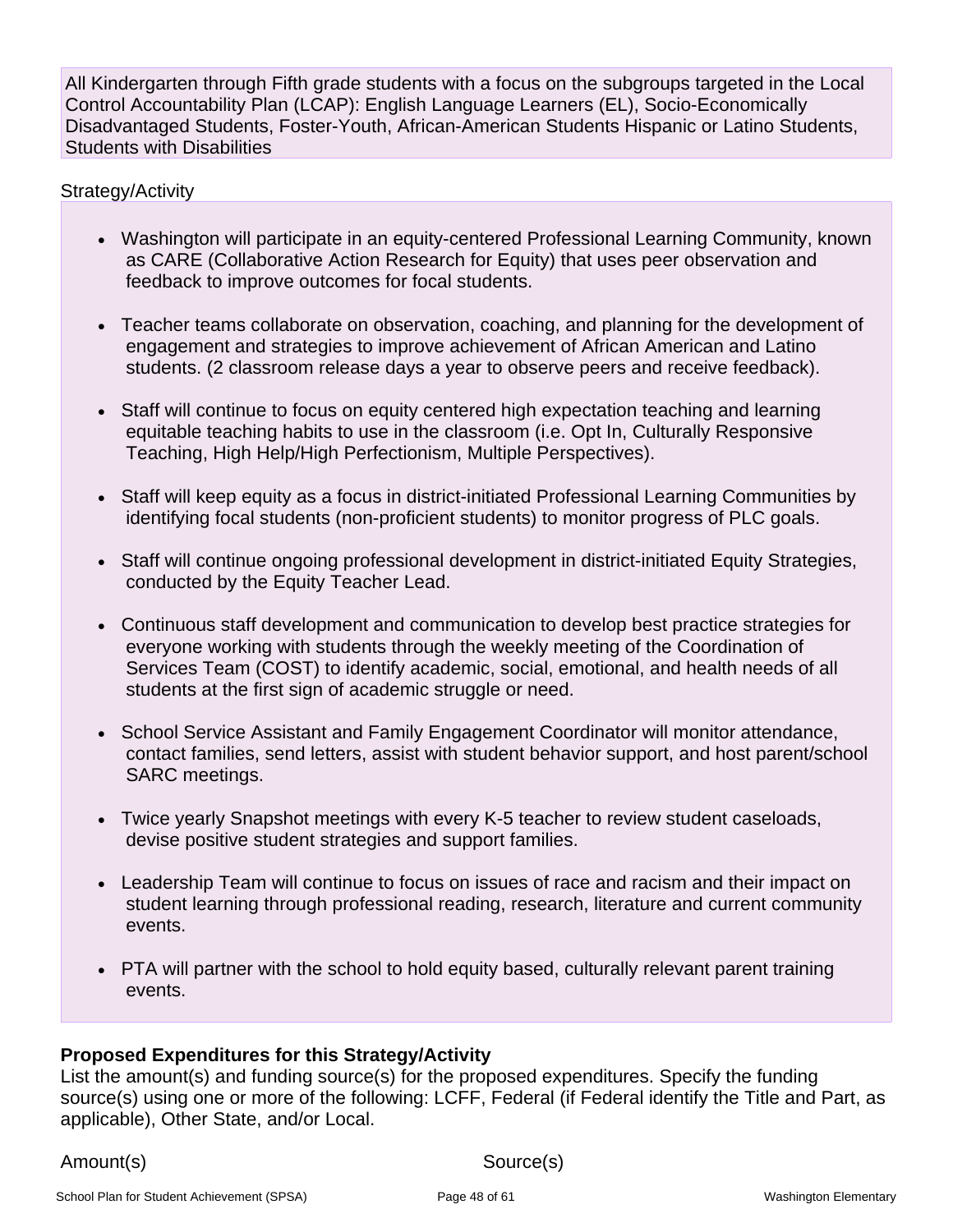## **Strategy/Activity 2**

### **Students to be Served by this Strategy/Activity**

(Identify either All Students or one or more specific student groups)

All Kindergarten through fifth grade students with a focus on the subgroups targeted in the Local Control Accountability Plan (LCAP): English Language Learners (EL), Socio-Economically Disadvantaged Students, Foster-Youth, African-American Students Hispanic or Latino Students, Students with Disabilities

#### Strategy/Activity

Teaching Practices

- An instructional specialist will provide weekly physical education classes for physical skills, games/social skills, leadership, and endurance during and after school (Proposed Expenditure Lines 1 and 2). Reserve required for personnel variance (Proposed Expenditure Line 1)
- Each K-5 teacher will plan, write, teach, and share three culturally relevant teaching lessons and assessments to maximize protocols and academic success for African American/ Latino students, which will be observed by grade level team members during "CARE Release Days".
- Classroom teachers develop and execute daily 30 minute ELD lessons for CELDT 4-5 level second language students.
- Each teacher will attend Cultural Competency Foundations Academy as provided by BUSD.
- All teachers will present daily lessons in culturally relevant ways.
- Every K-5 teacher will implement Toolbox curriculum, Class Meetings, and Buddies Activities.
- If funding becomes available teachers will pilot Caring School Communities curriculum, which teaches how to establish effective classroom meetings, partner with buddy classes and involve families in classroom learning
- Provide Universal breakfast---healthy food for morning break
- Provide healthy food choices at lunchtime
- Provide high-interest classes to complement academic subjects:
- Music class-Certificated music teacher-grades 1-5, BUSD funded
- Contracted music instructor-grade K grant funded
- K-5 classroom teachers (one for each grade level) will attend Arts Integration summer training funded through Arts Anchor funding and serve as grade level resources for development of integrated visual arts lessons (Proposed Expenditure Line 4)
- Field trips-Classroom trips to complement classroom teaching will be consistent throughout a grade level
- Teachers will use English Learner materials and curriculum in classrooms daily.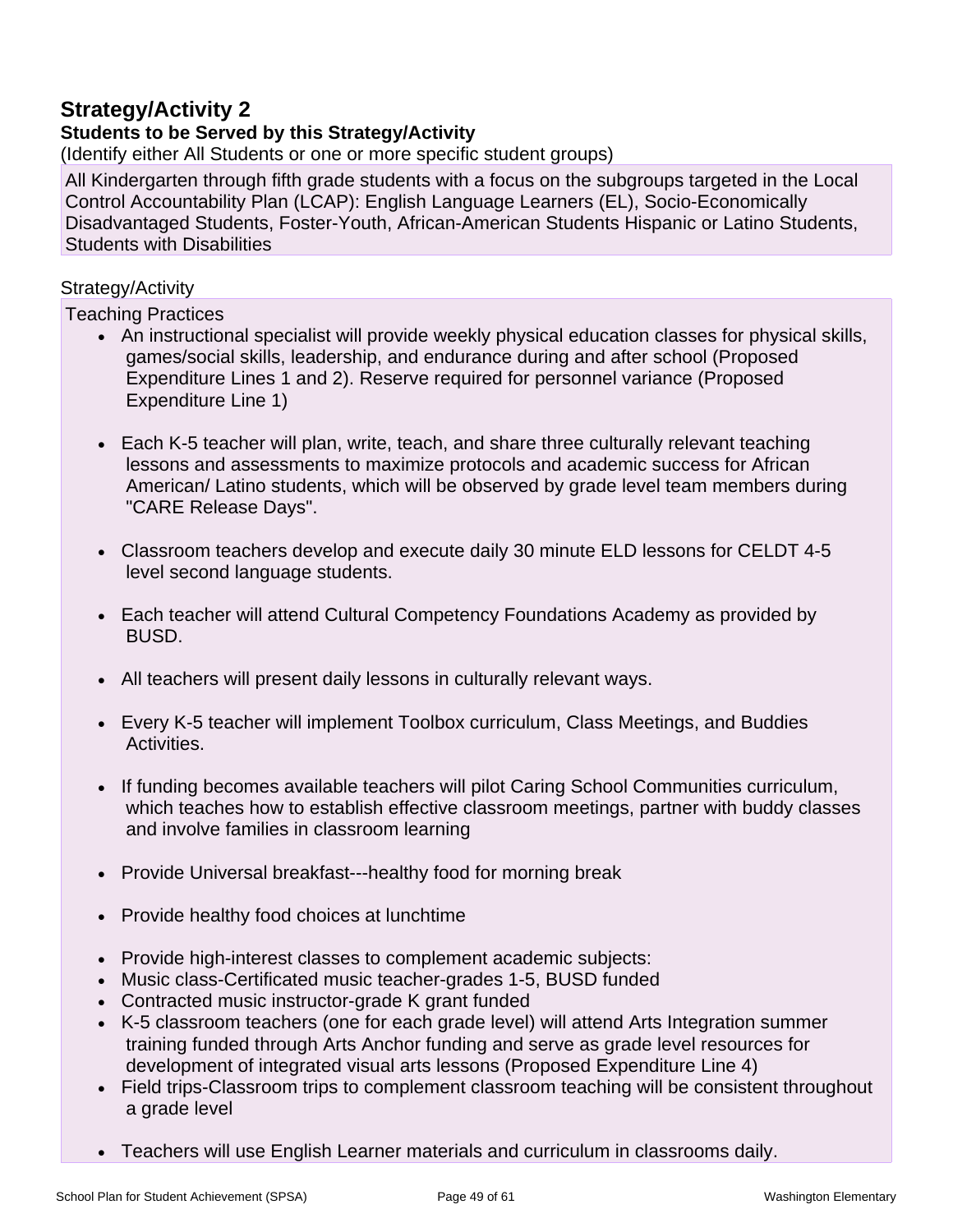• PBIS (Positive Behavior Intervention Systems) for development of protocols and materials for discipline and positive climate

Proposed expenditure Line 1: Instructional Specialist to deliver weekly PE classes Proposed expenditure Line 2: Instructional Specialist to support supervision at recess Proposed expenditure Line 3: Required reserve for personnel variance

### **Proposed Expenditures for this Strategy/Activity**

List the amount(s) and funding source(s) for the proposed expenditures. Specify the funding source(s) using one or more of the following: LCFF, Federal (if Federal identify the Title and Part, as applicable), Other State, and/or Local.

| Amount(s) | Source(s)   |
|-----------|-------------|
| 60642     | <b>PTA</b>  |
| 15683     | <b>BSEP</b> |
| 3032      | <b>PTA</b>  |

## **Strategy/Activity 3**

### **Students to be Served by this Strategy/Activity**

(Identify either All Students or one or more specific student groups)

All Kindergarten through fifth grade students with a focus on the subgroups targeted in the Local Control Accountability Plan (LCAP): English Language Learners (EL), Socio-Economically Disadvantaged Students, Foster-Youth, African-American Students Hispanic or Latino Students, Students with Disabilities

#### Strategy/Activity

Extended Learning Opportunities:

- LEARNS staff will use Be The Change curriculum to build community and carry over SEL concepts from the school day to after school. Each LEARNS IT will commit to teaching at least one Be The Change activity a week.
- Berkeley LEARNS will provide a variety of culturally-rich after-school classes that will also be accessible to BEARS students.
- LEARNS and BEARS will use Chromebooks so that students can practice keyboarding and access approved online learning sites.
- LEARNS and BEARS will participate in Cultural Assemblies throughout the school year, for example, by working with students to prepare performances for the Oratorical Festival.
- Provide healthy snacks and experiences during the after-school program.
- Provide gardening, cooking and health-related after-school classes

### **Proposed Expenditures for this Strategy/Activity**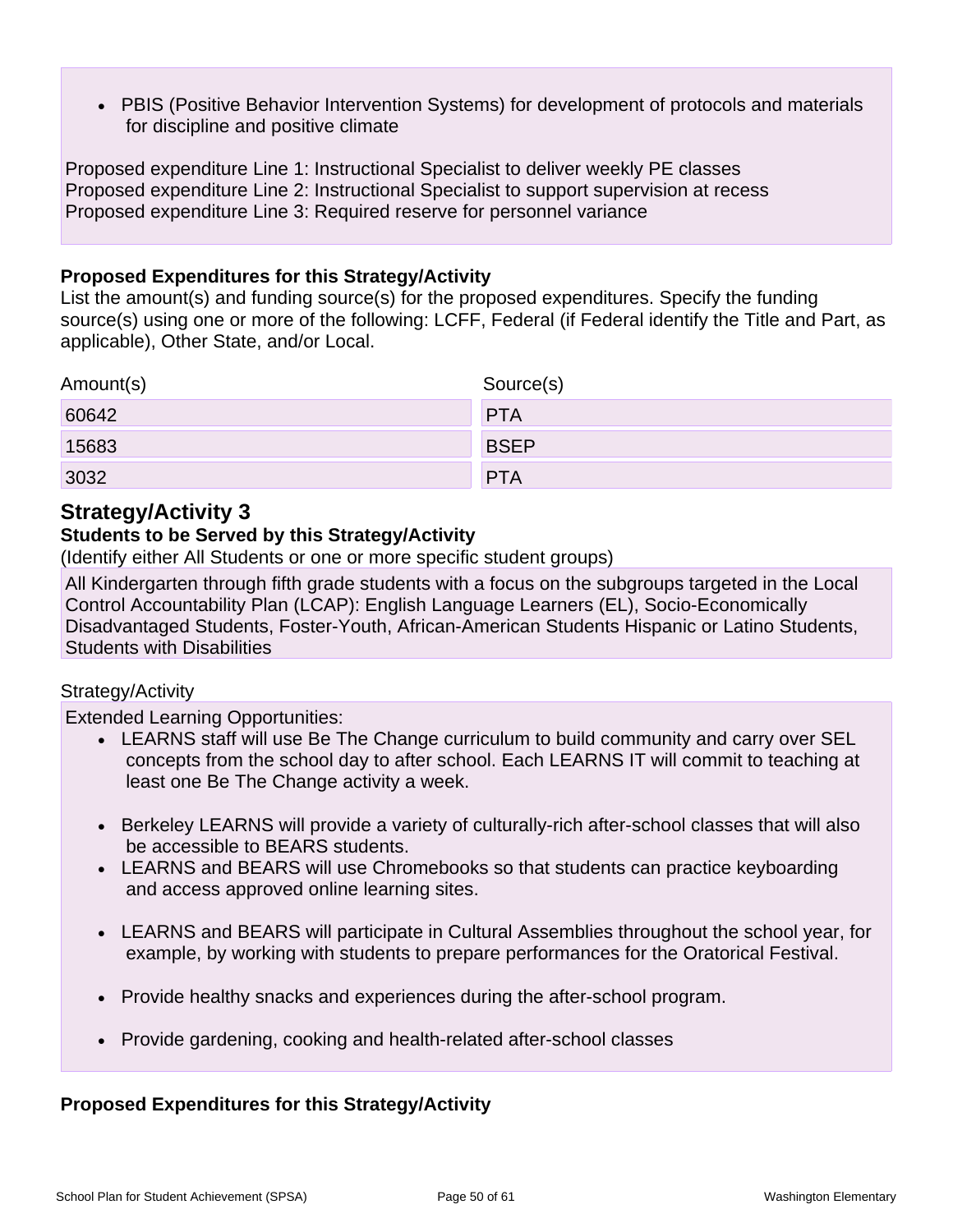List the amount(s) and funding source(s) for the proposed expenditures. Specify the funding source(s) using one or more of the following: LCFF, Federal (if Federal identify the Title and Part, as applicable), Other State, and/or Local.

| Amount(s) | Source(s) |
|-----------|-----------|
|           | Other     |
|           |           |

## **Strategy/Activity 4**

## **Students to be Served by this Strategy/Activity**

(Identify either All Students or one or more specific student groups)

All Kindergarten through fifth grade students with a focus on the subgroups targeted in the Local Control Accountability Plan (LCAP): English Language Learners (EL), Socio-Economically Disadvantaged Students, Foster-Youth, African-American Students Hispanic or Latino Students, Students with Disabilities

### Strategy/Activity

Instruction and Materials

- Provide supplies to classroom teachers to integrate visual arts activities into core instruction.
- PTA donations will supplement the basic supplies provided by the school.

### **Proposed Expenditures for this Strategy/Activity**

List the amount(s) and funding source(s) for the proposed expenditures. Specify the funding source(s) using one or more of the following: LCFF, Federal (if Federal identify the Title and Part, as applicable), Other State, and/or Local.

Amount(s) Source(s)

10000 **BSEP Carryover** 

# **Annual Review**

### **SPSA Year Reviewed: 2021-22**

Respond to the following prompts relative to this goal. If the school is in the first year of implementing the goal, an analysis is not required and this section may be deleted.

# **ANALYSIS**

Describe the overall implementation of the strategies/activities and the overall effectiveness of the strategies/activities to achieve the articulated goal.

Four teachers attended summer arts integration training funded by Arts Anchor grant. They were very successful in adding visual arts instruction and activities to core instructional areas (ELA, Math, Social Studies).

Briefly describe any major differences between the intended implementation and/or the budgeted expenditures to implement the strategies/activities to meet the articulated goal.

Staff turn over, lack of effective training and lack of understanding on the part of LEARNS staff has limited the growth of a supportive, inclusive and responsive climate in the LEARNS extended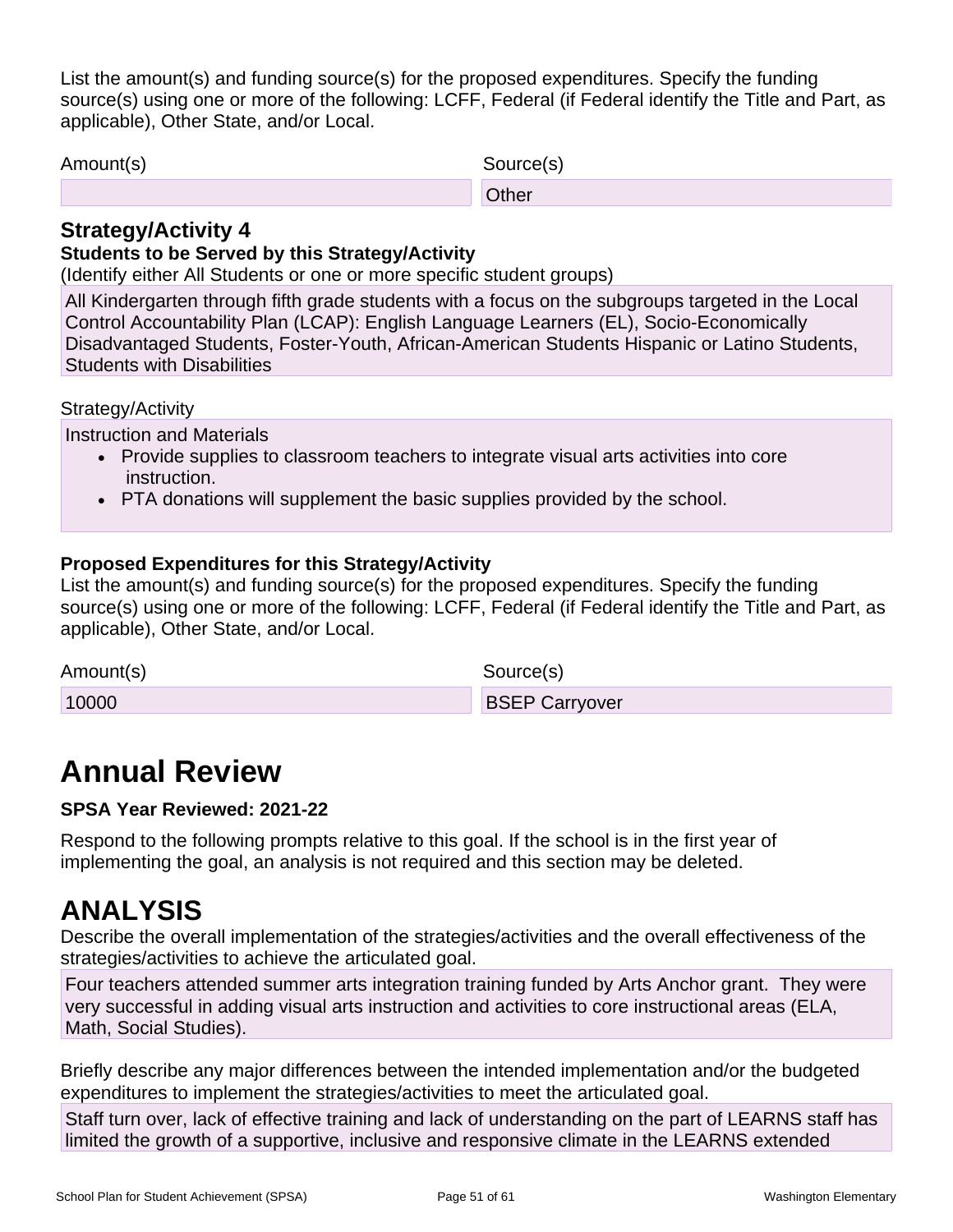learning program. This carries over into the school day in the form of conflicts that originate in after school and impact the school day.

Describe any changes that will be made to this goal, the annual outcomes, metrics, or strategies/activities to achieve this goal as a result of this analysis. Identify where those changes can be found in the SPSA.

We will continue with the arts integration training. The challenges with extended learning were addressed in the Extended Learning Task Force recommendations of November 2018, that unfortunately have not yet been implemented. Washington's SSC continues to advocate on this issue at the district level.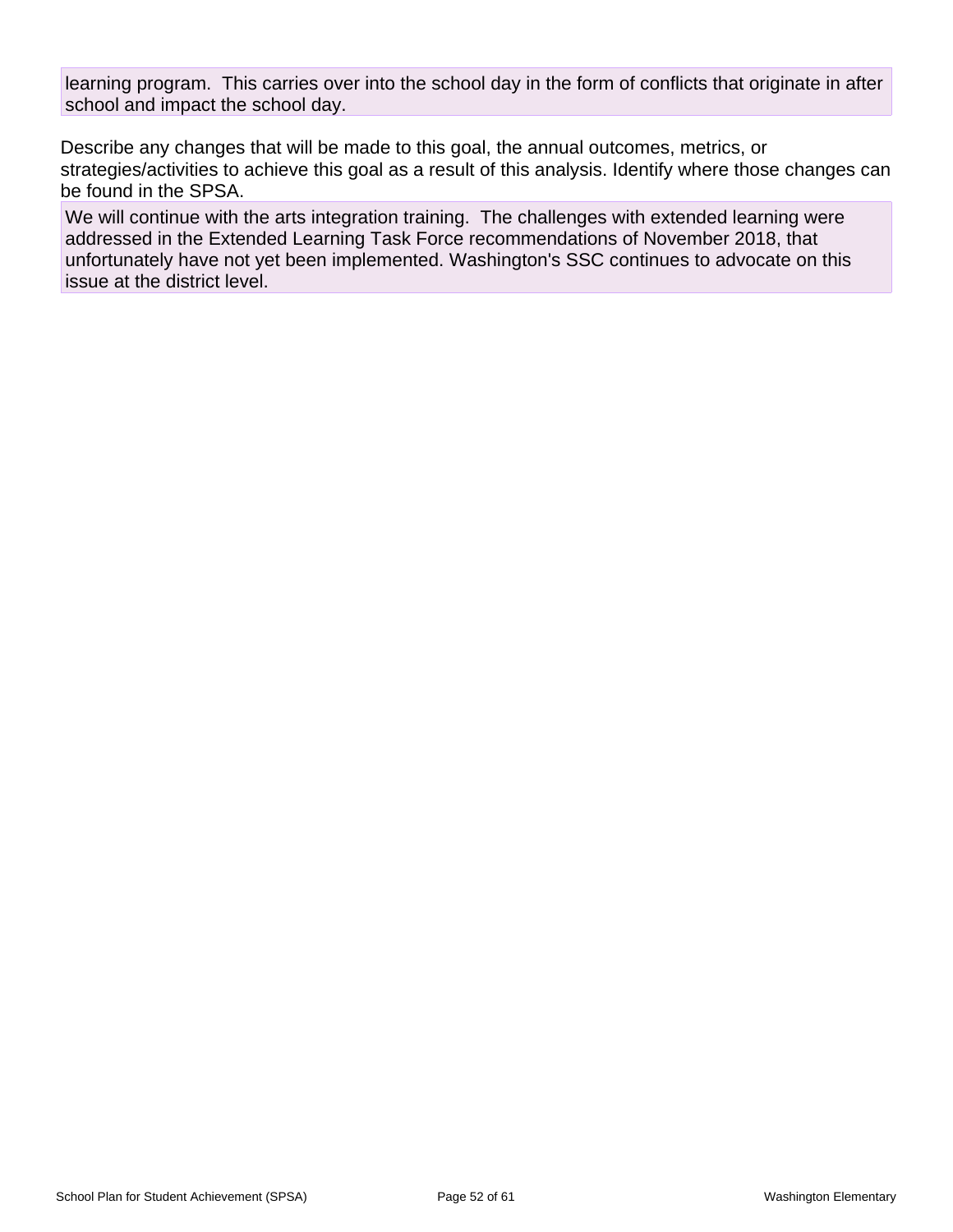# **Goals, Strategies, & Proposed Expenditures**

Complete a copy of the following table for each of the school's goals. Duplicate the table as needed.

## **LEA/LCAP Goal**

BUSD LCAP Focus Goal 3: Ensure all school sites have safe, welcoming and inclusive climates for all students and their families, so that all students are in their classes ready to learn.

# **Goal 3**

Ensure that Washington is a safe, welcoming and inclusive climate for all students and their families, so that all students are in their classes ready to learn.

Increase the percentage of students and families who report feeling welcomed and valued as a partner in their child's education as measured by the district survey.

Recruit and retain certificated employees of color.

Increase the percentage of parent/guardians of color serving on the School Site Committee so that is representative of the school community.

## **Identified Need**

Data shows that 80%+ of students respond to tier 1 SEL programs and support and that it is necessary to have tier 2 and 3 intervention to guarantee a successful climate for all students.

## **Annual Measurable Outcomes**

| Metric/Indicator                                                                                                                                                                                                                                                                                                                                                                                                                        | <b>Baseline/Actual Outcome</b>                                                                                                                                                                                                                                                                                                                                                                                                                                                                                                                                                                                                              | <b>Expected Outcome</b>                                                                       |  |  |  |  |
|-----------------------------------------------------------------------------------------------------------------------------------------------------------------------------------------------------------------------------------------------------------------------------------------------------------------------------------------------------------------------------------------------------------------------------------------|---------------------------------------------------------------------------------------------------------------------------------------------------------------------------------------------------------------------------------------------------------------------------------------------------------------------------------------------------------------------------------------------------------------------------------------------------------------------------------------------------------------------------------------------------------------------------------------------------------------------------------------------|-----------------------------------------------------------------------------------------------|--|--|--|--|
| <b>Family Engagement Survey</b><br><b>District LCAP Survey</b><br>Attendance information:<br>chronic absenteeism<br><b>Special Education Information</b><br>System (SEIS) reports<br><b>Family Engagement</b><br>Coordinator contact logs<br>Restorative Justice Coordinator<br>contact logs<br>Family affinity group meetings<br>Family involvement in<br>district/school activities (SGC,<br>ELAC, DELAC, P&O, etc)<br>PTA membership | 141 families took the survey,<br>out of a total of roughly 340<br>families at Washington:<br>91% responded that their<br>children enjoy going to school<br>84% say that the classroom<br>lessons are culturally inclusive<br>95% agree that teachers are<br>available to discuss children's<br>academic progress<br>70% say that expectations<br>around behavior are<br>consistently applied<br>87% say the school values the<br>diversity of backgrounds<br>present in students<br>84% agree that the<br>administrators create an<br>environment that helps<br>students learn<br>74% of respondents feel a part<br>of the school community | We expect high ratings to<br>continue or overall<br>improvements in year to year<br>outcomes. |  |  |  |  |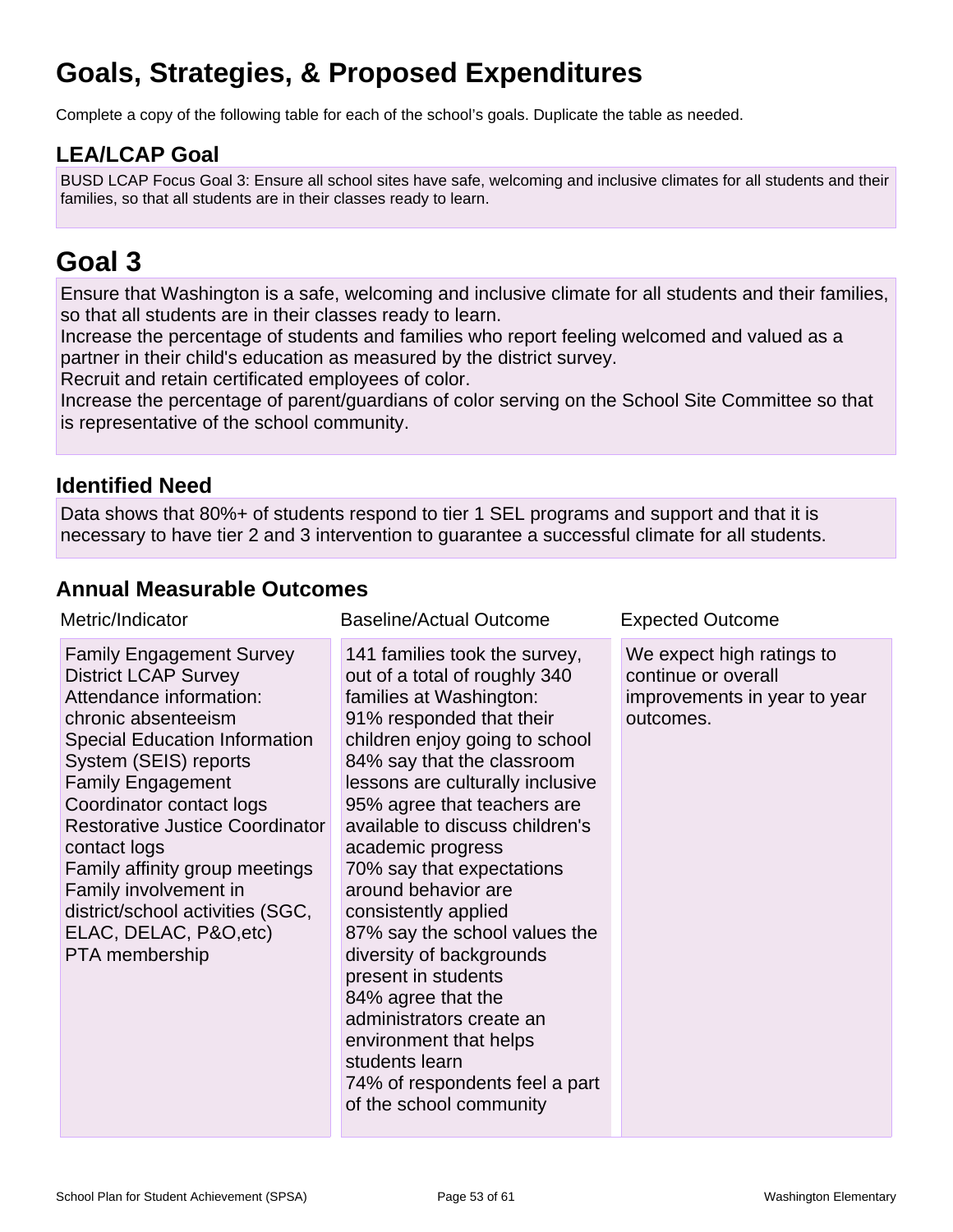Complete a copy of the Strategy/Activity table for each of the school's strategies/activities. Duplicate the table, including Proposed Expenditures, as needed.

## **Strategy/Activity 1**

## **Students to be Served by this Strategy/Activity**

(Identify either All Students or one or more specific student groups)

All Kindergarten through Fifth grade students with a focus on the subgroups targeted in the Local Control Accountability Plan (LCAP): English Language Learners (EL) Socio-Economically Disadvantaged Students Foster-Youth African-American Students Hispanic or Latino Students Students with Disabilities

### Strategy/Activity

SEL (Social/Emotional Learning)

- Counselors or other providers will support students in need of counseling through targeted social skills groups and 1:1 counseling.
- Positive community building through use of the the Positive Behavior Systems' strategies: awards, discipline plans, themes, contests, assemblies, and assessment. These assemblies will be home grown, with 2 to 3 teachers and classrooms presenting every other week to the whole school on a PBIS topic (Toolbox tools, "I" Messages, Kindness, the Washington Way, etc).
- Develop and implement Buddies Classes for explicit teaching of cross age social skills and build mentoring relationships between students. Buddy classes are far more than reading buddies - they are a chance for older students to experience being a mentor and role model and for younger students to develop trusting relationships with older students. Teachers will debrief buddy class activities with a
- Continuous staff development and communication to develop best practice strategies for everyone working with students through PBIS, RTI, and Coordination of Services Team to identify social, emotional, heath, and academic needs of all students at the first sign of academic struggle or need.
- BUSD has purchased the program Toolbox. All teachers will continue to be trained in its implementation and the PBIS committee will strategize ways to keep it alive and relevant.
- Teachers will implement regular class meetings to explicitly teach social/emotional skills and restorative practices such as emotional literacy and conflict resolution.

\* When funding allows, add FTE to Behavioral side of RTI2 pyramid and allow trained staff to collaborate with students to create Social Skills Stories that target lagging SEL skills that are impeding student learning and classroom participation.

Proposed expenditure Line 1: Social skills groups facilitated by counselors from Child Therapy Institute of Marin (CTIM)

Proposed expenditure Line 2: Additional funding for counseling support from Child Therapy Institute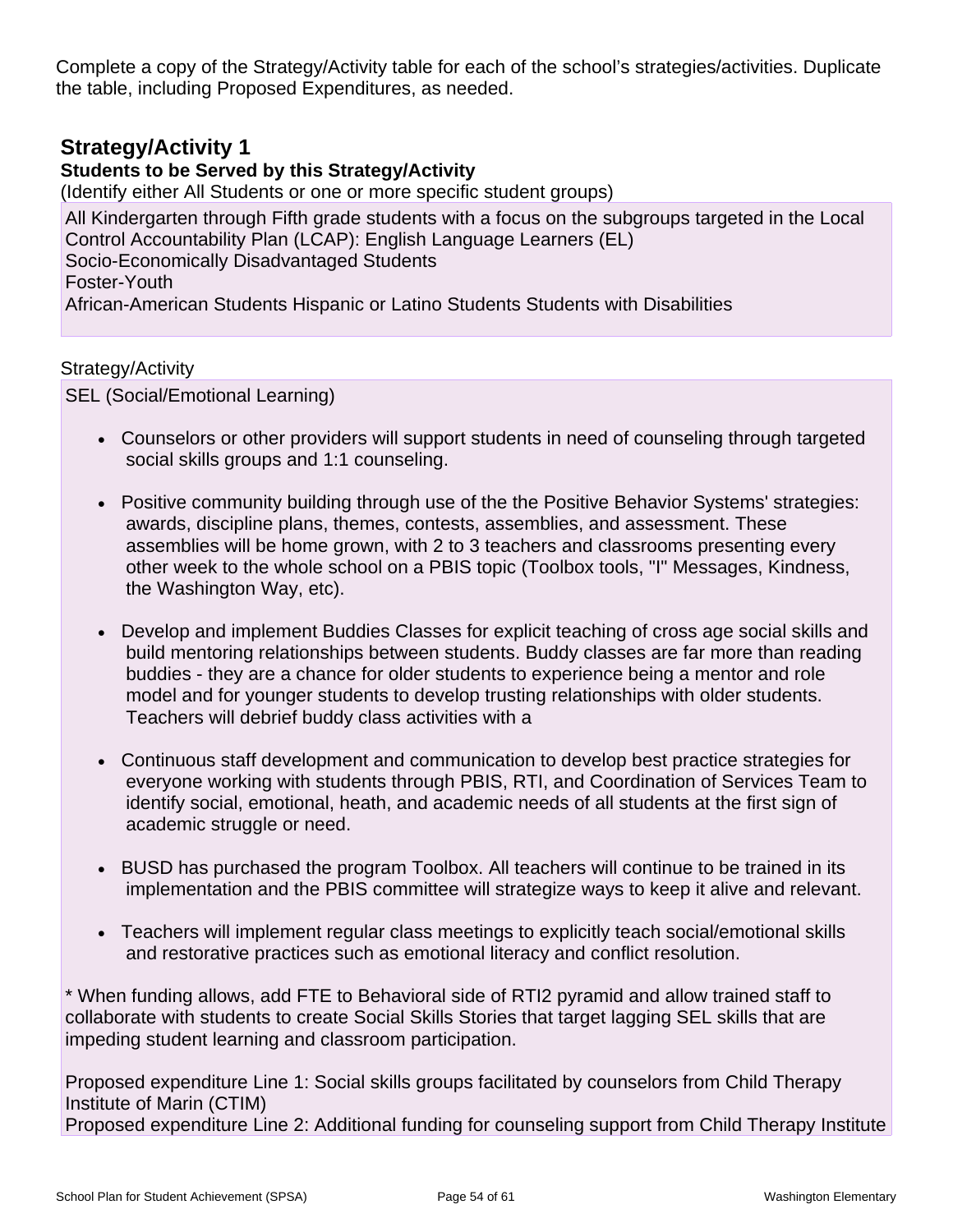### **Proposed Expenditures for this Strategy/Activity**

List the amount(s) and funding source(s) for the proposed expenditures. Specify the funding source(s) using one or more of the following: LCFF, Federal (if Federal identify the Title and Part, as applicable), Other State, and/or Local.

| Amount(s) | Source(s)   |
|-----------|-------------|
| 7000      | <b>PTA</b>  |
| 12,000    | <b>BSEP</b> |

## **Strategy/Activity 2**

### **Students to be Served by this Strategy/Activity**

(Identify either All Students or one or more specific student groups)

All Kindergarten through fifth grade students with a focus on the subgroups targeted in the Local Control Accountability Plan (LCAP): English Language Learners (EL), Socio-Economically Disadvantaged Students, Foster-Youth, African-American Students Hispanic or Latino Students, Students with Disabilities

### Strategy/Activity

- Build community through collaborative parent/teacher events and identify and celebrate student academic goals and achievements.
- School and PTA-sponsored events: Back-to-School Night, Grade level Potlucks, Open House, Conference days, Black History and Multicultural Celebration performance nights, Science Fair, volunteer orientation, Kindergarten tours, playdates and information evenings, SST meetings for struggling students, teacher communication in newsletters and emails, email newsletters.

1) \$13,500.00 for Community Engagement from PTA for event, family engagement and meeting expenses (custodial overtime and facilities rental, food, facilitators, etc).

### **Proposed Expenditures for this Strategy/Activity**

List the amount(s) and funding source(s) for the proposed expenditures. Specify the funding source(s) using one or more of the following: LCFF, Federal (if Federal identify the Title and Part, as applicable), Other State, and/or Local.

Amount(s) Source(s)

## **Strategy/Activity 3**

### **Students to be Served by this Strategy/Activity**

(Identify either All Students or one or more specific student groups)

All Kindergarten through fifth grade students with a focus on the subgroups targeted in the Local Control Accountability Plan (LCAP): English Language Learners (EL), Socio-Economically Disadvantaged Students, Foster-Youth, African-American Students Hispanic or Latino Students, Students with Disabilities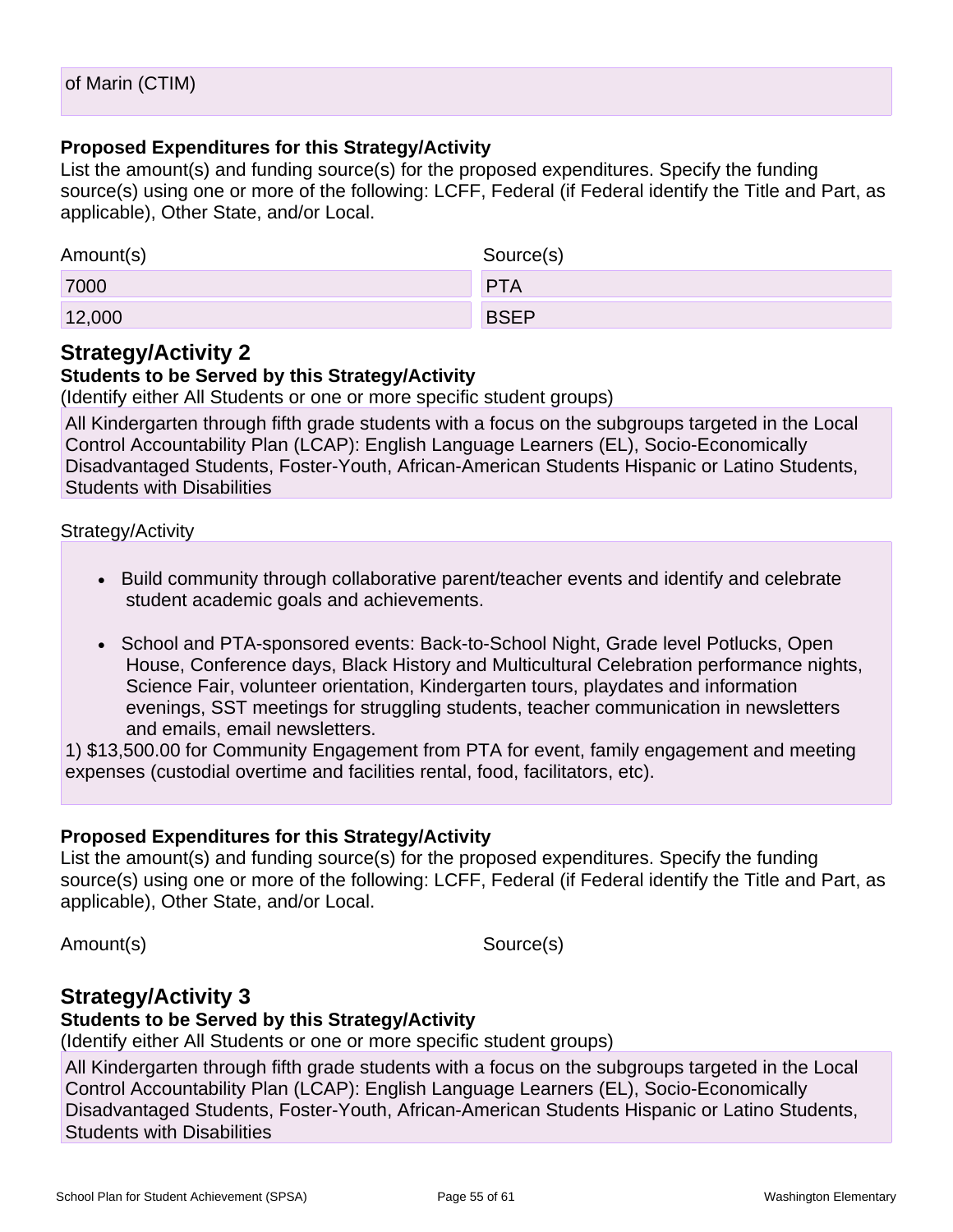### Strategy/Activity

•PTA-sponsored Restorative Justice Coordinator who works with all students on both preventative SEL skill building and reactive restorative practices to ensure a just and inclusive school climate. The Restorative Justice Coordinator will consult with teachers and devise effective strategies to support students and families, as well as work directly with students in solving conflicts and learning pro-social skills to be successful in school.

### **Proposed Expenditures for this Strategy/Activity**

List the amount(s) and funding source(s) for the proposed expenditures. Specify the funding source(s) using one or more of the following: LCFF, Federal (if Federal identify the Title and Part, as applicable), Other State, and/or Local.

| Amount(s) | Source(s) |  |  |  |  |  |  |
|-----------|-----------|--|--|--|--|--|--|
| 15000     | DT.<br>-  |  |  |  |  |  |  |

## **Strategy/Activity 4**

### **Students to be Served by this Strategy/Activity**

(Identify either All Students or one or more specific student groups)

All Kindergarten through fifth grade students with a focus on the subgroups targeted in the Local Control Accountability Plan (LCAP): English Language Learners (EL), Socio-Economically Disadvantaged Students, Foster-Youth, African-American Students Hispanic or Latino Students, Students with Disabilities

#### Strategy/Activity

•Welcoming Japanese volunteers who work with students in various ways to improve cultural knowledge and connections.

### **Proposed Expenditures for this Strategy/Activity**

List the amount(s) and funding source(s) for the proposed expenditures. Specify the funding source(s) using one or more of the following: LCFF, Federal (if Federal identify the Title and Part, as applicable), Other State, and/or Local.

Amount(s) Source(s)

## **Strategy/Activity 5**

### **Students to be Served by this Strategy/Activity**

(Identify either All Students or one or more specific student groups)

All Kindergarten through fifth grade students with a focus on the subgroups targeted in the Local Control Accountability Plan (LCAP): English Language Learners (EL), Socio-Economically Disadvantaged Students, Foster-Youth, African-American Students Hispanic or Latino Students, Students with Disabilities.

#### Strategy/Activity

- Provide all families with a copy of the Washington School Rules every year, so everyone is clear on the expectations and knows how to approach problems.
- Communicate and discuss school PBIS programs, safety plans, and school rules with students and parents. Include parents in activities to recognize and motivate students.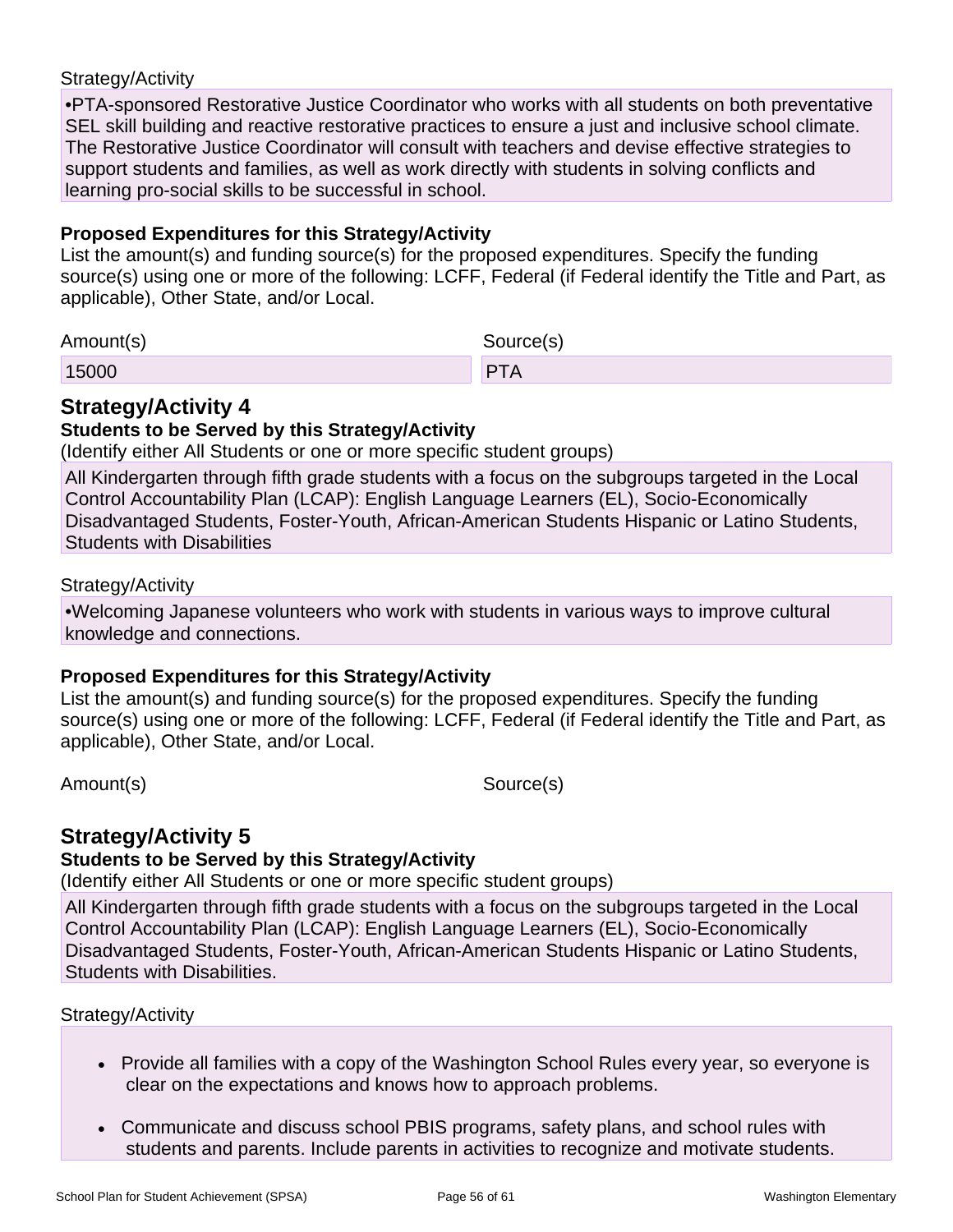- Provide all students and families with an Anti Bullying Pledge to be reviewed and signed each year, detailing responsibilities and expected actions for establishing and maintaining a bully-free environment.
- Continue weekly assemblies led by grade levels for building positive school culture and other SEL goals.
- Weekly lunchtime recognition presentations of "Super Rhino Heroes & Scholars" with short narratives contributed by teachers of actual student pro-social and academic actions in the classroom, when staffing allows.

### **Proposed Expenditures for this Strategy/Activity**

List the amount(s) and funding source(s) for the proposed expenditures. Specify the funding source(s) using one or more of the following: LCFF, Federal (if Federal identify the Title and Part, as applicable), Other State, and/or Local.

Amount(s) Source(s)

### **Strategy/Activity 6**

#### **Students to be Served by this Strategy/Activity**

(Identify either All Students or one or more specific student groups)

All Kindergarten through fifth grade students with a focus on the subgroups targeted in the Local Control Accountability Plan (LCAP): English Language Learners (EL), Socio-Economically Disadvantaged Students, Foster-Youth, African-American Students Hispanic or Latino Students, Students with Disabilities

#### Strategy/Activity

Direct Classroom funding support: for teachers to use for books, materials, supplies, and special projects not otherwise funded through BUSD.

#### **Proposed Expenditures for this Strategy/Activity**

List the amount(s) and funding source(s) for the proposed expenditures. Specify the funding source(s) using one or more of the following: LCFF, Federal (if Federal identify the Title and Part, as applicable), Other State, and/or Local.

Amount(s) Source(s)

**Other Street (2008)** Contract (2008) 2012 2013 2014

# **Annual Review**

### **SPSA Year Reviewed: 2021-22**

Respond to the following prompts relative to this goal. If the school is in the first year of implementing the goal, an analysis is not required and this section may be deleted.

# **ANALYSIS**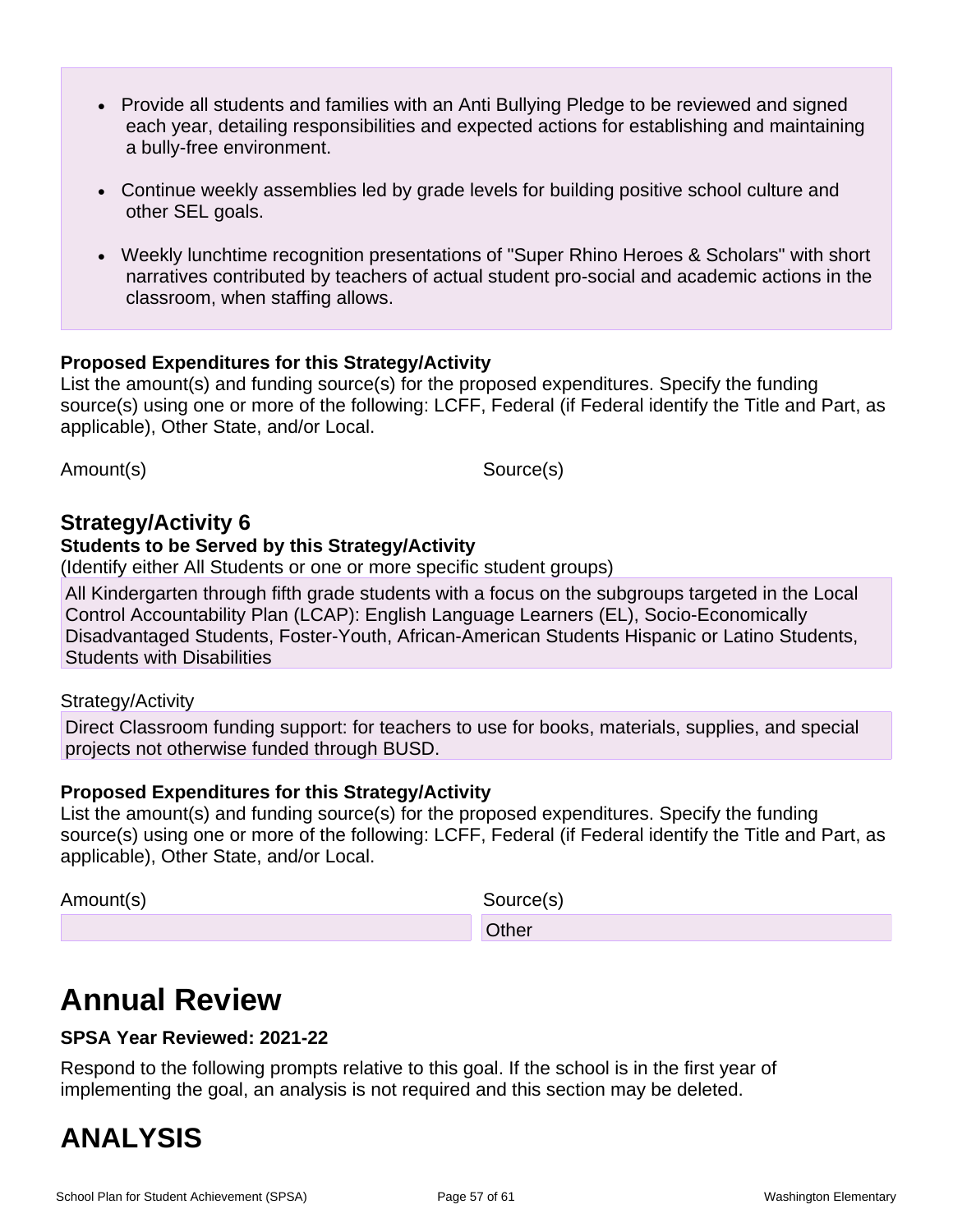Describe the overall implementation of the strategies/activities and the overall effectiveness of the strategies/activities to achieve the articulated goal.

The Restorative Justice Coordinator was key this year in supporting a classroom of 5th grade students whose teacher went out on paternity leave in March. The class was grieving and acting out. The RJ coordinator established a twice weekly mentoring group where students practiced mindfulness, meditation, journaling and a discussion group that allowed students to feel heard and come up with their own strategies for having a successful end to the year. In addition, RJ was able to conduct staff meetings where teachers learned more about restorative conversations and strategies to strengthen their relationships with students.

Briefly describe any major differences between the intended implementation and/or the budgeted expenditures to implement the strategies/activities to meet the articulated goal.

The lunchtime Super Rhino Heros and Scholars, where teachers submit 1-2 sentences each week about a student in the classroom who has made notable efforts academically or socially, which is then projected with pictures in lunchtime assemblies, was not able to be implemented due to lack of School Campus Aide staffing. Overall, the lack of School Campus Aides is having a very negative impact on school culture. A new state law requires this position to be part of BCCE, which now requires a lengthy recruitment, testing, eligibility and hiring process that can take 90 days, all for a position that is 2 hours a day at modest pay. Washington is funded for 6 School Campus Aides and we currently have 4. The principal typically spends 2 hours a day in the cafeteria and on the playground, providing supervision and meeting with the SCAs 3 times a week to train them. Appeals for parent/guardian volunteers have been largely unsuccessful. Principals had asked for the creation of a position that spans lunchtime supervision and after school supervision, with no success. Washington would like to implement a play first lunch, which is shown to reduce conflicts and allow students to transition to class after lunch in a more focused manner, but due to the lack of SCA staffing, we are unable to due this, as transitioning upwards of 160 students from the playground to the cafeteria with insufficient staffing is a safety concern.

Describe any changes that will be made to this goal, the annual outcomes, metrics, or strategies/activities to achieve this goal as a result of this analysis. Identify where those changes can be found in the SPSA.

We will continue to build out the SEL program and capitalize on staff talents and strengths to develop a welcoming, safe and inclusive school community.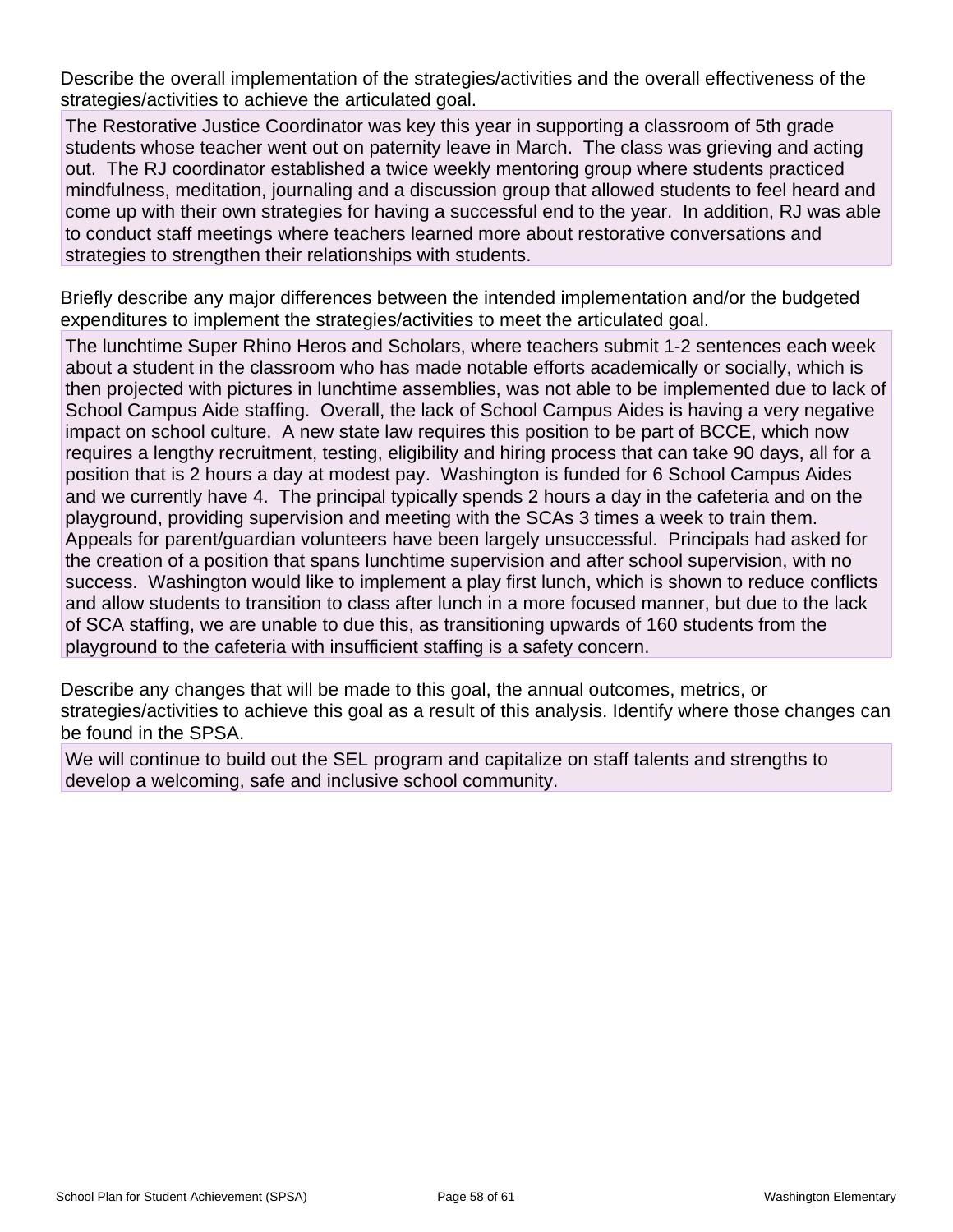# **Budget Summary**

Complete the table below. Schools may include additional information. Adjust the table as needed. The Budget Summary is required for schools funded through the ConApp, and/or that receive funds from the LEA for Comprehensive Support and Improvement (CSI).

## **Budget Summary**

| <b>Description</b>                                                      | Amount       |
|-------------------------------------------------------------------------|--------------|
| Total Funds Provided to the School Through the Consolidated Application | \$           |
| Total Federal Funds Provided to the School from the LEA for CSI         | \$           |
| Total Funds Budgeted for Strategies to Meet the Goals in the SPSA       | \$240,534.00 |

## **Other Federal, State, and Local Funds**

List the additional Federal programs that the school is including in the schoolwide program. Adjust the table as needed. If the school is not operating a Title I schoolwide program this section is not applicable and may be deleted.

| <b>Federal Programs</b> | Allocation (\$) |
|-------------------------|-----------------|
|                         |                 |

Subtotal of additional federal funds included for this school: \$

List the State and local programs that the school is including in the schoolwide program. Duplicate the table as needed.

| <b>State or Local Programs</b> | <b>Allocation (\$)</b> |  |  |  |
|--------------------------------|------------------------|--|--|--|
| <b>BSEP</b>                    | \$133,860.00           |  |  |  |
| <b>BSEP Carryover</b>          | \$21,000.00            |  |  |  |
| <b>PTA</b>                     | \$85,674.00            |  |  |  |

Subtotal of state or local funds included for this school: \$240,534.00

Total of federal, state, and/or local funds for this school: \$240,534.00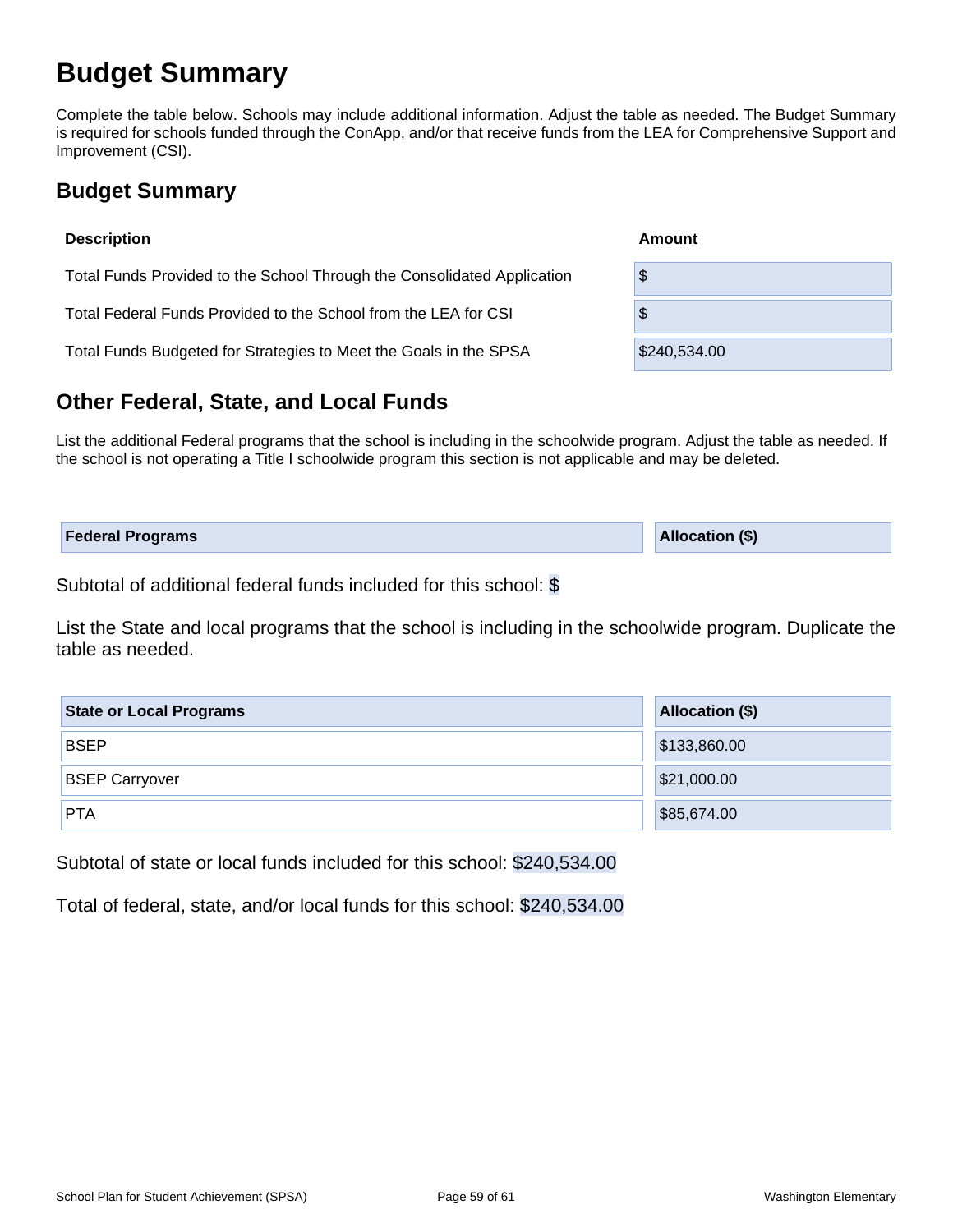# **School Site Council Membership**

California Education Code describes the required composition of the School Site Council (SSC). The SSC shall be composed of the principal and representatives of: teachers selected by teachers at the school; other school personnel selected by other school personnel at the school; parents of pupils attending the school selected by such parents; and, in secondary schools, pupils selected by pupils attending the school. The current make-up of the SSC is as follows:

1 School Principal

4 Classroom Teachers

- Other School Staff
- 4 Parent or Community Members

#### **Name of Members Role**

| Katia Hazen          | Principal                         |
|----------------------|-----------------------------------|
| Ja'Mein Sanchez      | <b>Classroom Teacher</b>          |
| <b>Kristin Kelly</b> | <b>Classroom Teacher</b>          |
| Oscar Zarate         | <b>Classroom Teacher</b>          |
| Annelisa Hedgecock   | <b>Classroom Teacher</b>          |
| Nathan Dalton        | <b>Parent or Community Member</b> |
| Alex Schoenfeld      | <b>Parent or Community Member</b> |
| <b>Heather Flett</b> | <b>Parent or Community Member</b> |
| <b>Lassen Hines</b>  | <b>Parent or Community Member</b> |

At elementary schools, the school site council must be constituted to ensure parity between (a) the principal, classroom teachers, and other school personnel, and (b) parents of students attending the school or other community members. Classroom teachers must comprise a majority of persons represented under section (a). At secondary schools there must be, in addition, equal numbers of parents or other community members selected by parents, and students. Members must be selected by their peer group.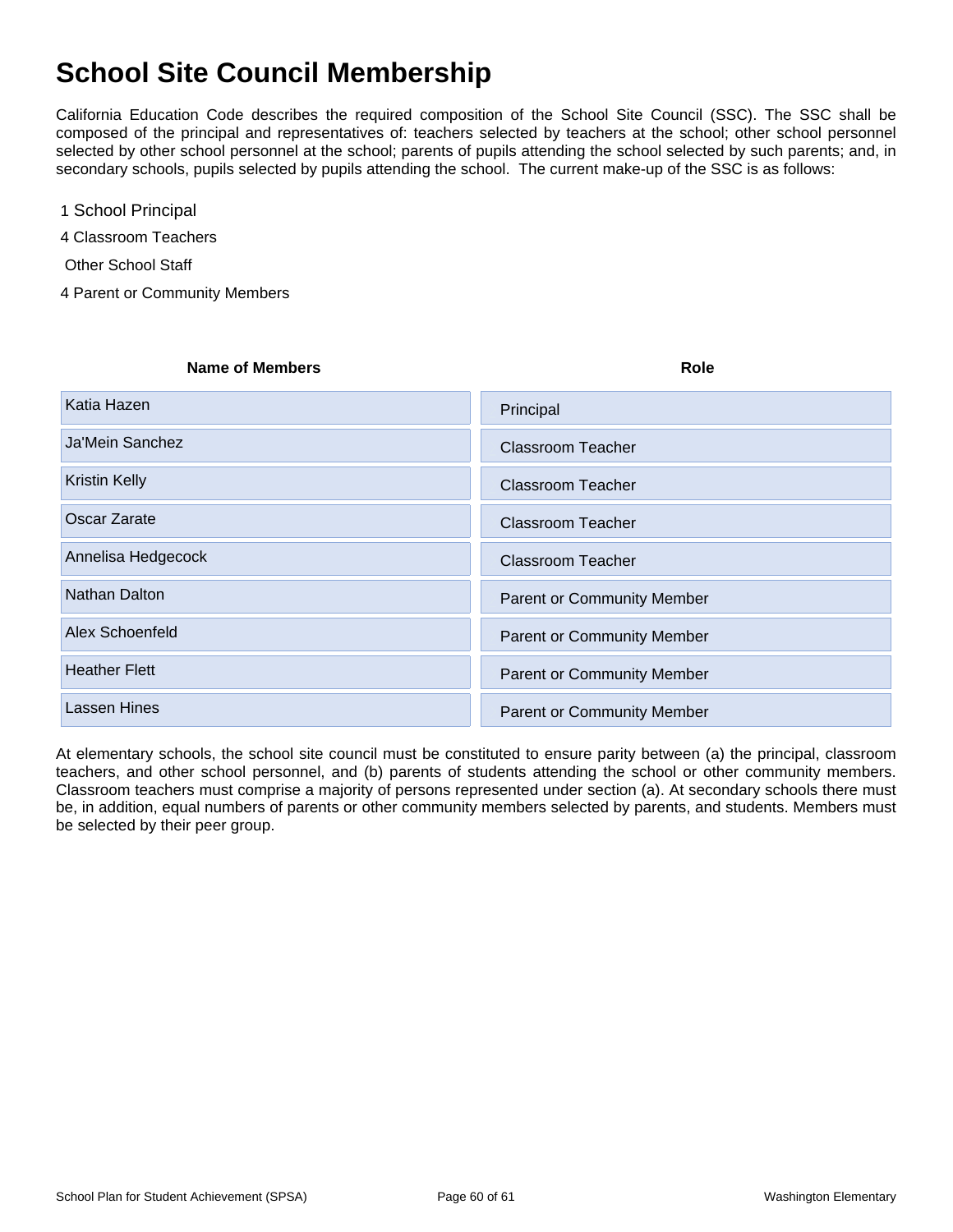# **Recommendations and Assurances**

The School Site Council (SSC) recommends this school plan and proposed expenditures to the district governing board for approval and assures the board of the following:

The SSC is correctly constituted and was formed in accordance with district governing board policy and state law.

The SSC reviewed its responsibilities under state law and district governing board policies, including those board policies relating to material changes in the School Plan for Student Achievement (SPSA) requiring board approval.

The SSC sought and considered all recommendations from the following groups or committees before adopting this plan:

**English Learner Advisory Committee** 

Emb

**Signature Committee or Advisory Group Name**

Other: School Faculty, Washington School Community through the annual SGC survey.

The SSC reviewed the content requirements for school plans of programs included in this SPSA and believes all such content requirements have been met, including those found in district governing board policies and in the local educational agency plan.

This SPSA is based on a thorough analysis of student academic performance. The actions proposed herein form a sound, comprehensive, coordinated plan to reach stated school goals to improve student academic performance.

This SPSA was adopted by the SSC at a public meeting on 5/10/22.

Attested:

Principal, Katia Hazen on 5/10/22

SSC Chairperson, Nate Dalton on 5/10/22

Kathy Fleming

Ruben Aurelio Associate Superintendent, Educational Services Signature Signature Date

Kathy Fleming 5-24-22<br>Director of Local Resources Signature Director of Local Resources

5/25/22